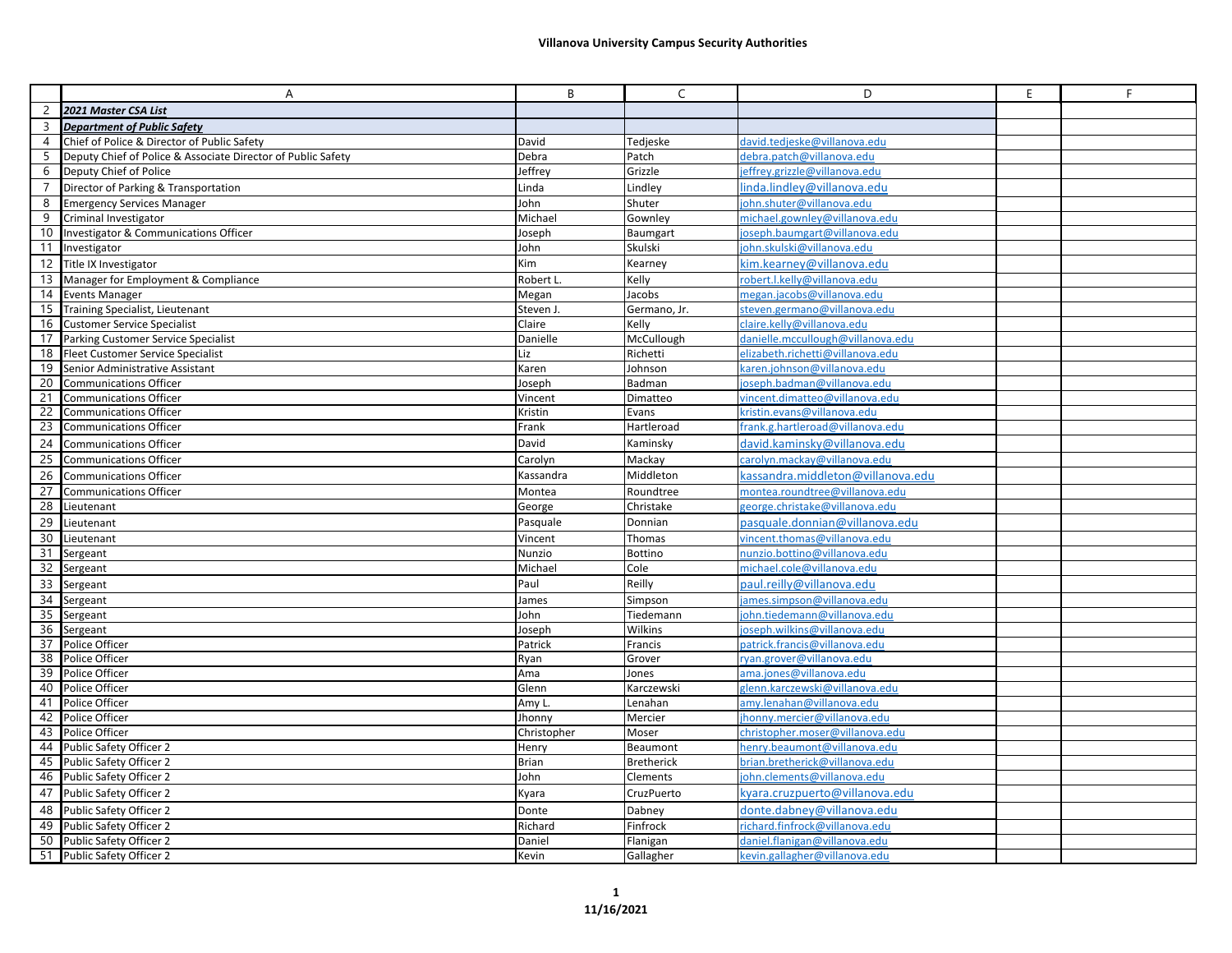|    | Α                                                                                            | B                  | $\mathsf{C}$     | D                                                             | E | F |
|----|----------------------------------------------------------------------------------------------|--------------------|------------------|---------------------------------------------------------------|---|---|
|    | 52 Public Safety Officer 2                                                                   | Charles            | Johnson          | charles.f.johnson@villanova.edu                               |   |   |
|    | 53 Public Safety Officer 2                                                                   | Mark               | London           | mark.london@villanova.edu                                     |   |   |
|    | 54 Public Safety Officer 2                                                                   | Charles (CJ)       | Martin           | c.i.martin@villanova.edu                                      |   |   |
|    | 55 Public Safety Officer 2                                                                   | Chassidy L.        | Moody            | chassidy.moody@villanova.edu                                  |   |   |
|    | 56 Public Safety Officer 2                                                                   | Michael            | Orlando          | michael.orlando@villanova.edu                                 |   |   |
|    | 57 Public Safety Officer 2                                                                   | Louis              | Piccirelli       | louis.piccirelli@villanova.edu                                |   |   |
|    | 58 Public Safety Officer 2                                                                   | Douglas            | Rowell           | douglas.rowell@villanova.edu                                  |   |   |
|    | 59 Public Safety Officer 2                                                                   | Christopher        | Steiger          | christopher.steiger@villanova.edu                             |   |   |
| 60 | Public Safety Officer 1                                                                      | Walter             | Allen            | walter.allen@villanova.edu                                    |   |   |
|    | 61 Public Safety Officer 1                                                                   | Ashley             | Angilella        | ashley.angilella@villanova.edu                                |   |   |
|    | 62 Public Safety Officer 1                                                                   | Charles W.         | Bailey           | charles.bailey@villanova.edu                                  |   |   |
| 63 | Public Safety Officer 1                                                                      | Elijah             | <b>Brandt</b>    | elijah.brandt@villanova.edu                                   |   |   |
|    | 64 Public Safety Officer 1                                                                   | Ronald             | <b>Bryant</b>    | ronald.bryant@villanova.edu                                   |   |   |
| 65 | Public Safety Officer 1                                                                      | Tamia              | Campbell         | tamia.campbell@villanova.edu                                  |   |   |
|    | 66 Public Safety Officer 1                                                                   | Suzette            | Carroll          | suzette.carroll@villanova.edu                                 |   |   |
| 67 | Public Safety Officer 1                                                                      | Joseph             | Curran           | oseph.j.curran@villanova.edu                                  |   |   |
|    | 68 Public Safety Officer 1                                                                   | Ava                | Higginbotham     | ava.higginbotham@villanova.edu                                |   |   |
| 69 | Public Safety Officer 1                                                                      | <b>Brett</b>       | Kiebach          | brett.kiebach@villanova.edu                                   |   |   |
| 70 | Public Safety Officer 1                                                                      | Joseph R.          | Kukla            | joseph.kukla@villanova.edu                                    |   |   |
|    | 71 Public Safety Officer 1                                                                   | Regina             | Moore            | regina.moore@villanova.edu                                    |   |   |
|    | 72 Public Safety Officer 1                                                                   | Patricia           | Page-Walton      | patricia.page-walton@villanova.edu                            |   |   |
|    | 73 Public Safety Officer 1                                                                   | Carl               | Richburg         | carl.richburg@villanova.edu                                   |   |   |
|    | 74 Public Safety Officer 1                                                                   | Gregory            | Slomiana         | gregory.slomiana@villanova.edu                                |   |   |
|    | 75 Public Safety Officer 1                                                                   | Donna              | Thompson         | donna.thompson@villanova.edu                                  |   |   |
|    | 76 Public Safety Officer 1                                                                   | Paul               | White, Jr.       | paul.white@villanova.edu                                      |   |   |
|    | 77 Public Safety Officer 1                                                                   | Eugene             | Woods            | eugene.woods@villanova.edu                                    |   |   |
|    | 78 Parking & Transportation                                                                  | Daniel             | Brennan          | daniel.brennan@villanova.edu                                  |   |   |
|    | 79 Parking & Transportation                                                                  | Donato             | Gallo            | donato.gallo@villanova.edu                                    |   |   |
| 80 | Parking & Transportation                                                                     | Michael            | Holt             | michael.n.holt@villanova.edu                                  |   |   |
| 81 | Parking & Transportation                                                                     | Michael            | Josefowski       | michael.josefowski@villanova.edu                              |   |   |
| 82 | Parking & Transportation                                                                     | Thomas             | Mastroddi        | thomas.mastroddi@villanova.edu                                |   |   |
| 83 | Parking Garage Attendant                                                                     | Edward             | Martin           | edward.martin@villanova.edu                                   |   |   |
|    | 84 Passenger Vehicle Driver                                                                  | James J.           | McFadden         | ames.mcfadden@villanova.edu                                   |   |   |
| 85 | Passenger Vehicle Driver                                                                     | Joseph R.          | Williamson       | joseph.williamson@villanova.edu                               |   |   |
| 86 | Villanova University Title IX Coordinator                                                    |                    |                  |                                                               |   |   |
|    | 87 Title IX Coordinator                                                                      | Ryan               | Rost             | ryan.rost@villanova.edu                                       |   |   |
|    |                                                                                              |                    |                  |                                                               |   |   |
|    | 88   Deputy Title IX Coordinator                                                             | Kim                | Kearney          | kim.kearney@villanova.edu                                     |   |   |
| 89 | Deputy Title IX Coordinator                                                                  | Kathleen           | <b>Byrnes</b>    | cathleen.byrnes@villanova.edu<br>albert.baladez@villanova.edu |   |   |
|    | 90 Deputy Title IX Coordinator                                                               | Albert             | Baladez          |                                                               |   |   |
| 92 | 91   Deputy Title IX Coordinator<br><b>Villanova University S.A.R.C. Team</b>                | Lynn               | Tighe            | lynn.tighe@villanova.edu                                      |   |   |
| 93 | Sexual Assault Resource Coordinator                                                          | Kathryn            | Szumanski        | kathryn.szumanski@villanova.edu                               |   |   |
| 94 | Sexual Assault Resource Coordinator                                                          | Stacy              | Andes            | stacy.andes@villanova.edu                                     |   |   |
|    | 95 Sexual Assault Resource Coordinator                                                       | Kimberly           | Hidore           | kimberly.hidore@villanova.edu                                 |   |   |
|    |                                                                                              | Sarah A.           | Hernandez        | sarah.a.hernandez@villanova.edu                               |   |   |
| 96 | Assistant Directo for Fraternity and Sorority Life<br>97 Sexual Assault Resource Coordinator |                    |                  | brooke.hunter@villanova.edu                                   |   |   |
| 98 | Sexual Assault Resource Coordinator                                                          | Brooke<br>Jhaakira | Hunter<br>Jacobs | jhaakira.jacobs@villanova.edu                                 |   |   |
| 99 | Sexual Assault Resource Coordinator                                                          | Brian              | McCabe           | brian.mccabe@villanova.edu                                    |   |   |
|    |                                                                                              |                    | McCarthy         |                                                               |   |   |
|    | 100 Sexual Assault Resource Coordinator                                                      | Kristy             |                  | kristy.sillay@villanova.edu                                   |   |   |
|    | 101 Sexual Assault Resource Coordinator                                                      | Lauren             | Ward             | lauren.ward@villanova.edu                                     |   |   |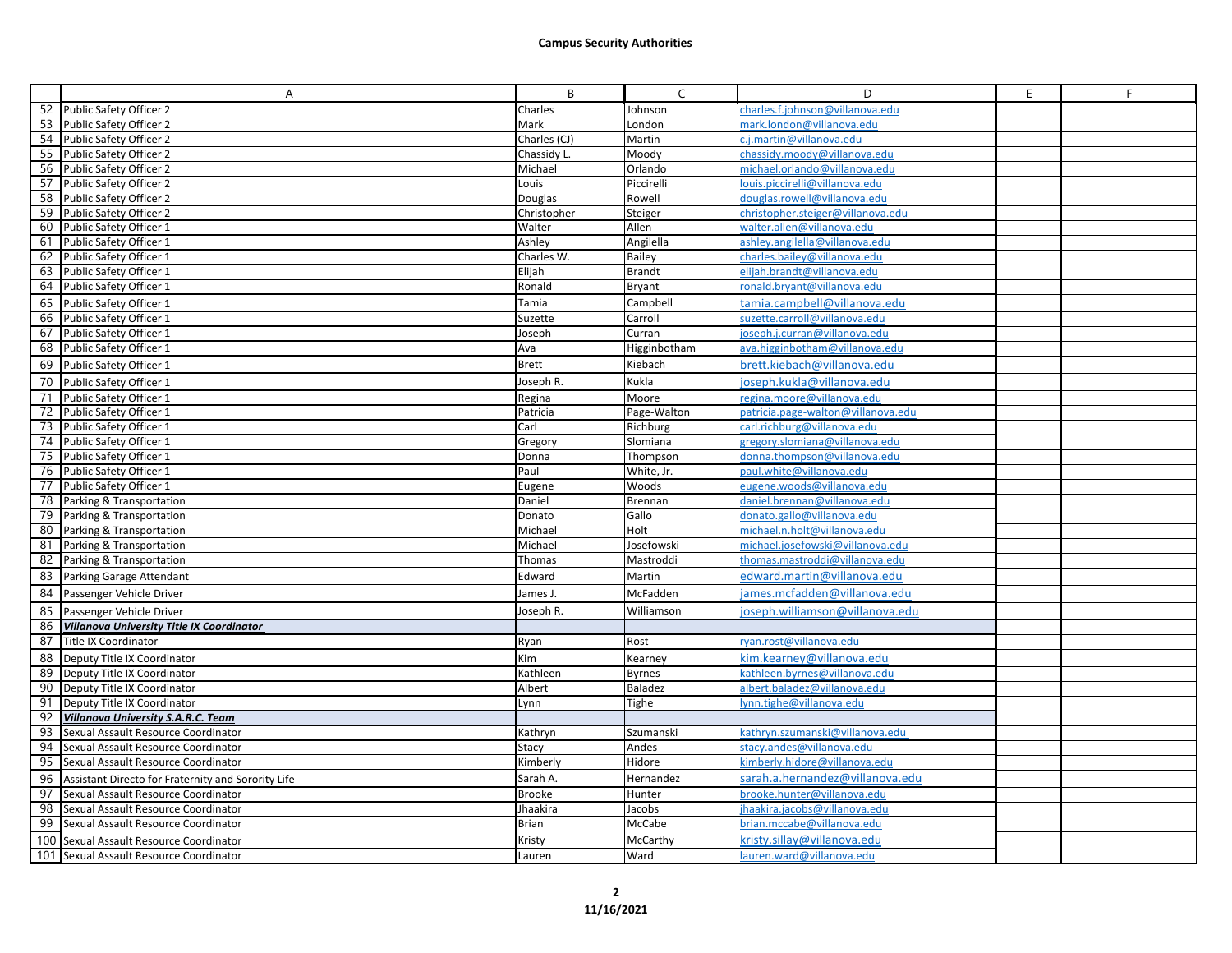|            | Α                                                                                              | B                      | $\mathsf{C}$                | D                                                                | E. | F. |
|------------|------------------------------------------------------------------------------------------------|------------------------|-----------------------------|------------------------------------------------------------------|----|----|
| 102        | Sexual Assault Resource Coordinator                                                            | Danielle               | Gadson                      | danielle.gadson@villanova.edu                                    |    |    |
| 103        | Villanova University Office of the VP for Student Life                                         |                        |                             |                                                                  |    |    |
|            | 104 Vice President for Student Life                                                            | Kathleen               | Byrnes, Esq.                | cathleen.byrnes@villanova.edu                                    |    |    |
| 105        | Associate Vice President for Student Life                                                      | Tom                    | DeMarco                     | tom.demarco@villanova.edu                                        |    |    |
|            | 106 Sr. Director of First-Year Experience                                                      | Alicia                 | Dunphy-Culp                 | alicia.dunphy-culp@villanova.edu                                 |    |    |
| 107        | Assistant Director, First and Second Year Initiatives                                          | Lael                   | Hoegen                      | lael.hoegan@villanova.edu                                        |    |    |
| 108        | Assistant Vice President/Director, Intercultural Affairs                                       | Eloise J.              | Berry, Ph.D.                | eloise.berry@villanova.edu                                       |    |    |
| 109        | Associate Director of Intracultural Affairs                                                    | Atiya S.               | Love                        | atiya.love@villanova.edu                                         |    |    |
| 110        | Associate Director for Leadership Programming                                                  | Celina                 | Alexander                   | celina.alexander@villanova.edu                                   |    |    |
| 111        | Program Coordinator for Intracultural Affairs                                                  | Ying                   | Zhang                       | ring.zhang@villanova.edu                                         |    |    |
| 112        | <b>Villanova University Dean of Students Office</b>                                            |                        |                             |                                                                  |    |    |
| 113        | Dean of Students                                                                               | Tom                    | DeMarco                     | com.demarco@villanova.edu                                        |    |    |
|            | 114 Sr. Associate Dean of Students for Student Support                                         | Fr. Bernie             | Scianna, OSA, PhD           | bernard.scianna@villanova.edu                                    |    |    |
| 115        | Associate Dean of Students                                                                     | Nicholas               | Tumolo                      | nicholas.tumolo@villanova.edu                                    |    |    |
|            | 116 Director, International Students & Human Services                                          | Stephen                | <b>McWilliams</b>           | stephen.mcwilliams@villanova.edu                                 |    |    |
| 117        | Assistant Director of International Student Services                                           | <b>Hubert Whan</b>     | Tong                        | hubert.whantong@villanova.edu                                    |    |    |
|            | 118 Assistant Director of Disability Services                                                  | Gregory                | Hannah                      | gregory.hannah@villanova.edu                                     |    |    |
|            | 119 Disability Advisor/Accessibility Coordinator                                               | Matthew                | Marencik                    | matthew.marenick@villanova.edu                                   |    |    |
|            | 120 Coordinator for Conduct and Community Engagement                                           | Sydney E.              | Scheiner                    | ydney.scheiner@villanova.edu                                     |    |    |
| 121        | <b>Villanova University Office of Health &amp; Promotion</b>                                   |                        |                             |                                                                  |    |    |
| 122        | Director of Health Promotion                                                                   | Stacy                  | Andes                       | stacy.andes@villanova.edu                                        |    |    |
| 123        | Assistant Director of Health Promotion                                                         | Kristy                 | McCarthy                    | kristy.mccarthy@villanova.edu                                    |    |    |
| 124        | Coordinator of Nutrition and Fitness Program                                                   | lessica                | Pellicciotta                | essica.pellicciotta@villanova.edu                                |    |    |
| 125        | <b>Villanova University Office of Residence Life</b>                                           |                        |                             |                                                                  |    |    |
|            | 126 Dean of Students & Asst. Vice President for Residence Life                                 | Tom                    | DeMarco                     | tom.demarco@villanova.edu                                        |    |    |
|            | 127 Director for Housing and Operations                                                        | Marie                  | Schauder                    | marie.schauder@villanova.edu                                     |    |    |
|            | 128 Housing Assignment Assistant                                                               | Kelly                  | Fitzgerald                  | c.fitzgerald@villanova.edu                                       |    |    |
|            | 129 Director for Residential Programs                                                          | Dillon                 | Eppenstein                  | dillon.eppenstein@villanova.edu                                  |    |    |
|            | 130 Residential Programming Assistant                                                          | Michele                | <b>Breslin</b>              | michele.breslin@villanova.edu                                    |    |    |
| 131        | Assistant Director for Student Support                                                         | Jennifer<br>Kelly      | Liberato                    | jennifer.liberato@villanova.edu<br>kelly.dougherty@yillanova.edu |    |    |
| 132<br>133 | <b>Assistant Director for Housing Services</b><br>Coordinator for Residence Hall Operations    | Joseph                 | Dougherty<br>Hohman         | oseph.hohman@villanova.edu                                       |    |    |
|            | 134 Coordinator for Residence Hall Operations & Student Access                                 | Gregory                | Masso                       | gregory.masso@villanova.edu                                      |    |    |
|            |                                                                                                |                        | Smith                       | shalyssa.smith@villanova.edu                                     |    |    |
|            | 135 Area Coordinator for Residence Management<br>136 Area Coordinator for Residence Management | Shalyssa M.<br>Jonadad | Fequiere                    | ionadad.fequiere@villanova.edu                                   |    |    |
|            |                                                                                                | Molly                  | Boylan                      |                                                                  |    |    |
|            | 137 Area Coordinator for Residence Management                                                  |                        |                             | molly.boylan@villanova.edu                                       |    |    |
|            | 138 Area Coordinator for Residence Management                                                  | Terrece                | Draper                      | terrece.draper@villanova.edu                                     |    |    |
|            | 139 Villanova University Office of Student Health<br>140 Director                              | Dr. Mary E.            |                             | mary.mcgonigle@villanova.edu                                     |    |    |
|            | 141 Medical Director                                                                           | Dr. Brian W.           | McGonigle<br><b>Bullock</b> | bwbhavmed@gmail.com                                              |    |    |
| 142        | <b>Head Team Physician</b>                                                                     | Dr. Michael            | Duncan                      | michael.duncan@villanova.edu                                     |    |    |
| 143        | <b>Assistant Director</b>                                                                      | Mary Agnes             | Ostick                      | maryagnes.ostick@villanova.edu                                   |    |    |
|            | 144 Physician                                                                                  | Dr. Michael            | Duncan                      | michael.duncan@villanova.edu                                     |    |    |
|            | 145 Graduate Program Coordinator                                                               | Kelly L.               | Sheaffer                    | celly.sheaffer@villanova.edu                                     |    |    |
|            | 146 Nurse Practitioner                                                                         | Gretchen               | Kenny Bernatowicz           | gretchen.kenny.bernatowicz@villanova.edu                         |    |    |
| 147        | <b>Nurse Practitioner</b>                                                                      | Laura                  | Cermignano                  | aura.cermignano@villanova.edu                                    |    |    |
| 148        | <b>Nurse Practitioner</b>                                                                      | Meghan                 | Pilotte                     | meghan.pilotte@villanova.edu                                     |    |    |
|            | 149 Nurse                                                                                      | Jennifer               | Appelbaum                   | jennifer.appelbaum@villanova.edu                                 |    |    |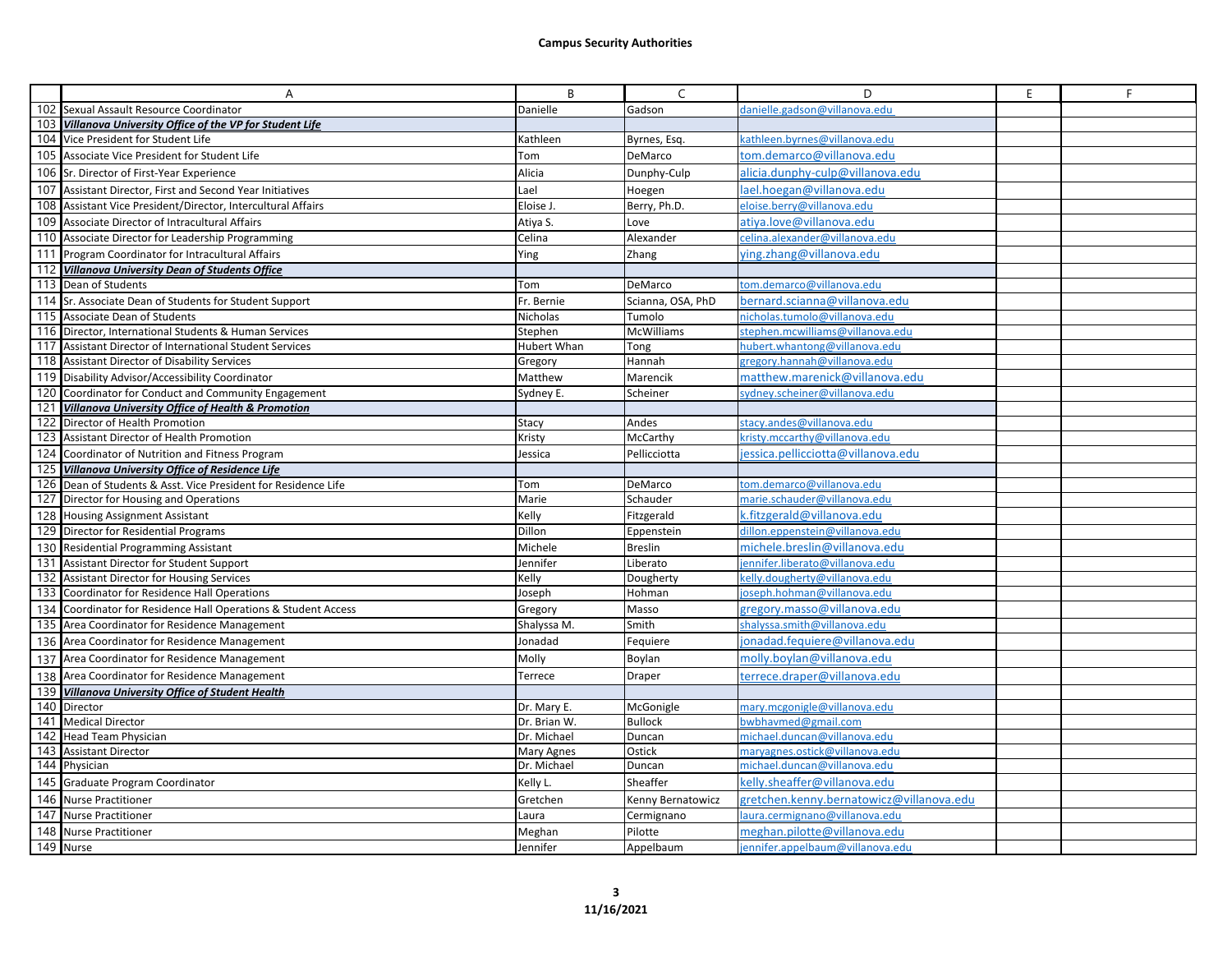|     | A                                                                                         | B              | C               | D                                 | E. | F |
|-----|-------------------------------------------------------------------------------------------|----------------|-----------------|-----------------------------------|----|---|
|     | 150 Nurse                                                                                 | <b>Bridget</b> | Campbell        | bridget.campbell@villanova.edu    |    |   |
|     | 151 Nurse                                                                                 | Courtney       | DeBarberie      | courtney.debarberie@villanova.edu |    |   |
| 152 | Nurse                                                                                     | Lauren         | Denney          | lauren.denney@villanova.edu       |    |   |
|     | 153 Nurse                                                                                 | Becky          | Donohue         | rebecca.donahue@villanova.edu     |    |   |
| 154 | Nurse                                                                                     | Ellen          | Favazza         | ellen.favazza@villanova.edu       |    |   |
|     | 155 Nurse                                                                                 | Susan M.       | Fitzgerald      | susan.fitzgerald@villanova.edu    |    |   |
|     | 156 Nurse                                                                                 | Mary           | Gormley         | mary.gormley@villanova.edu        |    |   |
| 157 | Nurse                                                                                     | Marie          | Lichtner        | marie.lichtner@villanova.edu      |    |   |
| 158 | Nurse                                                                                     | Dawn           | Kays            | dawn.kays@villanova.edu           |    |   |
| 159 | Nurse                                                                                     | Michael        | Kelly           | michael.m.kelly@villanova.edu     |    |   |
| 160 | Nurse                                                                                     | Anne Hauck     | Maurer          | anne.h.maurer@villanova.edu       |    |   |
| 161 | Nurse                                                                                     | Kelly          | McMahon         | kelly.mcmahon@villanova.edu       |    |   |
|     | 162 Nurse                                                                                 | Lorraine       | Miller          | lorraine.miller@villanova.edu     |    |   |
| 163 | Nurse                                                                                     | Marybeth       | Mullarkey       | marybeth.mullarkey@villanova.edu  |    |   |
|     | 164 Nurse                                                                                 | Regina         | <b>Myers</b>    | regina.myers@villanova.edu        |    |   |
| 165 | Nurse                                                                                     | Peggy          | Rust            | margaret.rust@villanova.edu       |    |   |
|     | 166 Nurse                                                                                 | Gemma          | Ryder           | gryder@villanova.edu              |    |   |
|     | 167 Nurse                                                                                 | Kimberly       | Schiller        | kimberly.schiller@villanova.edu   |    |   |
|     | 168 Nurse                                                                                 | Bernadette     | Turbett         | bernadette.turbett@villanova.edu  |    |   |
|     | 169 Nurse                                                                                 | Michael        | Vecchione       | michael.vecchione@villanova.edu   |    |   |
|     | 170 Villanova University Office of Intermurals & Recreation                               |                |                 |                                   |    |   |
| 171 | Associate Athletics Director, Recreation (Club Sports)                                    | Lisa           | Harris          | lisa.harris@villanova.edu         |    |   |
|     | 172 Coordinator of Intermurals & Recreation (Club Sports)<br>173 Academic Affairs/Provost | Ashley         | Montecchio      | ashley.montecchio@villanova.edu   |    |   |
|     | 174 Provost; Professor of Strategic Management and Entrepreneurship                       | Patrick G.     | Maggitti, Ph.D. | patrick.maggitti@villanova.edu    |    |   |
|     | 175 Vice Provost for Academics, Professor of Public Administration                        | Craig          | Wheeland, Ph.D. | craig.wheeland@villanova.edu      |    |   |
|     | 176 Vice Provost for Teaching and Learning                                                | Randy D.       | Weinstein       | randy.weinstein@villanova.edu     |    |   |
|     | 177 Associate Vice Provost for Research                                                   | Amanda         | Grannas         | amanda.grannas@villanova.edu      |    |   |
|     | 178 Associate Vice Provost for Teaching and Learning                                      | Matthew        | Kerbel          | matthew.kerbel@villanova.edu      |    |   |
|     | 179 Associate Vice Provost, Finance & Administration                                      | Timothy        | Hoffman         | timothy.hoffman@villanova.edu     |    |   |
|     | 180 Assoc. Vice Provost for Diversity and Inclusion                                       | Teresa A.      | Nance           | terry.nance@villanova.edu         |    |   |
|     | 181 Assistant Vice Provost, Academic Finance                                              | Jeffrey        | Palmer          | jeffrey.palmer@villanova.edu      |    |   |
|     | 182 Assistant Vice Provost, Decision Support and Data Integrity                           | Trina          | Das, PhD.       | trina.das@villanova.edu           |    |   |
| 183 | Asst. Director, McNulty Instititute for Woman's Leadership                                | Danielle       | DeWeese         | danielle.deweese@villanova.edu    |    |   |
|     | 184 Assistant Vice Provost & Special Assistant to the Provost                             | Lauren         | Kleckner        | lauren.kleckner@villanova.edu     |    |   |
|     | 185 Associate Vice President & Executive Director                                         | James          | Trainer Ph.D.   | james.trainer@villanova.edu       |    |   |
|     | 186 Director, Center of Access, Success and Achievement                                   | Linda          | Coleman         | linda.coleman@villanova.edu       |    |   |
|     | 187 Director, Financial Assistance                                                        | Amanda J.      | Constable       | amanda.constable@villanova.edu    |    |   |
|     | 188 Coordinator, Academic Processes                                                       | Maria          | Coan            | maria.coan@villanova.edu          |    |   |
|     | 189 Coordinator, Full-Time Faculty Services                                               | Annette        | Kane            | annette.kane@villanova.edu        |    |   |
|     | 190 AAP Counselor & Coordinator                                                           | Lauren         | Ward            | lauren.ward@villanova.edu         |    |   |
|     | 191 Associate Director, Retention and Outreach Counseling                                 | Nicole         | Davis           | nicole.davis@villanova.edu        |    |   |
|     | 192 Assistant Director, Administrative and Adjunct Faculty Services                       | Christine      | Anderson        | christine.anderson@villanova.edu  |    |   |
|     | 193 Assistant Director, Retention and Outreach                                            | Kevin          | Covington       | kevin.covington@villanova.edu     |    |   |
|     | 194 Success Program & Engagement Coordinator                                              | Marquis        | Coates          | marquis.coates@villanova.edu      |    |   |
| 195 | Life Coach                                                                                | George         | James, Jr. MFT  | gjames01@villanova.edu            |    |   |
| 196 | Director of Academic Support for Athletics                                                | Jennifer L     | Brophy          | jennifer.l.brophy@villanova.edu   |    |   |
|     | 197 Assistant Director of Academic Support                                                | Krista         | Chmielewski     | krista.chmielewski@villanova.edu  |    |   |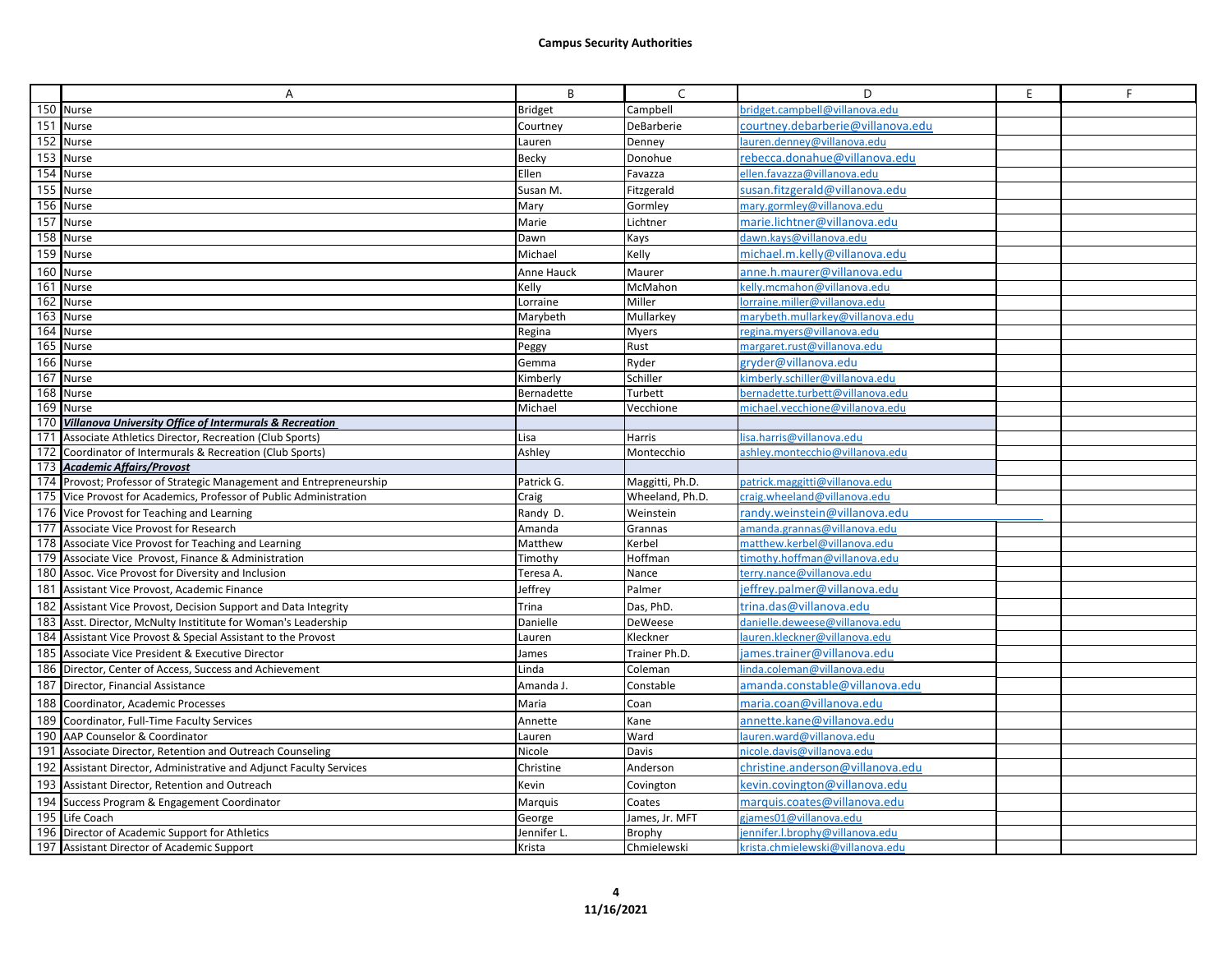|     | Α                                                                          | В                 | C                 | D                                 | E | F |
|-----|----------------------------------------------------------------------------|-------------------|-------------------|-----------------------------------|---|---|
|     | 198 Athletic Academic Advisor                                              | Marissa           | Paffas            | marissa.paffas@villanova.edu      |   |   |
| 199 | Athletic Academic Advisor                                                  | Taryn             | Nichols           | taryn.nichols@villanova.edu       |   |   |
|     | 200 Athletic Academic Advisor                                              | Chuck             | Davis             | charles.davis@villanova.edu       |   |   |
| 201 | Academic Support Intern                                                    | Langston          | Livingston        | langston.livingston@villanova.edu |   |   |
|     | 202 McLendon Minority Leadership Initiative - Villanova Future Leader      | Eryca             | Bennett           | ebenne06@villanova.edu            |   |   |
|     | 203 Director of Villanova Institute for Teaching and Learning              | Gabriele          | Bauer             | gabriele.bauer@villanova.edu      |   |   |
| 204 | <b>Villanova University Department of University Admissions</b>            |                   |                   |                                   |   |   |
| 205 | Director of University Admissions                                          | Michael M.        | Gaynor            | michael.gaynor@villanova.edu      |   |   |
| 206 | Associate Director of Admission                                            | Rev. Francis      | Chambers          | francis.chambers@villanova.edu    |   |   |
| 207 | Associate Director of Admission                                            | Carolyn           | Defant            | carolyn.defant@villanova.edu      |   |   |
| 208 | Senior Assistant Director of Admission                                     | Ryan              | Gillon            | ryan.gillon@villanova.edu         |   |   |
| 209 | Associate Director of Admission                                            | Matthew           | Harris            | matthew.harris@villanova.edu      |   |   |
|     | 210 Assistant Director of Admission                                        | Maureen           | Healey            | maureen.healey@villanova.edu      |   |   |
|     | 211 Associate Director of Admission                                        | Alison            | Herget            | alison.herget@villanova.edu       |   |   |
| 212 | Senior Associate Director of Admission                                     | Candice           | Keith             | candice.keith@villanova.edu       |   |   |
| 213 | Senior Associate Director of Admission                                     | Carolyn           | Westermann        | carolyn.westermann@villanova.edu  |   |   |
|     | 214 Associate Director of Under-Represented Students                       | Erica G.          | Woods             | erica.woods@villanova.edu         |   |   |
| 215 | Assistant Director of Admission                                            | Bernadette Bogdan | <b>McWilliams</b> | bernadette.bogdan@villanova.edu   |   |   |
|     | 216 Assistant Director, Undergrad Admissions                               | Naeem             | <b>Brown</b>      | naeem.brown@villanova.edu         |   |   |
| 217 | Assistant Director, Undergrad Admissions                                   | Jumana            | Chowdhury         | umana.chowdhury@villanova.edu     |   |   |
| 218 | Assistant Director of Admission                                            | Jamie             | <b>Bowers</b>     | jamie.bowers@villanova.edu        |   |   |
| 219 | <b>Assistant Direcot of Admission</b>                                      | Andy              | Halstead          | andrew.halstead@villanova.edu     |   |   |
| 220 | Assistant Director of Admission                                            | Rosemary          | Raposa            | rosemary.raposa@villanova.edu     |   |   |
| 221 | Assistant Director of Admission                                            | Patrick           | Ronay             | patrick.ronav@villanova.edu       |   |   |
| 222 | <b>Assistant Director of Admission</b>                                     | Pamela            | Swope             | pamela.swope@villanova.edu        |   |   |
| 223 | Assistant Director of Admission                                            | Alison            | Smith             | alison.smith@villanova.edu        |   |   |
| 224 | Assistant Director of Admission Recruitment                                | Daly              | Simpson           | daly.simpson@villanova.edu        |   |   |
|     | 225 Villanova University Department of Human Resources                     |                   |                   |                                   |   |   |
| 226 | Associate Vice President of Human Resources and Affirmative Action Officer | Raymond           | Duffy             | raymond.duffy@villanova.edu       |   |   |
| 227 | Senior Director, Benefits and Wellness                                     | Michele           | Mocarsky          | michele.mocarsky@villanova.edu    |   |   |
| 228 | Senior Benefits Analyst                                                    | Mary Beth         | Green             | marybeth.green@villanova.edu      |   |   |
| 229 | <b>Benefits Analyst</b>                                                    | Rose              | Clinton           | rose.clinton@villanova.edu        |   |   |
|     | 230 Benefits Analyst                                                       | Annette           | Lucidi            | annette.lucidi@villanova.edu      |   |   |
|     | 231 Senior Director, Employment and Compensation                           | Rabbia            | Evans             | rabbia.evans@villanova.edu        |   |   |
| 232 | Senior Employment Specialist                                               | Amanda            | McDonnell         | amanda.mcdonnell@villanova.edu    |   |   |
|     | 233 Time and Attendance Application Administrator                          | Christina M.      | Kelly             | christina.m.kelly@villanova.edu   |   |   |
| 234 | <b>Employment Coordinator</b>                                              | Olivia J.         | Liggett           | olivia.liggett@villanova.edu      |   |   |
|     | 235 Director, HRIS and Data                                                | Maura             | Ewing             | maura.ewing@villanova.edu         |   |   |
|     | 236 Senior HRIS Analyst                                                    | Anne              | Spinogatti        | anne.spinogatti@villanova.edu     |   |   |
| 237 | <b>HR Compliance Coordinator</b>                                           | Shannan M.        | Ott               | shannon.ott@villanova.edu         |   |   |
|     | 238 HRIS Analyst                                                           | Timothy           | Bair              | :imothy.bair@villanova.edu        |   |   |
| 239 | Coordinator                                                                | Nadine L.         | Marino            | nadine.marino@villanova.edu       |   |   |
|     | 240 Director, Employee Relations and Compliance                            | Albert            | <b>Baladez</b>    | albert.baladez@villanova.edu      |   |   |
|     | 241 Senior Director of Talent Management                                   | Jennifer          | Derry             | ennifer.derry@villanova.edu       |   |   |
| 242 | Senior Employee Relations and Training Specialist                          | <b>Brigitte</b>   | Strother          | bstrothe@villanova.edu            |   |   |
|     | 243 Villanova University School of Nursing                                 |                   |                   |                                   |   |   |
| 244 | Dean, M. Louise Fitzpatrick College of Nursing                             | Donna             | Havens            | donna.havens@villanova.edu        |   |   |
|     | 245 Associate Dean for Research and Innovation                             | Peter             | Kaufmann          | peter.kaufmann@villanova.edu      |   |   |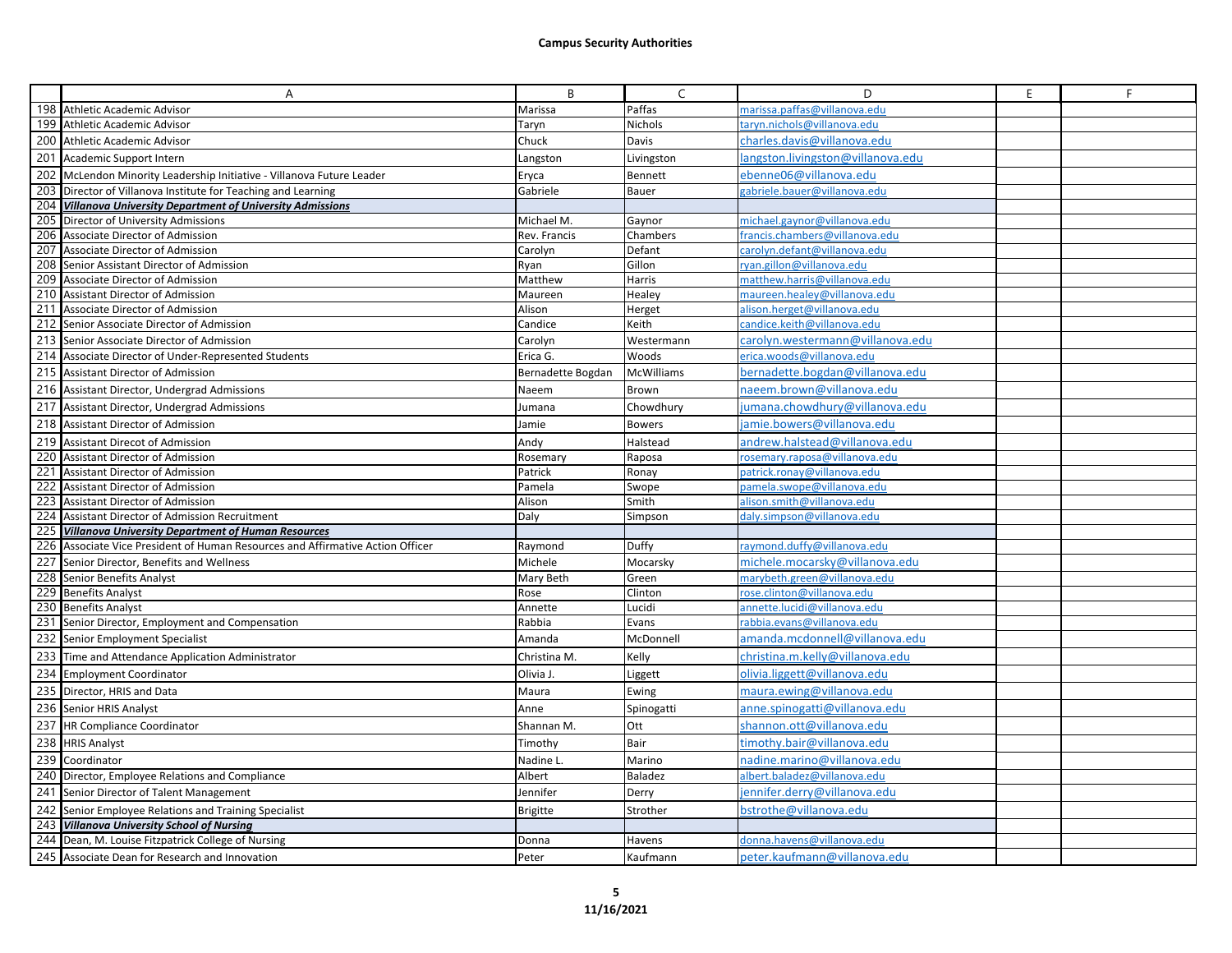|     | Α                                                                  | B               | C              | D                                  | E. | F |
|-----|--------------------------------------------------------------------|-----------------|----------------|------------------------------------|----|---|
|     | 246 Vice Dean for Academic Affairs                                 | <b>Bette</b>    | Mariani        | oette.mariani@villanova.edu        |    |   |
|     | 247 Associate Dean for ilnclusive Excellence                       | Patricia K.     | <b>Bradley</b> | patricia.bradley@villanova.edu     |    |   |
| 248 | Associate Dean of the Undergraduate Program                        | Catherine       | Lovecchio      | catherine.lovecchio@villanova.edu  |    |   |
| 249 | Associate Dean & Director, Graduate Nursing Program                | Marguerite      | Schlag         | marguerite.schlag@villanova.edu    |    |   |
| 250 | Assistant Dean of College and Student Services                     | Anne            | Fink           | anne.fink@villanova.edu            |    |   |
|     | 251 Assistant Dean & Director of Continuing Education              | Evelyn          | Lengetti       | evelyn.lengetti@villanova.edu      |    |   |
| 252 | Assistant Dean for Finance & Administration                        | Maria           | Pavelsky       | maria.pavelsky@villanova.edu       |    |   |
| 253 | Program Manager, MacDonald Center for Obesity                      | Lisa            | Diewald        | lisa.diewald@villanova.edu         |    |   |
| 254 | <b>Clinical Skills Specialist</b>                                  | Denise          | Doherty        | denise.doherty@villanova.edu       |    |   |
|     | 255 Coordinator of College Relations                               | Carita          | Geib           | carita.geib@villanova.edu          |    |   |
|     | 256 Clinical Compliance Coordinator                                | Carolyn         | Kilroy         | carolyn.kilroy@villanova.edu       |    |   |
|     | 257 Director of College Relations                                  | Ann Barrow      | McKenzie       | ann.mckenzie@villanova.edu         |    |   |
|     | 258 Director of Grant Development                                  | Irene           | Handlon        | irene.handlon@villanova.edu        |    |   |
|     | 259 Director of Major Giving                                       | Robert R.       | Hill           | robert.r.hill@villanova.edu        |    |   |
|     | 260 Major Gift Officer                                             | Julie Anne      | Smith          | julie.anne.smith@villanova.edu     |    |   |
|     | 261 Director of Recruitment and Enrollment Management              | Cheryl          | Wert           | cheryl.wert@villanova.edu          |    |   |
|     | 262 Director, MacDonald Center for Obesity Prevention & Education  | Kelly           | Sheaffer       | kelly.sheaffer@villanova.edu       |    |   |
| 263 | Registered Dietitian, MacDonald Center                             | Libby           | Mills          | elizabeth.mills@villanova.edu      |    |   |
|     | 264 Assistant Director, Simulation & Learning Resource Center      | Patricia        | Prieto         | patricia.prieto@villanova.edu      |    |   |
|     | 265 Assistant Director for Finance & Administration                | <b>Brad</b>     | Solomon        | marvin.solomon@villanova.edu       |    |   |
|     | 266 Assistant Director LEAD Professional Development Program       | Catherine       | Brogan         | catherine.brogan@villanova.edu     |    |   |
|     | 267 Coordinator, RN to BSN Online Program                          | Kelly (Colleen) | Tuzio          | colleen.tuzio@villanova.edu        |    |   |
|     | 268 Executive Director Simulation Center                           | Gail            | Furman         | gail.furman@villanova.edu          |    |   |
|     | 269 Simulation and Learing Resource Center Coordinator             | Lisa            | <b>Ballard</b> | isa.ballard@villanova.edu          |    |   |
|     | 270 Simulation/IT Project Coordinator                              | Anita           | Burry          | anna.burry@villanova.edu           |    |   |
|     | 271 Simulation Operations Technician                               | Kimberly        | Capagalan      | kimberly.capagalan@villanova.edu   |    |   |
|     | 272 IT Support Specialist                                          | Christopher     | Cardinal       | christopher.cardinal@villanova.edu |    |   |
|     | 273 Second Degree BSN Track Coordinator                            | Kristin         | Barkdall       | kristin.barkdoll@villanova.edu     |    |   |
|     | 274 Information Technology Coordinator                             | Sharon          | Roth-DeFulvio  | sharon.roth@villanova.edu          |    |   |
|     | 275 Doctoral Programs Assistant                                    | Rachel          | N'Diave        | rachel.ndiaye@villanova.edu        |    |   |
|     | 276 External Aggrements Specialist                                 | Mario           | Lozada         | mario.lozada@villanova.edu         |    |   |
|     | 277 Research, Innovation and Global Health Initiatives Coordinator | Sandra          | Schultz        | sandra.schultz@villanova.edu       |    |   |
|     | 278 Graduate Program Coordinator                                   | Kelly           | Sheaffer       | kelly.sheaffer@villanova.edu       |    |   |
|     | 279 Continuing Education Program Coordinator                       | Louisa          | Zullo          | ouisa.zullo@villanova.edu          |    |   |
|     | 280 Nursing Student Success and Retention Advisor                  | James           | Vines          | james.vines@villanova.edu          |    |   |
|     | 281 Undergraduate Program Assistant                                | Marie           | Paolucci       | marie.paolucci@villanova.edu       |    |   |
|     | 282 Deployed Research Administrator                                | Dorenda         | Kelly          | dorenda.kelly@villanova.edu        |    |   |
|     | 283 Villanova University School of Engineering                     |                 |                |                                    |    |   |
|     | 284 Drosdick Endowed Dean, College of Engineering                  | Michele         | Marcolongo     | michele.marcolongo@villanova.edu   |    |   |
|     | 285 Assistant Dean, External Relations                             | Keith           | Argue          | keith.argue@villanova.edu          |    |   |
|     | 286 Director of Communications                                     | Kimberly        | Shimer         | kimberly.shimer@villanova.edu      |    |   |
|     | 287 Assistant Director of Marketing and Communications             | Megan           | Amis           | megan.amis@villanova.edu           |    |   |
|     | 288 Sr. Associate Dean of Graduate Studies and Research            | Gerard          | Jones          | gerard.jones@villanova.edu         |    |   |
|     | 289 Assistant Director, Graduate Programs                          | Leslie          | McNamee        | leslie.mcnamee@villanova.edu       |    |   |
|     | 290 Graduate Programs Enrollment Coordinator                       | Andrew          | Pellens        | andrew.pellens@villanova.edu       |    |   |
|     | 291 Assoc. Dean for Academic Affairs                               | Andrea          | Welker         | andrea.welker@villanova.edu        |    |   |
|     | 292 Associate Dean, Student & Strategic Programs                   | Stephen         | Jones          | s.jones@villanova.edu              |    |   |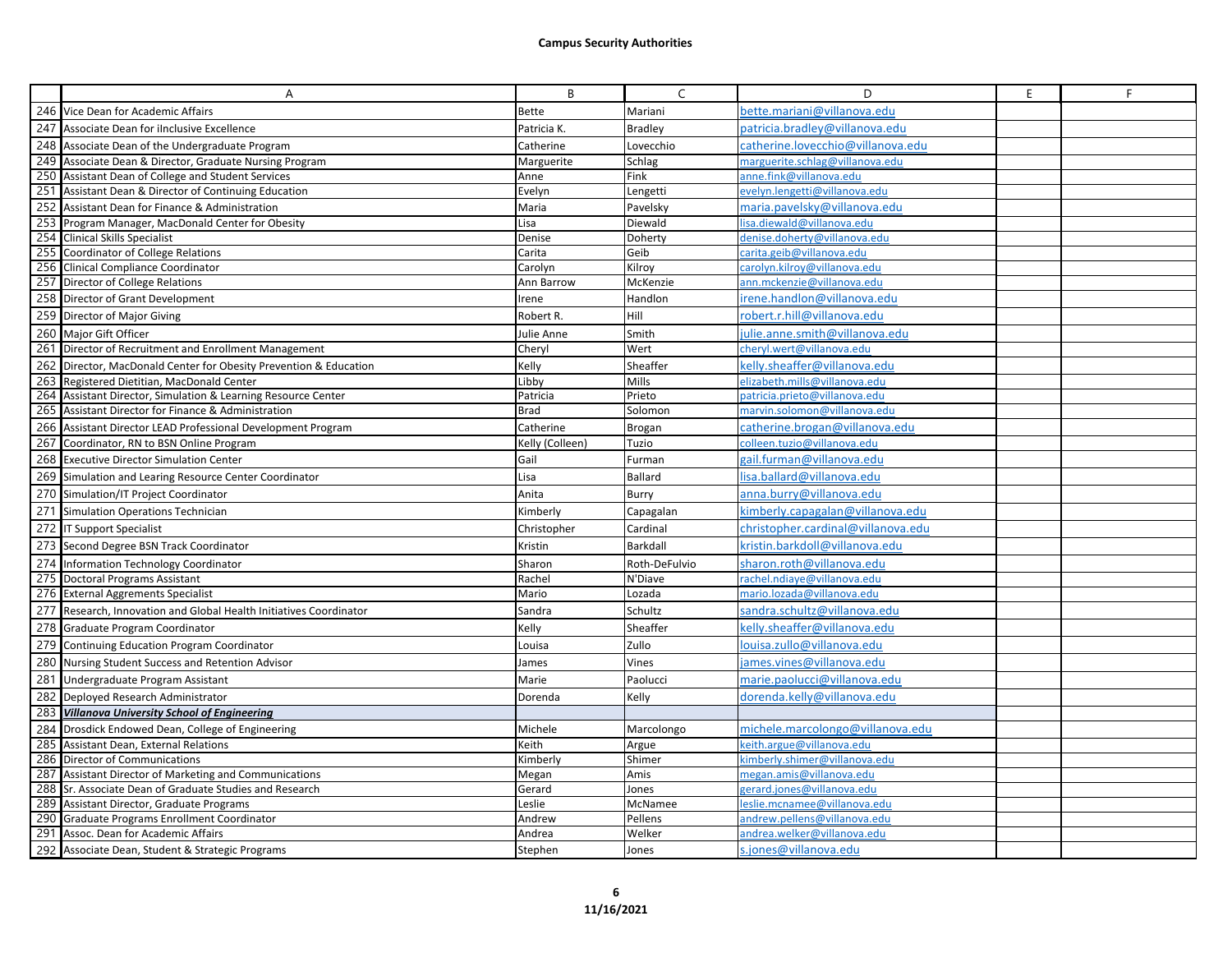|     | A                                                               | B               | $\mathsf{C}$   | D                                     | E | F. |
|-----|-----------------------------------------------------------------|-----------------|----------------|---------------------------------------|---|----|
|     | 293 Director, Professional Development & Experiential Education | Frank           | Falcone        | frank.falcone@villanova.edu           |   |    |
|     | 294 Director, Villanova Multidisciplinary Design Laboratory     | George          | Simmons        | george.simmons@villanova.edu          |   |    |
|     | 295 Director for Engineering Entrepreneurship                   | Edmond          | Doughterty     | edmond.j.dougherty@villanova.edu      |   |    |
|     | 296 Director of Finance and Administration                      | Qadim           | Ghani          | gadim.ghani@villanova.edu             |   |    |
|     | 297 Asst. Director, Student Services & Program Operations       | Gayle           | Doyle          | gayle.doyle@villanova.edu             |   |    |
|     | 298 Asst. Director, of Engineering Entrepreneurship             | Richard         | Stumpf         | richard.stumpf@villanova.edu          |   |    |
|     | 299 Chair, Department of Chemical Engineering                   | Noelle          | Comolli        | noelle.comolli@villanova.edu          |   |    |
| 300 | Chair, Department of Civil and Environmental Engineering        | Shawn           | Gross          | shawn.gross@villanova.edu             |   |    |
| 301 | Chair, Department of Electrical and Computer Engineering        | Bijan           | Mobasseri      | bijan.mobasseri@villanova.edu         |   |    |
|     | 302 Chair, Department of Mechanical Engineering                 | Sridhar         | Santhanam      | sridhar.santhanam@villanova.edu       |   |    |
|     | 303 Program Head, Sustainable Engineering                       | William         | Lorenz         | william.lorenz@villanova.edu          |   |    |
|     | 304 Director, Center for Advanced Communications                | Moeness         | Amin           | moeness.amin@villanova.edu            |   |    |
|     | 305 Director, Villanova Center for Resilient Water Systems      | Robert          | Traver         | robert.traver@villanova.edu           |   |    |
|     | 306 Director, Villanova Center for Analytics of Dynamic Systems |                 | Nataraj        | c.nataraj@villanova.edu               |   |    |
|     | 307 Director, Center for Energy-Smart Electronic Systems        | Aaron           | Wemhoff        | aaron.wemhoff@villanova.edu           |   |    |
|     | 308 Director, Center for Cellular Engineering                   | William         | Kelly          | william.j.kelly@villanova.edu         |   |    |
|     | 309 Director, Center for Nonlinear Dynamics and Control         | Garrett         | Clayton        | garrett.clayton@villanova.edu         |   |    |
|     | 310 Director of Engineering Entrepreneurship                    | Lauri           | Oliver         | lauri.olivier@villanova.edu           |   |    |
|     | 311 Director of Engineering Entrepreneurship                    | Edmond J        | Dougherty      | edmond.j.dougherty@villanova.edu      |   |    |
|     | 312 Director of Engineering Service Learning                    | Jordan          | Ermilio        | jordan.ermilio@villanova.edu          |   |    |
|     | 313 Manager, Academic Policies asnd Procedures                  | Laura           | Matthews       | aura.matthews@villanova.edu           |   |    |
|     | 314 Manager, College Operations                                 | Helen           | Tursi          | helen.tursi@villanova.edu             |   |    |
|     | 315 Villanova University Charles Widger School of Law           |                 |                |                                       |   |    |
|     | 316 Arthur J. Kania Dean                                        | Mark C.         | Alexander      | dean@law.villanova.edu                |   |    |
|     | 317 Vice Dean                                                   | Michael         | Risch          | risch@law.villanova.edu               |   |    |
|     | 318 Associate Dean for Academic Affairs                         | Candace         | Centeno        | centeno@law.villanova.edu             |   |    |
|     | 319 Associate Dean for Faculty Research and Development         | Teressa         | Ravenell       | ravenell@law.villanova.edu            |   |    |
|     | 320 Associate Dean for Finance, Administration & Strategy       | Bo              | Connell        | bo.connell@law.villanova.edu          |   |    |
| 321 | Associate Dean for Development and Alumni Relations             | Edward          | Stephen        | edward.stephen@villanova.edu          |   |    |
| 322 | Assistant Director of Law, Religion & Public Policy             | Melanie E.      | Dudley         | melanie.dudley@law.villanova.edu      |   |    |
| 323 | Assistant Dean for Career Strategy and Advancement              | Jennifer        | Henfey         | henfey@law.villanova.edu              |   |    |
|     | 324 Director of Career Strategy and Recruitment                 | Kristin         | Archibald      | kristin.archibald@law.villanova.edu   |   |    |
|     | 325 Executive Director of the Jeffrey S. Moorad Center          | Andrew          | <b>Brandt</b>  | andrew.brandt@law.villanova.edu       |   |    |
| 326 | Associate Director of Career Strategy, Public Interest          | Sharon          | Buckingham     | sharon.buckingham@law.villanova.edu   |   |    |
| 327 | Associate Director of Career Strategy, Professional Development | <b>Becky</b>    | Fitzsimmons    | becky.fitzsimmons@law.villanova.edu   |   |    |
| 328 | Associate Director of Employer Outreach                         | Jennifer Franks | Whitehurst     | jennifer.whitehurst@law.villanova.edu |   |    |
| 329 | Emerging Technologies Librarian, Legal Research Instructor      | Benjamin        | Carlson        | benjamin.carlson@law.villanova.edu    |   |    |
| 330 | Associate Director of Alumni Relations                          | Kim Moore       | Madden         | k.madden@law.villanova.edu            |   |    |
| 331 | Alumni Relations Specialist                                     | Colleen         | Rogers         | colleen.rogers@villanova.edu          |   |    |
|     | 332 Associate Director of Annual Giving                         | Catherine L.    | Ross           | catherine.ross@law.villanova.edu      |   |    |
|     | 333 Major Gifts Officer                                         | Jeremy          | Lupowitz       | jeremy.lupowitz@villanova.edu         |   |    |
| 334 | Assistant Dean of Students and Academic Success                 | Matthew         | Carluzzo       | matthew.carluzzo@law.villanova.edu    |   |    |
| 335 | Circulation Coordinator Reference Librarian                     | Mary            | Cornelius      | mary.cornelius@law.villanova.edu      |   |    |
|     | 336 Assistant Director of Academic Affairs                      | Priscilla       | Holmes         | priscilla.holmes@law.villanova.edu    |   |    |
| 337 | Associate Director of Academic Success                          | Slylar          |                | skylar.cetel@law.villanova.edu        |   |    |
| 338 | <b>Assistant Dean for Admissions</b>                            | Matthew         | Cetel<br>Saleh | matthew.saleh@law.villanova.edu       |   |    |
|     | 339 Assistant Director, Admissions Operations                   | Susann          | Warren         | susann.warren@law.villanova.edu       |   |    |
|     |                                                                 |                 |                |                                       |   |    |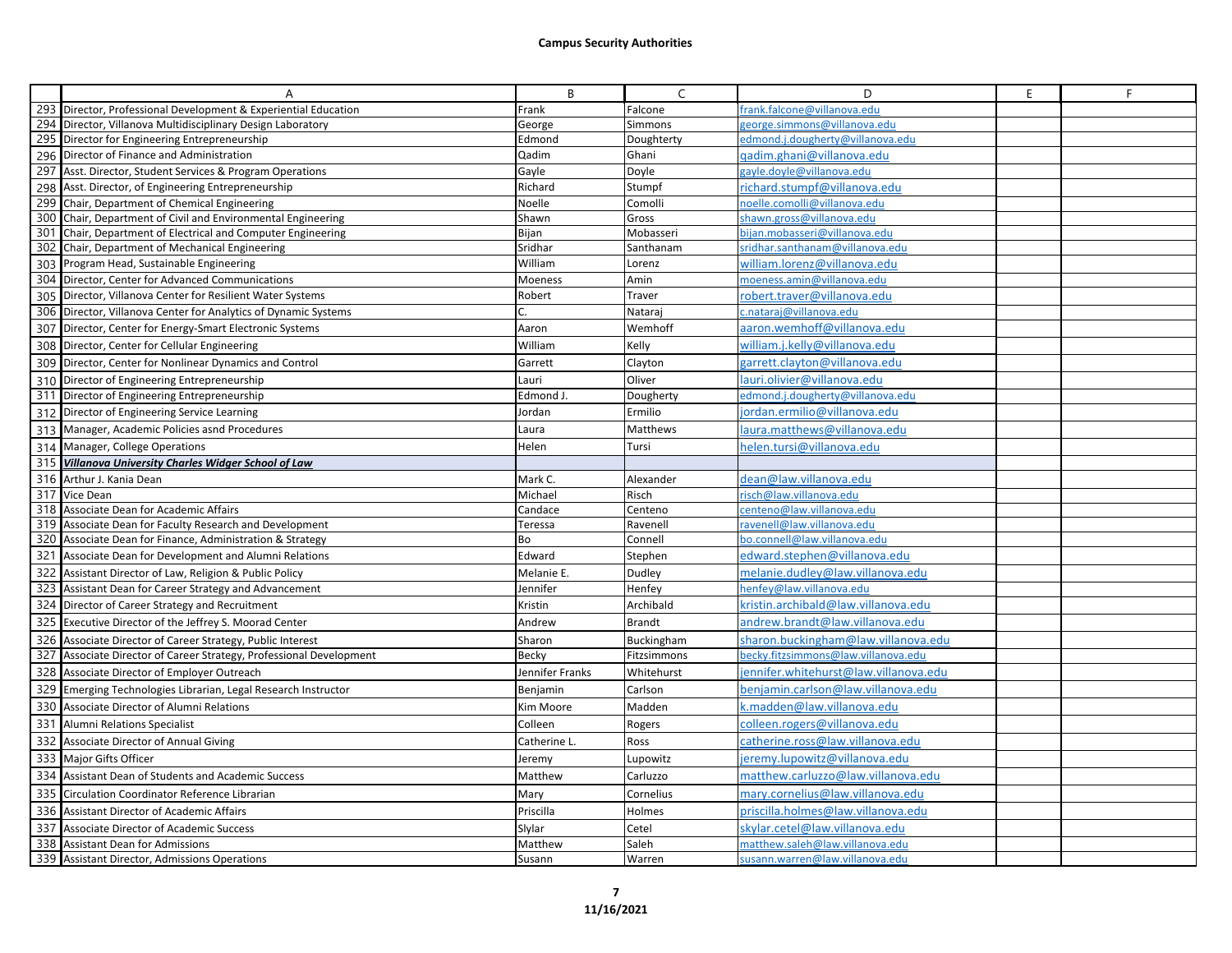|     | Α                                                                 | B              | C                  | D                                         | E | F. |
|-----|-------------------------------------------------------------------|----------------|--------------------|-------------------------------------------|---|----|
|     | 340 Associate Director Admissions                                 | Alicia C.      | Miles              | alicia.miles@law.villanova.edu            |   |    |
| 341 | <b>Admissions Coordinator</b>                                     | Nicole A.      | Papp               | nicole.papp@law.villanova.edu             |   |    |
| 342 | Associate Director for Outreach and Student Formation             | Brian          | McCabe             | brian.mccabe@villanova.edu                |   |    |
| 343 | Assistant Director and Program Manager of the McMullen Center     | Melanie E.     | Dudley             | melanie.dudley@law.villanova.edu          |   |    |
| 344 | Director of Experiential Learning                                 | Matthew        | McGovern           | matthew.mcgovern@law.villanova.edu        |   |    |
| 345 | Registrar, Law School                                             | Susan          | Mesick             | susan.mesick@law.villanova.edu            |   |    |
|     | 346 Assistant Registrar                                           | Patricia       | Trask              | patricia.trask@law.villanova.edu          |   |    |
| 347 | Senior Paralegal                                                  | Andrea         | Meals              | andrea.meals@law.villanova.edu            |   |    |
|     | 348 Paralegal                                                     | Gabriela       | Escobar Battle     | ganriela.escobarbattle@law.villanova.edu  |   |    |
|     | 349 Paralegal                                                     | Jennifer       | Jeffrey            | jennifer.jeffrey@law.villanova.edu        |   |    |
|     | 350 Financial Aid Counselor                                       | Christopher W. | Nicholson          | christopher.w.nicholson@law.villanova.edu |   |    |
|     | 351 Faculty Director, Graduate Tax Program                        | Joy            | Mullane            | mullane@law.villanova.edu                 |   |    |
| 352 | Instructional Designer, Graduate Tax Program                      | Jessica        | Diebold            | iessica.diebold@villanova.edu             |   |    |
|     | 353 Program Coordinator, Graduate Tax Program                     | Timothy        | Dinan              | timothy.r.dinan@law.villanova.edu         |   |    |
|     | 354 Program Coordinator, Graduate Tax Program                     | lennifer       | Willauer McKeighan | iennifer.mckeighan@law.villanova.edu      |   |    |
|     | 355 Director, Graduate Tax Program                                | Meghan         | Petsko             | meghan.petsko@law.villanova.edu           |   |    |
|     | 356 Faculty Scholarship Librarian                                 | John           | Cannan             | john.cannan@law.villanova.edu             |   |    |
|     | 357 Head of Staff Development                                     | Lori Strickler | Corso              | lori.corso@law.villanova.edu              |   |    |
| 358 | Associate Director for Collection Management                      | Steve          | <b>Elkins</b>      | elkins@law.villanova.edu                  |   |    |
| 359 | Assistant Dean for Library & Information Services                 | Amy            | Emerson            | amy.emerson@law.villanova.edu             |   |    |
|     | 360 Head of Cataloguing & Government Documents                    | Mary Jo        | Heacock            | heacock@law.villanova.edu                 |   |    |
| 361 | <b>Head of Digital Initiatives</b>                                | Jason          | Happ               | jason.happ@law.villanova.edu              |   |    |
| 362 | Foreign, Comparative and International Law Librarian              | Robert         | Hegadorn           | hegadorn@law.villanova.edu                |   |    |
| 363 | <b>Collection Maintenance Technician</b>                          | Diane          | Mozino             | mozino@law.villanova.edu                  |   |    |
| 364 | <b>Scholarly Services Associate</b>                               | Michael        | Pratt              | pratt@law.villanova.edu                   |   |    |
| 365 | Associate Director for Law Library Services                       | Amy            | Spare              | spare@law.villanova.edu                   |   |    |
|     | 366 Director of Alumni Relations, Law School                      | Rose           | Laden              | rose.laden@law.villanova.edu              |   |    |
|     | 367 Director, Institute to Address Commercial Sexual Exploitation | Shea           | Rhodes             | shea.rhodes@law.villanova.edu             |   |    |
|     | 368 Director of Student Affairs                                   | Nancy          | Whalen             | whalen@law.villanova.edu                  |   |    |
|     | 369 Director of Financial Aid                                     | Kristina       | Wilhelm-Nelson     | kristina.wilhelm-nelson@law.villanova.edu |   |    |
|     | 370 Director of Communications & Marketing                        | Julie          | Delaney            | ulie.delaney@villanova.edu                |   |    |
| 371 | <b>Communications Specialist</b>                                  | Samantha       | Lare               | samantha.lare@villanova.edu               |   |    |
| 372 | Financial & Operations Coordinator                                | Cheryl         | Baro               | baro@law.villanova.edu                    |   |    |
| 373 | Director of Business Services                                     | Anthony        | Cancelli           | cancelli@law.villanova.edu                |   |    |
|     | 374 Director of Operations                                        | Joseph         | Mariani            | mariani@law.villanova.edu                 |   |    |
|     | 375 Director of Events                                            | Nicole         | Garafano           | garafano@law.villanova.edu                |   |    |
|     | 376 Manager, Colleges IT Support                                  | Martin         | McDonnell          | martin.mcdonnell@villanova.edu            |   |    |
| 377 | <b>Instructional Designer</b>                                     | Richard        | Wack               | richard.wack@villanova.edu                |   |    |
|     | 378 Assistant Director of Financial Aid                           | Jennifer       | Wong               | ennifer.wong@law.villanova.edu            |   |    |
| 379 | Director of the Law Library and Assistant Professor of Law        | Amy            | Emerson            | amy.emerson@law.villanova.edu             |   |    |
|     | 380 Villanova University Professional Studies                     |                |                    |                                           |   |    |
|     | 381 Dean, College of Professional Studies                         | Christine      | Palus              | christine.palus@villanova.edu             |   |    |
| 382 | Associate Dean, Academic Affairs and Strategic Initiatives        | Fr. David      | Cregan             | david.cregan@villanova.edu                |   |    |
| 383 | Director of Finance and Administration                            | Ryan           | Moffat             | rvan.moffat@villanova.edu                 |   |    |
|     | 384 Manager, College Outreach                                     | Eileen         | Callahan           | eileen.callahan@villanova.edu             |   |    |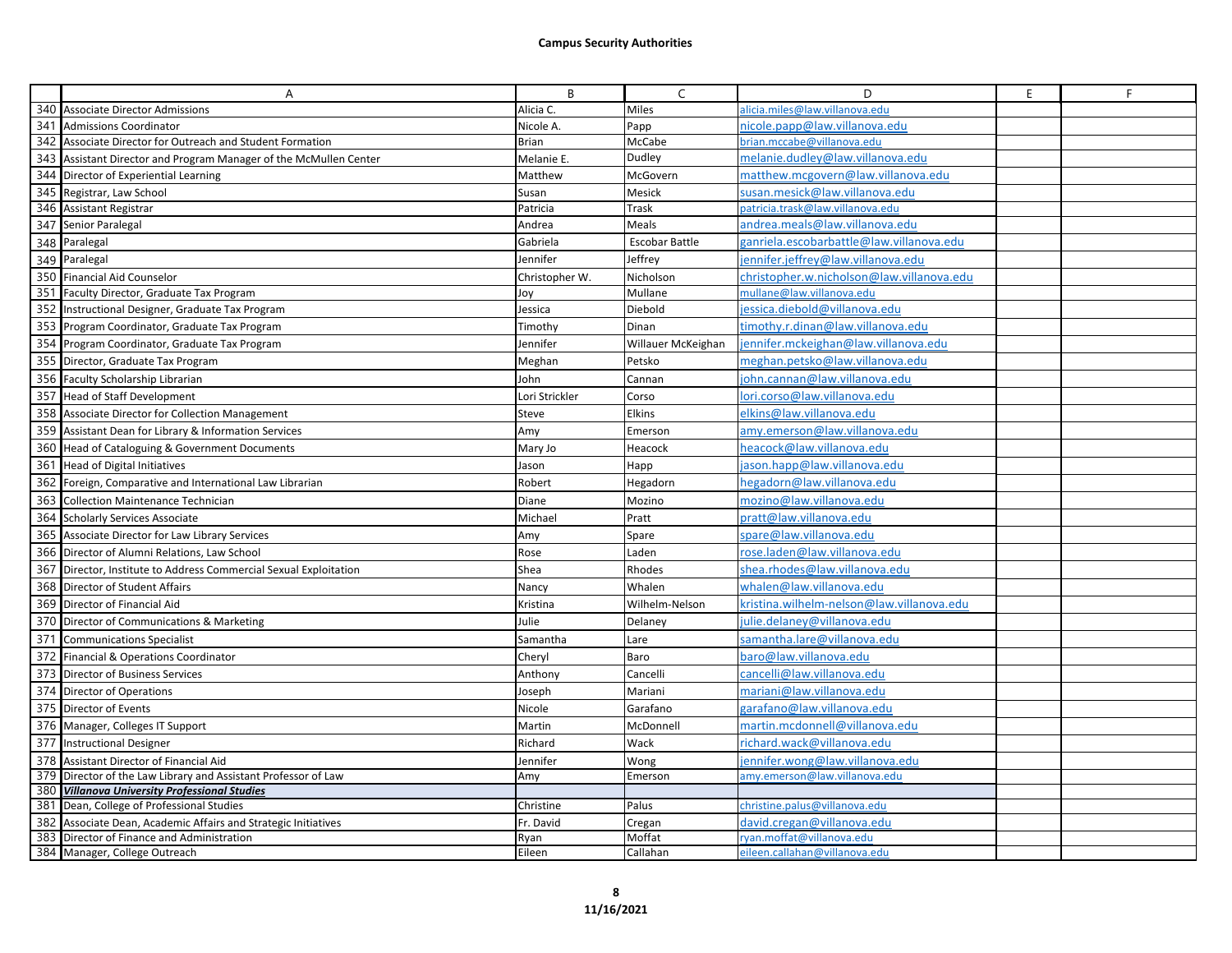|     | A                                                                                                                            | B              | $\mathsf{C}$        | D                                                            | E | F |
|-----|------------------------------------------------------------------------------------------------------------------------------|----------------|---------------------|--------------------------------------------------------------|---|---|
|     | 385 Director of Teaching and Learning                                                                                        | Pete C.        | Watkins             | pete.watkins@villanova.edu                                   |   |   |
| 386 | Assistant Director, Instructional Support                                                                                    | Michelle L.    | Gillen              | michelle.gillen@villanova.edu                                |   |   |
| 387 | Manager, College Operations                                                                                                  | Tara           | Gallo               | tara.gallo@villanova.edu                                     |   |   |
|     | 388 Manager, College Partnerships                                                                                            | Christina M.   | Katsapis            | christina.katsapis@villanova.edu                             |   |   |
|     | 389 Director of Communications and Marketing                                                                                 | Kelly          | Grentz              | celly.grentz@villanova.edu                                   |   |   |
|     | 390 Director, Admissions and Enrollment                                                                                      | Paul           | <b>Ballentine</b>   | paul.ballentine@villanova.edu                                |   |   |
| 391 | Director, Academic Programs                                                                                                  | Susan          | Leighton            | susan.leighton@villanova.edu                                 |   |   |
| 392 | <b>Enrollment Coach</b>                                                                                                      | Patricia       | Ertwine             | patricia.ertwine@villanova.edu                               |   |   |
|     | 393 Enrollment Coach                                                                                                         | Lisa           | Weber               | isa.weber@villanova.edu                                      |   |   |
| 394 | Associate Director, Advising                                                                                                 | Kirstin L      | <b>DeFuscoHoutz</b> | kirstin.defuscohoutz@villanova.edu                           |   |   |
| 395 | Associate Director, Professional Education                                                                                   | Sasha          | Haddoun             | sasha.haddoun@villanova.edu                                  |   |   |
|     | 396 Assistant Director, Student Support Services                                                                             | Maryjo         | Sireci              | maryjo.sireci@villanova.edu                                  |   |   |
| 397 | Assistant Director, Communication and Marketing                                                                              | Shane          | McNichol            | shane.mcnichol@villanova.edu                                 |   |   |
|     | 398 Assistant Director, Technology and Operations                                                                            | Caroline       | Pearsall            | caroline.pearsall@villanova.edu                              |   |   |
| 399 | Program Coordinator                                                                                                          | Elizabeth      | Remelius            | elizabeth.remelius@villanova.edu                             |   |   |
|     | 400 Program Coordinator                                                                                                      | Corie          | Alicea              | corie.alicea@villanova.edu                                   |   |   |
| 401 | <b>Operations Coordinator</b>                                                                                                | lvy            | Wang                | ivy.wang@villanova.edu                                       |   |   |
| 402 | <b>Academic Advisor</b>                                                                                                      | Robyn          | Dooley              | robyn.dooley@villanova.edu                                   |   |   |
| 403 | Villanova University Office of Campus Ministry & Mission                                                                     |                |                     |                                                              |   |   |
| 404 | <b>Office of the Vice President</b>                                                                                          |                |                     |                                                              |   |   |
| 405 | Vice President for Mission and Ministry                                                                                      | Kevin          | DePrinzio           | kevin.deprinzio@villanova.edu                                |   |   |
|     | 406 Assistant Vice President for Mission and Ministry                                                                        | Arthur         | Purcaro, OSA        | arthur.purcaro@villanova.edu                                 |   |   |
|     | 407 Data & Visual Content Manager                                                                                            | Jared James    | May                 | ared.may@villanova.edu                                       |   |   |
|     | 408 Director of Communication for Mission & Ministry                                                                         | Suzanne        | Wentzel             | suzanne.wentzel@villanova.edu                                |   |   |
|     | 409 Director, Mission Engagement                                                                                             | Tia N.         | Pratt               | tia.pratt@villanova.edu                                      |   |   |
|     | 410 Center for Peace and Justice Education                                                                                   |                |                     |                                                              |   |   |
|     | 411 Director, Center for Peace and Justice Education                                                                         | Kathryn        | Getek Soltis        | kathryn.geteksoltis@villanova.edu                            |   |   |
| 412 | Associate Director, Center for Peace and Justice Education                                                                   | William        | Stehl               | william.stehl@villanova.edu                                  |   |   |
|     | 413 Assistant Director, Center for Peace and Justice Education                                                               | Carol          | Anthony             | carol.anthony@villanova.edu                                  |   |   |
|     | 414 Campus Ministry                                                                                                          |                |                     |                                                              |   |   |
|     | 415 Associate Director for Campus Ministry                                                                                   | Joseph         | Calderone, OSA      | joseph.calderone@villanova.edu                               |   |   |
|     | 416 Campus Minister for Service and Social Justice                                                                           | Meghan         | Dietzler            | meghan.dietzler@villanova.edu                                |   |   |
|     | 417 Director, Center for Pastoral Ministry Education                                                                         | John           | Edwards             | john.p.edwards@villanova.edu                                 |   |   |
|     | 418 Director, Center for Service and Social Justice                                                                          | Kate           | Giancatarino        | catharine.giancatarino@villanova.edu                         |   |   |
|     | 419 Director, Center for Worship and Spirituality                                                                            | Linda          | Jaczynski           | linda.jaczynski@villanova.edu                                |   |   |
|     | 420 Director, Mission Engagement                                                                                             | Tia N.         | Pratt               | tia.pratt@villanova.edu                                      |   |   |
|     | 421 Program Coordinator for Mission & Ministry                                                                               | Katherine R.   | Lenehan             | katherine.lenehan@villanova.edu                              |   |   |
| 422 | Campus Minister for Outreach and Student Formation                                                                           | <b>Brian</b>   | McCabe              | brian.mccabe@villanova.edu                                   |   |   |
|     | 423 Campus Minister for Liturgical Music                                                                                     | Sean           | McElwee             | sean.mcelwee@villanova.edu                                   |   |   |
|     | 424 Campus Minister for Hispanic Outreach                                                                                    | Irene          | Rivera              | irene.rivera@villanova.edu                                   |   |   |
|     | 425 Campus Minister for Interfaith and Ecumenical Outreach                                                                   | Julie          | Sheetz<br>Stehl     | ulia.sheetz@villanova.edu                                    |   |   |
|     | 426 Campus Minister, Center for Peace and Justice Education<br>427 Campus Minister for Liturgical Formation and Coordination | William<br>Mat | Verghese            | william.stehl@villanova.edu<br>mathew.verghese@villanova.edu |   |   |
|     | 428 Campus Minister for Sports and Spirituality                                                                              | David          | Walsh               | david.walsh@villanova.edu                                    |   |   |
|     | 429 Campus Minister for Service & Justice Experiences                                                                        | Edward         | Sloane              | edward.sloane@villanova.edu                                  |   |   |
|     |                                                                                                                              | Michelle       | Sherman             |                                                              |   |   |
|     | 430 Campus Minister for Retreats                                                                                             |                |                     | michelle.sherman@villanova.edu                               |   |   |
| 431 | <b>Campus Minister</b>                                                                                                       | Aldo R.        | Potencio            | aldo.potencio@villanova.edu                                  |   |   |
|     | 432 Liturgical Assistant                                                                                                     | Michael        | Duffy               | michael.duffy@villanova.edu                                  |   |   |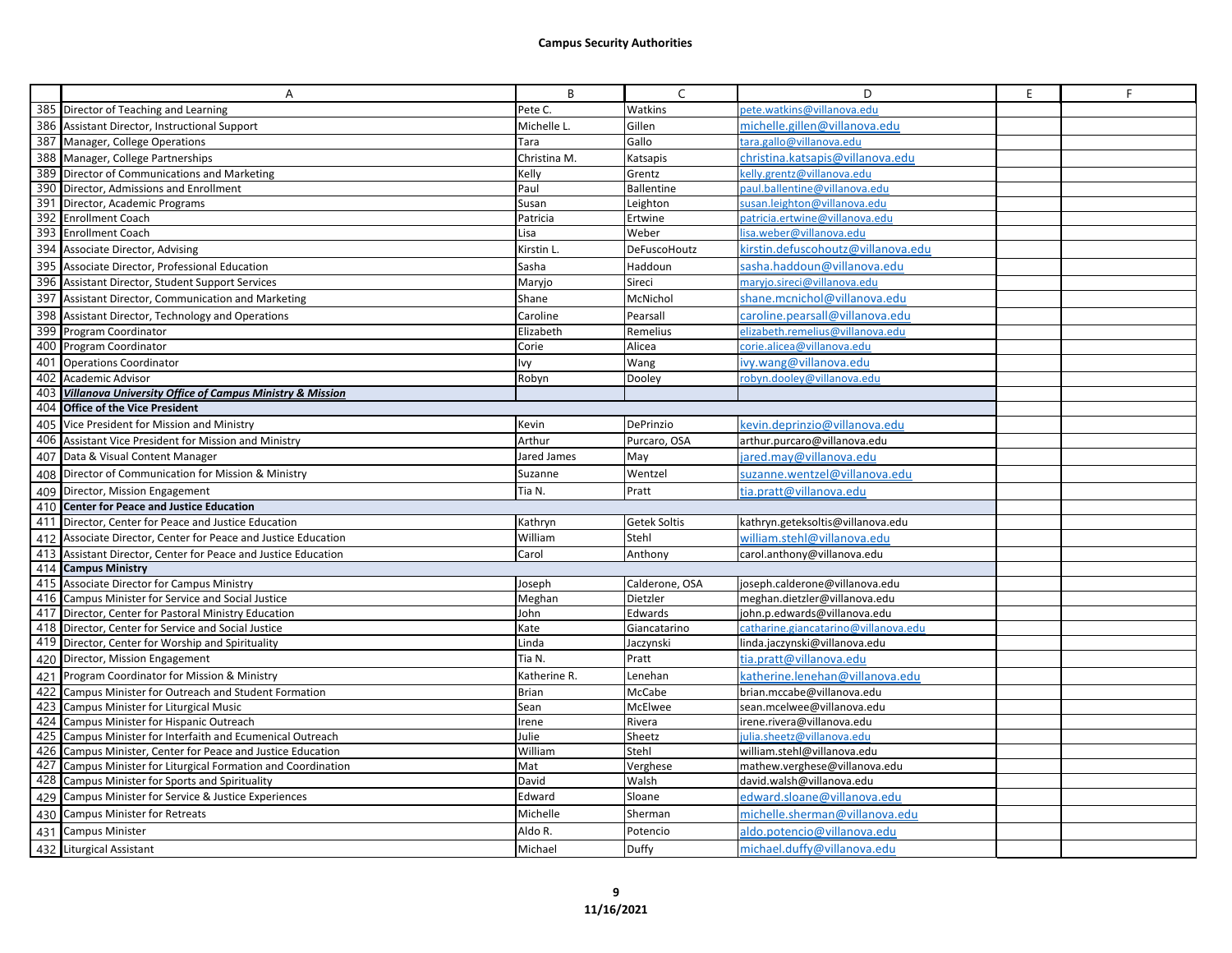|     | Α                                                                  | B                 | $\mathsf{C}$     | D                                    | E | F. |
|-----|--------------------------------------------------------------------|-------------------|------------------|--------------------------------------|---|----|
|     | 433 Villanova University Office of Diversity, Equity and Inclusion |                   |                  |                                      |   |    |
| 434 | Vice President for Diversity, Equity and Inclusion                 | Teresa A.         | Nance            | erry.nance@villanova.edu             |   |    |
|     | 435 Executive Director of Stategic Initiatives                     | Alex              | lannucci         | alex.iannucci@villanova.edu          |   |    |
|     | 436 Faculty Director of the Program on Intergroup Relations        | Sheryl Perlmutter | Bowen            | sheryl.bowen@villanova.edu           |   |    |
|     | 437 Associate Director of Education & Training                     | Ariella           | Robbins          | ariella.robbins@villanova.edu        |   |    |
|     | 438 Training Manager                                               | Sydney            | Lobosco          | sydney.lobosco@villanova.edu         |   |    |
| 439 | Administrative Director, Intergroup Relations Program              | Celina            | Alexander        | celina.alexander@villanova.edu       |   |    |
|     | 440 Program Coordinator                                            | Alberta           | Parsons          | aparso01@villanova.edu               |   |    |
| 441 | <b>Villanova University Compliance Office</b>                      |                   |                  |                                      |   |    |
|     | 442 University Compliance Officer                                  | Leyda             | Benitez          | eyda.benitez@villanova.edu           |   |    |
| 443 | Assistant University Compliance Officer                            | lames             | Allsman          | iames.allsman@villanova.edu          |   |    |
|     | 444 Title IX                                                       | Ryan              | Rost             | ryan.rost@villanova.edu              |   |    |
| 445 | Senior Compliance Analyst                                          | Beth              | Wright           | elizabeth.j.wright@villanova.edu     |   |    |
| 446 | Senior Administrative Assistant                                    | Donna             | Poupard          | donna.poupard@villanova.edu          |   |    |
|     | 447 Villanova University Office of Enrollment Management           |                   |                  |                                      |   |    |
|     | 448 Dean, Enrollment Management                                    | I. Leon           | Washington       | leon.washington@villanova.edu        |   |    |
|     | 449 Vice Dean of Enrollment Management                             | Catherine         | Connor           | catherine.connor@villanova.edu       |   |    |
|     | 450 Director, Office of Veterans & Military Service Members        | Mike              | Brown            | michael.d.brown@villanova.edu        |   |    |
| 451 | Director, Student Retention Services                               | Brian             | Galloway         | brian.galloway@villanova.edu         |   |    |
|     | 452 Senior Associate Registrar                                     | Carlolyn          | <b>Bruce</b>     | carolyn.bruce@villanova.edu          |   |    |
|     | 453 Senior Associate Registrar                                     | Mary              | Wolfe            | mary.wolfe@villanova.edu             |   |    |
| 454 | Director of Technology and Business Analysis                       | Melissa           | Gerding          | melissa.gerding@villanova.edu        |   |    |
|     | 455 Director of Technology and Student Systems                     | Susan             | Morgan           | susan.morgan@villanova.edu           |   |    |
|     | 456 Assistant Registrar                                            | Patricia          | Capkin           | patricia.capkin@villanova.edu        |   |    |
|     | 457 Assistant Registrar                                            | Natalie           | Cooke            | natalie.cooke@villanova.edu          |   |    |
|     | 458 Assistant Registrar                                            | M. Todd           | Robinson         | michael.t.robinson@villanova.edu     |   |    |
| 459 | Assistant Registrar                                                | Erin              | Spina            | erin.spina@villanova.edu             |   |    |
| 460 | <b>Assistant Registrar</b>                                         | Maryana           | Strosin          | maryana.strosin@villanova.edu        |   |    |
|     | 461 Assistant Registrar                                            | Debra             | Villano          | debra.villano@villanova.edu          |   |    |
|     | 462 Assistant Registrar                                            | Kimberly          | Walter           | kimberly.walter@villanova.edu        |   |    |
| 463 | Veteran & Military Enrollment Services Administrator               | Amy               | Rockwell         | amy.rockwell@villanova.edu           |   |    |
| 464 | Transcript & Records Coordinator                                   | Mapule            | Greene-Ntloedibe | mapule.green-ntloedibe@villanova.edu |   |    |
| 465 | <b>Enrollment Information Coordinator</b>                          | loseph            | Nolan            | ioseph.nolan@villanova.edu           |   |    |
|     | 466 Student Data Specialist                                        | Susan             | Schollenberger   | susan.schollenberger@villanova.edu   |   |    |
|     | 467 Villanova University Office of Learning Support                |                   |                  |                                      |   |    |
|     | 468 Assistant Director of Learning Support Services                | Nicole            | Subik            | nicole.subik@villanova.edu           |   |    |
| 469 | <b>Exam Proctoring Coordinator</b>                                 | Holly             | Stupak           | holly.stupak@villanova.edu           |   |    |
|     | 470 Learning Specialist                                            | Katherine L.      | Dameron          | cate.dameron@villanova.edu           |   |    |
|     | 471 Learning Specialist                                            | Emily             | Harris           | emily.f.harris@villanova.edu         |   |    |
|     | 472 Learning Specialist                                            | Patrice L.        | Soares           | patrice.soars@villanova.edu          |   |    |
|     | 473 Villanova University School of Business                        |                   |                  |                                      |   |    |
|     | 474 Helen & William O'Toole Dean                                   | Joyce             | Russell          | oyce.russell@villanova.edu           |   |    |
| 475 | Associate Dean, Faculty                                            | Wen               | Mao              | wen.mao@villanova.edu                |   |    |
|     | 476 Associate Dean of Research and Global Engagement               | Jonathan          | Doh              | onathan.doh@villanova.edu            |   |    |
| 477 | Associate Dean of Teaching and Learning                            | Julie             | Pirsch           | julie.pirsch@villanova.edu           |   |    |
|     | 478 Assistant Dean, Finance & Administration                       | Lee               | Every            | lee.every@villanova.edu              |   |    |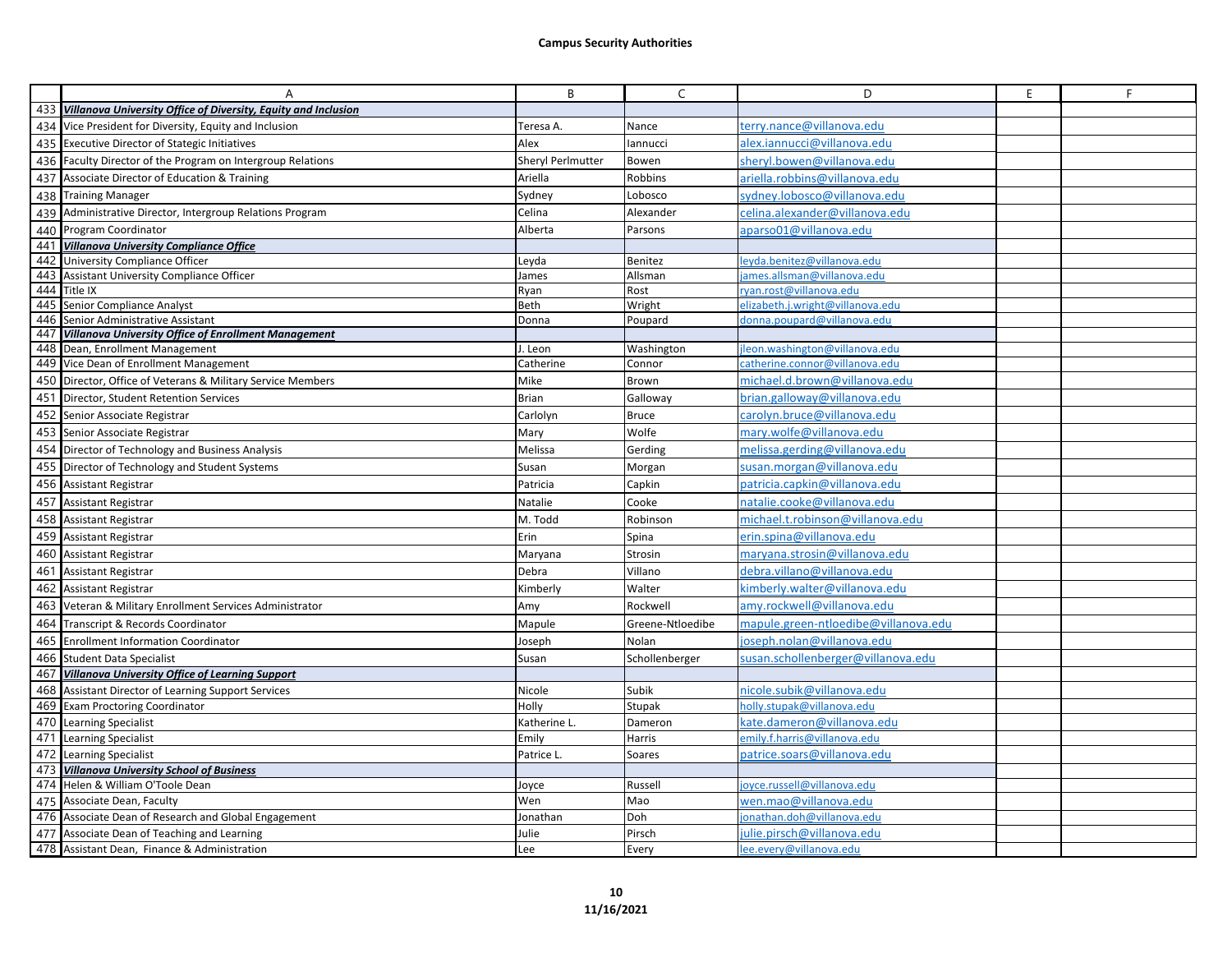|     | Α                                                                           | B               | C            | D                                 | E | F. |
|-----|-----------------------------------------------------------------------------|-----------------|--------------|-----------------------------------|---|----|
|     | 479 Assistant Dean of Accreditation & Strategic Initiatives                 | Jennifer        | Whinney      | ennifer.whinney@villanova.edu     |   |    |
| 480 | Associate Dean, Undergraduate Business Programs                             | Melinda         | German       | melinda.german@villanova.edu      |   |    |
| 481 | Associate Dean, Corporate Relations & Executive Education                   | Jeffrey         | Kudisch      | ieffrey.kudisch@villanova.edu     |   |    |
| 482 | Asst. Dean, O'Donnell Center for Professional Development                   | Brenda          | Stover       | brenda.stover@villanova.edu       |   |    |
| 483 | Assistant Dean, Talent & Staff Development, Community & External Outreach   | Cathy J.        | Toner        | cathy.toner@villanova.edu         |   |    |
| 484 | Assistant Dean, Academic Advising                                           | Julie           | Freedman     | ulie.freedman@villanova.edu       |   |    |
| 485 | <b>Academic Advisor</b>                                                     | Sean R.         | Holcomb      | sean.holcomb@villanova.edu        |   |    |
|     | 486 Academic Advisor                                                        | Rebecca M.      | Leifer       | rebecca.leifer@villanova.edu      |   |    |
| 487 | Associate Director, Business Minor Programs                                 | Patricia        | Burdo        | patricia.burdo@villanova.edu      |   |    |
|     | 488 Associate Director of Professional Development                          | Michelle        | Galloway     | michelle.galloway@villanova.edu   |   |    |
| 489 | Assoc. Director of Professional Development                                 | Michele         | Gianforcaro  | michele.gianforcaro@villanova.edu |   |    |
| 490 | Associate Director of Experiential Education and Employer Outreach          | Kaitlin         | Grady        | caitlin.grady@villanova.edj       |   |    |
| 491 | Assoc. Director, Student Services & Program Operations                      | Kathy           | Mongiello    | cathy.mongiello@villanova.edu     |   |    |
| 492 | Associate Dean, Graduate and Executive Programs                             | Manuel          | Nunez        | manuel.nunez@villanova.edu        |   |    |
| 493 | Associate Dean, Strategic Initiatives                                       | Terrill         | <b>Drake</b> | terrill.drake@villanova.edu       |   |    |
| 494 | <b>Assistant Dean of Enrollment</b>                                         | Claire          | Bruno        | claire.bruno@villanova.edu        |   |    |
|     | 495 Assistant Dean, Graduate Programs                                       | Eric            | Hamberger    | eric.hamberger@villanova.edu      |   |    |
|     | 496 Associate Director, Career & Professional Development                   | Rita            | Di Carlo     | rita.dicarlo@villanova.edu        |   |    |
| 497 | Associate Director, Graduate Business Programs                              | Ann             | O'Connor     | ann.oconnor@villanova.edu         |   |    |
|     | 498 Associate Director, Specialized Masters Programs                        | Allyson         | Daley        | allyson.daley@villanova.edu       |   |    |
|     | 499 Associate Director, Graduate Business Programs                          | Lindsey         | Kriegel      | indsey.kriegel@villanova.edu      |   |    |
| 500 | Associate Director, Program Operations                                      | Marie           | Witman       | marie.witman@villanova.edu        |   |    |
| 501 | Associate Director, Admissions                                              | Kimberly        | Kane         | kimberly.kane@villanova.edu       |   |    |
| 502 | Assistant Director, Enrollment Management                                   | Andrew          | Coons        | andrew.coons@villanova.edu        |   |    |
| 503 | <b>Assistant Director</b>                                                   | Andrew M.       | Halstead     | andrew.halstead@villanova.edu     |   |    |
|     | 504 Event Planner                                                           | Julia           | <b>Balsa</b> | julia.balsa@villanova.edu         |   |    |
| 505 | Senior Planner                                                              | Kathryn         | Gentile      | kathryn.gentile@villanova.edu     |   |    |
|     | 506 Financial Coordinator                                                   | Julie           | Murphy       | ulie.murphy@villanova.edu         |   |    |
|     | 507 Director, Data Technology                                               | Xiao            | Lin          | xiao.lin@villanova.edu            |   |    |
|     | 508 Manager, Information Technology                                         | Scott           | Hansen       | scott.hansen@villanova.edu        |   |    |
| 509 | Coordinator, Information Technology                                         | Erik            | Germanovich  | erik.germanovich@villanova.edu    |   |    |
|     | 510 Admissions Coordinator, Graduate Business Programs                      | <b>Nicholas</b> | Pontarelli   | nicholas.pontarelli@villanova.edu |   |    |
|     | 511 Director, Executive MBA Program                                         | lennifer        | Wiess        | ennifer.wiess@villanova.edu       |   |    |
|     | 512 Associate Director, Recruitment                                         | Alexandra       | Menzel       | alexandra.menzel@villanova.edu    |   |    |
|     | 513 Manager, Recruitment MBA Program                                        | Anthony         | Penna        | anthony.penna@villanova.edu       |   |    |
|     | 514 Associate Director, EMBA Program                                        | Robert          | Helterbran   | robert.helterbran@villanova.edu   |   |    |
|     | 515 Associate Director, Academic Advising                                   | Kelly           | Gregg        | kelly.gregg@villanova.edu         |   |    |
|     | 516 Staff Director, The Daniel M. DiLella Center for Real Estate            | Jessica         | Taylor       | lessica.taylor@villanova.edu      |   |    |
|     | 517 Program Administrator, Daniel M. DiLella Center for Real Estate         | Carly M.        | Gulasarian   | carly.gulasarian@villanova.edu    |   |    |
|     | 518 Associate Director, Center for Business Analytics                       | Meredith        | Lockyer      | meredith.lockyer@villanova.edu    |   |    |
|     | 519 Director, Elenore & Robert F. Moran Sr., Center for Global Leadership   | Kimberly        | Cahill       | kimberly.cahill@villanova.edu     |   |    |
|     | 520 Director, External Relations & Alumni Engagement                        | Christine       | Etheridge    | christine.etheridge@villanova.edu |   |    |
|     | 521 Program Administrator, Moran Center                                     | Gloria          | Angel        | gloria.angel@villanova.edu        |   |    |
|     | 522 Associate Director, Academic Advising                                   | Caitlin         | Gilmore      | caitlin.gilmore@villanova.edu     |   |    |
|     | 523 Associate Director, Academic Advising                                   | Emily           | McMordie     | emily.mcmordie@villanova.edu      |   |    |
|     | 524 Associate Director, Undergraduate Student Services & Program Operations | Jenna           | DellOrfano   | ienna.dellorfano@villanova.edu    |   |    |
|     | 525 Assistant Director, Honors Program                                      | Kimberly        | Hidore       | kimberly.hidore@villanova.edu     |   |    |
|     | 526 Director, Marketing and Communication                                   | Monica          | Allen        | monica.allen@villanova.edu        |   |    |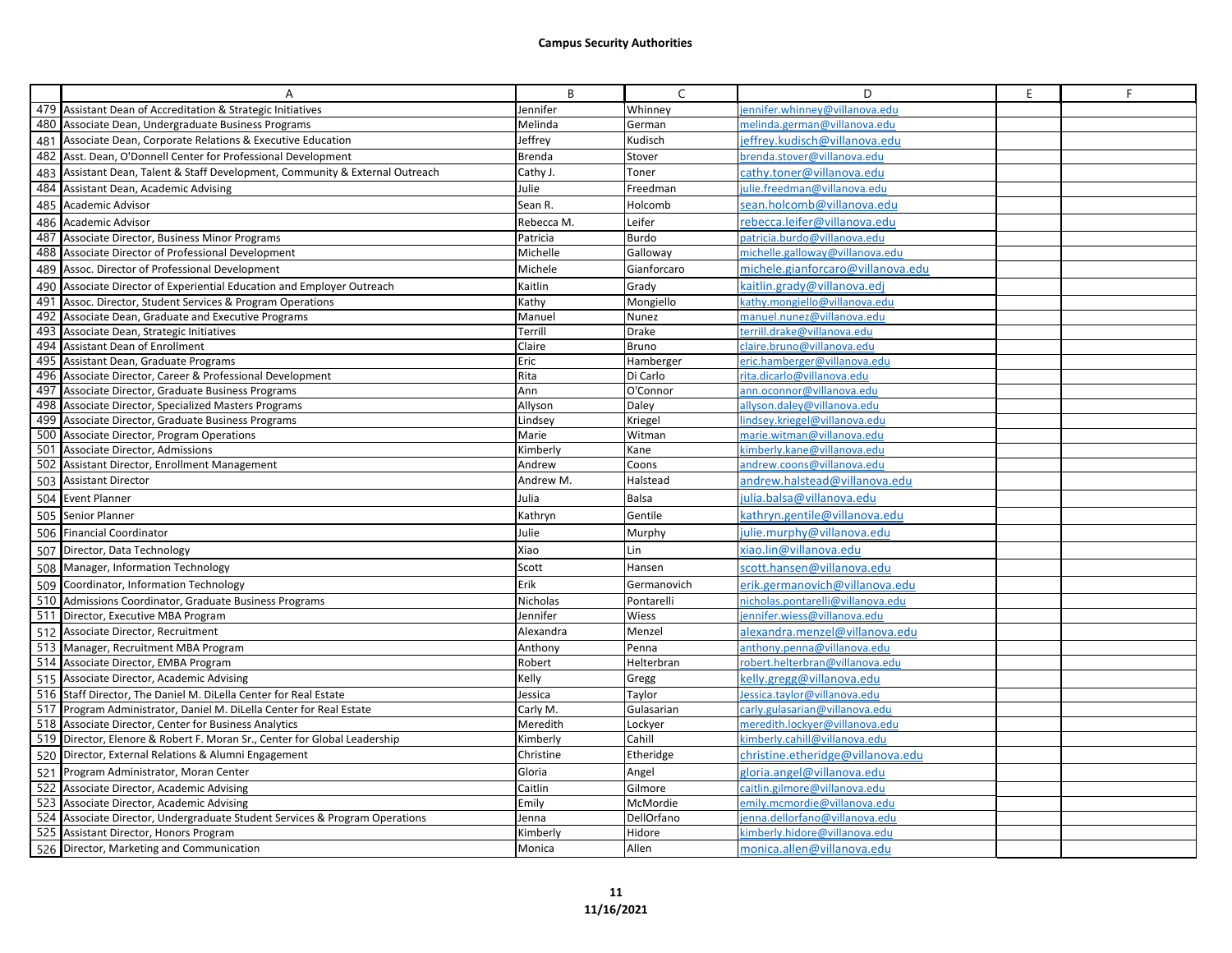|     | A                                                                           | B         | C               | D                                  | E | F |
|-----|-----------------------------------------------------------------------------|-----------|-----------------|------------------------------------|---|---|
|     | 527 Associate Director, Communication                                       | Shannon   | Wilson          | shannon.wilson@villanova.edu       |   |   |
|     | 528 Assistant Director of Marketing                                         | Colin     | Redick          | colin.redick@villanova.edu         |   |   |
|     | 529 Assistant Director of Recruitment                                       | Shea      | McCormick       | shea.mccormick@villanova.edu       |   |   |
|     | 530 Assistant Director, Academic Advising                                   | Shea      | Mazar           | shea.mazar@villanova.edu           |   |   |
|     | 531 Assistant Director, Academic Advising                                   | Ellen     | Socket          | ellen.socket@villanova.edu         |   |   |
|     | 532 Assistant Director                                                      | Pierre    | Venescar        | Pierre.venescar@villanova.edu      |   |   |
|     | 533 Assistant Director of Graduate Programs Career/Professional Development | Lauren    | Knoll           | lauren.knoll@villanova.edu         |   |   |
|     | 534 Associate Director, Enrollment Operations                               | Evan      | Daney           | evan.daney@villanova.edu           |   |   |
|     | 535 Associate Director for Marketing and Consumer Insights                  | Lauren    | Higgins         | lauren.higgins@villanova.edu       |   |   |
|     | 536 Associate Director, Academic Advising                                   | Kelly     | Gregg           | kelly.gregg@villanova.edu          |   |   |
|     | 537 Director of Major Giving                                                | Brendan   | Glackin         | bredan.glackin@villanova.edu       |   |   |
|     | 538 Director, Center for Chuch Management                                   | Chesley   | Turner          | chesley.turner@villanova.edu       |   |   |
|     | 539 Faculty Director, Center for Church Management                          | Matthew   | Manion          | matthew.manion@villanova.edu       |   |   |
|     | 540 Exe.Director, Innovation, Creativity and Entrepreneurship Institute     | Ann       | Miller          | ann.s.miller@villanova.edu         |   |   |
|     | 541 Director                                                                | Kelly     | Amber           | kelly.amber@villanova.edu          |   |   |
|     | 542 Asst. Director, Innovation, Creativity and Entrepreneurship Institute   | Martae    | Giometti        | martae.giometti@villanova.edu      |   |   |
|     | 543 Villanova University Falvey Library                                     |           |                 |                                    |   |   |
|     | 544 Library Director                                                        | Millicent | Gaskell         | millicent.gaskell@villanova.edu    |   |   |
|     | 545 Director of Access Services                                             | Luisa     | Cywinski        | luisa.cywinski@villanova.edu       |   |   |
|     | 546 Director of Academic Integration                                        | Jutta     | Seibert         | jutta.seibert@villanova.edu        |   |   |
|     | 547 Director of Communication and Marketing                                 | Joanne    | Quinn           | ioanne.guinn@villanova.edu         |   |   |
| 548 | Assistant Director of Academic and Theology Librarian                       | Darren    | Poley           | darren.poley@villanova.edu         |   |   |
|     | 549 Associate University Librarian                                          | Jeehyun   | Davis           | jeehyun.davis@villanova.edu        |   |   |
| 550 | Resource Management & Description Coordinator                               | Danielle  | Adamowitz       | danielle.adamowitz@villanova.edu   |   |   |
|     | 551 Finance & Administration Specialist                                     | Jeannine  | Ahern           | jeannine.ahern@villanova.edu       |   |   |
|     | 552 Preservation & Digital Archivist                                        | Beaudry   | Allen           | beaudry.allen@villanova.edu        |   |   |
| 553 | Resource Management & Description Coordinator                               | Megan     | Ausen           | megan.ausen@villanova.edu          |   |   |
| 554 | Distinctive Collections Librarian                                           | Laura     | Bang            | laura.bang@villanova.edu           |   |   |
| 555 | Metrics & Assessment Librarian                                              | John      | <b>Banionis</b> | john.banionis@villanova.edu        |   |   |
| 556 | Social Sciences & Intructional Design Librarian                             | Deborah   | Bishov          | deborah.bishov@villanova.edu       |   |   |
| 557 | Metadata Librarian                                                          | David     | <b>Burke</b>    | david.burke@villanova.edu          |   |   |
| 558 | Access & Collections Coordinator                                            | Nicole    | Daly            | nicole.daly@villanova.edu          |   |   |
| 559 | Access & Collections Coordinator, Stacks Maintenance                        | Gerald    | <b>Dierkes</b>  | gerald.dierkes@villanova.edu       |   |   |
|     | 560 Director, Finance & Administration                                      | Margaret  | Duffy           | margaret.duffy@villanova.edu       |   |   |
| 561 | Communication and Marketing Program Manager                                 | Regina    | Duffy           | regina.duffy@villanova.edu         |   |   |
|     | 562 Electronic Resources & Description Librarian                            | Jesse     | Flavin          | jesse.flavin@villanova.edu         |   |   |
|     | 563 Philosophy Librarian                                                    | Nikolaus  | Fogle           | nikolaus.fogle@villanova.edu       |   |   |
|     | 564 Director of Distinctive Collections and Digital Engagement              | Michael   | Foight          | michael.foight@villanova.edu       |   |   |
| 565 | Science and Engineering Librarian                                           | Alfred    | Fry             | alfred.fry@villanova.edu           |   |   |
|     | 566 Library Technology Developer                                            | Chris     | Hallberg        | christopher.hallberg@villanova.edu |   |   |
|     | 567 Business Librarian                                                      | Linda     | Hauck           | linda.hauck@villanova.edu          |   |   |
|     | 568 Digital Scholarship Librarian                                           | Erica     | Hayes           | erica.hayes@villanova.edu          |   |   |
|     | 569 Finance & Administration Specialist                                     | Lorraine  | Holt            | lorraine.holt@villanova.edu        |   |   |
| 570 | Acquisitions & Electronic Resources Coordinator                             | Emily     | Horn            | emily.horn@villanova.edu           |   |   |
|     | 571 Nursing & Life Sciences Librarian                                       | Sarah     | Hughes          | sarah.hughes@villanova.edu         |   |   |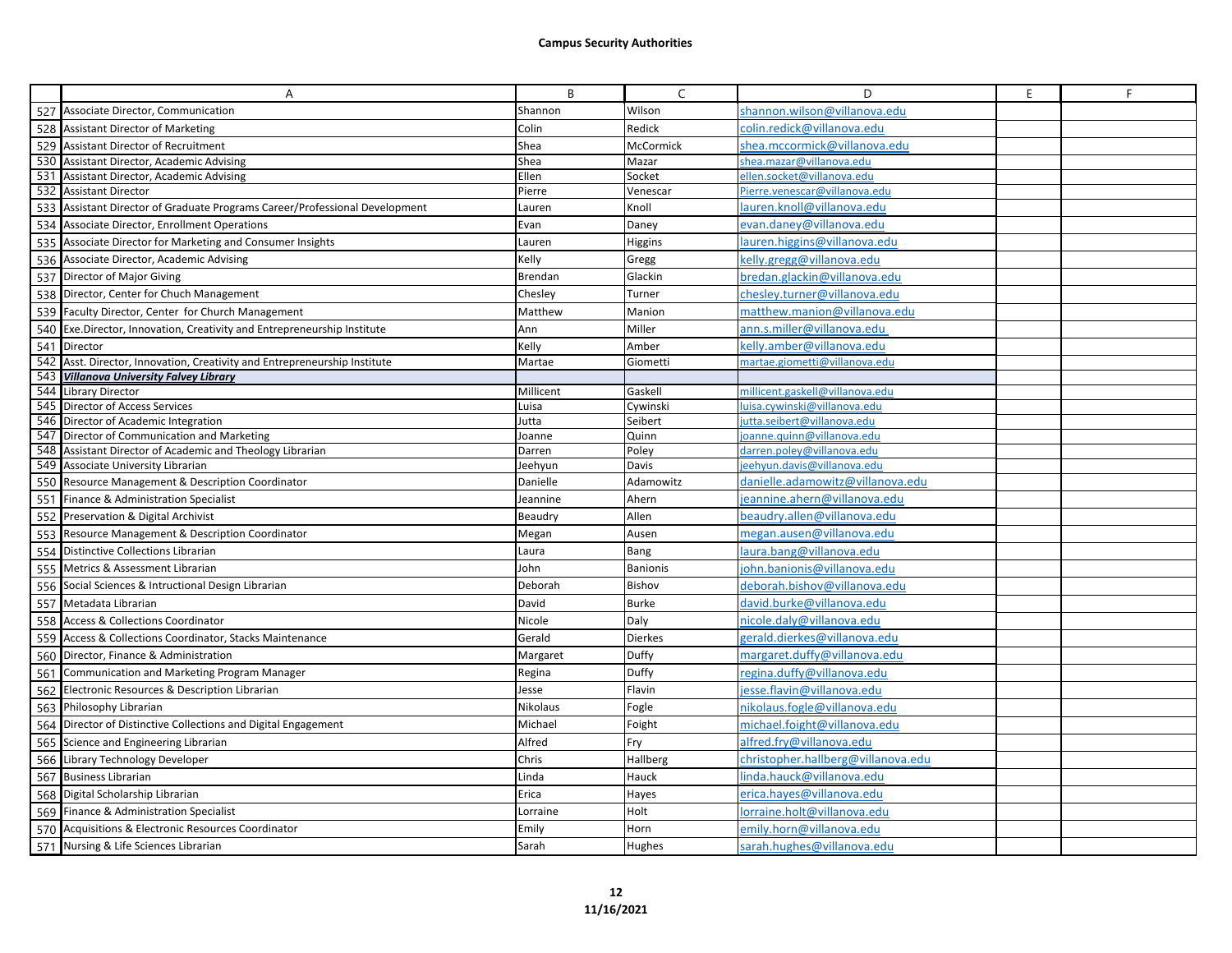|     | Α                                                                      | B                   | $\mathsf{C}$      | D                                                           | E. | F |
|-----|------------------------------------------------------------------------|---------------------|-------------------|-------------------------------------------------------------|----|---|
|     | 572 Director of Library Technology                                     | Demian              | Katz              | demian.katz@villanova.edu                                   |    |   |
|     | 573 First Year Experience Librarian                                    | Robert              | LeBlanc           | robert.leblanc@villanova.edu                                |    |   |
|     | 574 Distinctive Collections Librarian Archivist                        | Rebecca             | Oviedo            | rebecca.oviedo@villanova.edu                                |    |   |
| 575 | Access & Collections Coordinator                                       | Roberta             | Pierce            | roberta.pierce@villanova.edu                                |    |   |
|     | 576 Theology, Classics and Humanities Librarian                        | Darren              | Poley             | darren.poley@villanova.edu                                  |    |   |
|     | 577 Communications and Marketing Program Manager                       | Shawn               | Proctor           | shawn.proctor@villanova.edu                                 |    |   |
|     | 578 Library Technology Developer                                       | Geoff               | Scholl            | geoffry.scholl@villanova.edu                                |    |   |
|     | 579 Access Services Student Employment Coordinator                     | Margaret            | Schwoerer-Leister | margaret.schwoerer-leister@villanova.edu                    |    |   |
| 580 | Access & Collections Coordinator, Service Desk                         | Michael             | Sgier             | michael.sgier@villanova.edu                                 |    |   |
| 581 | Access & Collections Coodinator, Access Services                       | Caroline            | Sipio             | caroline.sipio@villanova.edu                                |    |   |
| 582 | Communication & Marketing Specialist                                   | Kallie              | Stahl             | callie.stahl@villanova.edu                                  |    |   |
| 583 | Political Science/Psychological & Brain Sciences/Public Administration | Merrill             | Stein             | merrill.stein@villanova.edu                                 |    |   |
| 584 | Social Sciences Librarian                                              | Susan               | Turkel            | susan.turkel@villanova.edu                                  |    |   |
|     | 585 Library Technology Developer                                       | David               | Upsal             | david.upsal@villanova.edu                                   |    |   |
|     | 586 Library Technology Developer                                       | Brian               | Warren            | brian.warren@villanova.edu                                  |    |   |
|     | 587 Director of Resource Management & Description                      | Marianne            | Watson            | marianne.watson@villanova.edu                               |    |   |
|     | Librarian for Literature                                               | Sarah               | Wingo             | sarah.wingo@villanova.edu                                   |    |   |
| 588 | 589 Scholarly Communications Librarian                                 | Sarah               |                   | sarah.wipperman@villanova.edu                               |    |   |
|     |                                                                        |                     | Wipperman         |                                                             |    |   |
| 591 | 590 Villanova University Office of Student Involvement                 |                     |                   |                                                             |    |   |
| 592 | Director, Office of Student Involvement                                | Jeffrey (JJ)        | Brown<br>Citera   | effrey.brown@villanova.edu<br>ioseph.citera@villanova.edu   |    |   |
|     | <b>Assistant Director for Campus Programs</b>                          | Joseph<br>Elizabeth | Lopresti          | eloprest@villanova.edu                                      |    |   |
|     | 593 Graduate Assistant for Campus Programs                             |                     | Rauth             | aruth3@villanova.edu                                        |    |   |
| 594 | Graduate Assistant for Campus Programs                                 | Lexi                |                   |                                                             |    |   |
| 595 | Graduate Assistant for Campus Programs                                 | Jack                | Sherwood          | esherwo1@villanova.edu                                      |    |   |
| 596 | Assistant Director for Leadership Programs                             | Stephen             | Koch              | stephen.koch@villanova.edu                                  |    |   |
| 597 | Assistant Director for Student Engagement                              | Alissa              | Schweitzer        | alissa.schweitzer@villanova.edu                             |    |   |
| 598 | Assistant Director for Student Media Programs                          | Deena               | Smith             | deena.smith@villanova.edu<br>kathleen.vicente@villanova.edu |    |   |
|     | 599 Administrative Assistant                                           | Kathleen            | Vicente           |                                                             |    |   |
|     | 600 Villanova University School of Liberal Arts & Sciences<br>601 Dean | Adele               | Lindenmeyr        | adele.lindenmeyr@villanova.edu                              |    |   |
|     | 602 Dean, Graduate Studies                                             | Emory               | Woodard           | emory.woodard@yillanova.edu                                 |    |   |
| 603 | Associate Dean for Baccalaureate Studies                               | Crystal             | Lucky             | crystal.lucky@villanova.edu                                 |    |   |
| 604 | Associate Dean for Research                                            | Barry               | Selinsky          | barry.selinsky@villanova.edu                                |    |   |
|     | 605 Associate Dean for Diversity, Equity, and Inclusion                | Edward              | Fierros           | edward.fierros@villanova.edu                                |    |   |
|     | 606 Assistant Dean for External & College Relations                    | Rebecca             | Rebalsky          | rebecca.rebalsky@villanova.edu                              |    |   |
| 607 | Assistant Dean, Curriculum and Assessment                              | Seth                | Fishman           | seth.fishman@villanova.edu                                  |    |   |
| 608 | Assistant Dean, Finance and Administration                             | Colleen A.          | Hinds             | colleen.hinds@villanova.educ                                |    |   |
| 609 | Associate Dean for Interdisciplinary Studies and Global Initiatives    | loseph              | Lennon            | oseph.lennon@villanova.edu                                  |    |   |
|     | 610 Director of Graduate Studies                                       | Emily               | McCloskey         | emily.mccloskey@villanova.edu                               |    |   |
|     | 611 Assistant Dean for Undergraduate Studies                           | Susan               | Jacobs            | susan.jacobs@villanova.edu                                  |    |   |
|     | 612 Director of Professional Development                               | Kathryn             | Szumanski         | kathryn.szumanski@villanova.edu                             |    |   |
| 613 | Assistant Director of Professional Development                         | Sofia L             | Bermudez          | sofia.bermudez@villanova.edu                                |    |   |
|     | 614 Director of Academic Advising                                      | Linda               | Boettcher         | inda.boettcher@villanova.edu                                |    |   |
|     | 615 Director, Health Professions Advising                              | Louise              | Russo             | ouise.russo@villanova.edu                                   |    |   |
| 616 | Director of Grant Development                                          | Lyla                | Kaplan            | lyla.kaplan@villanova.edu                                   |    |   |
|     | 617 Health Professions Advisor                                         | Ann                 | Trail             | ann.trail@villanova.edu                                     |    |   |
|     | 618 Associate Director for Academic Advising                           | Andrew              | <b>Bove</b>       | andrew.i.bove@villanova.edu                                 |    |   |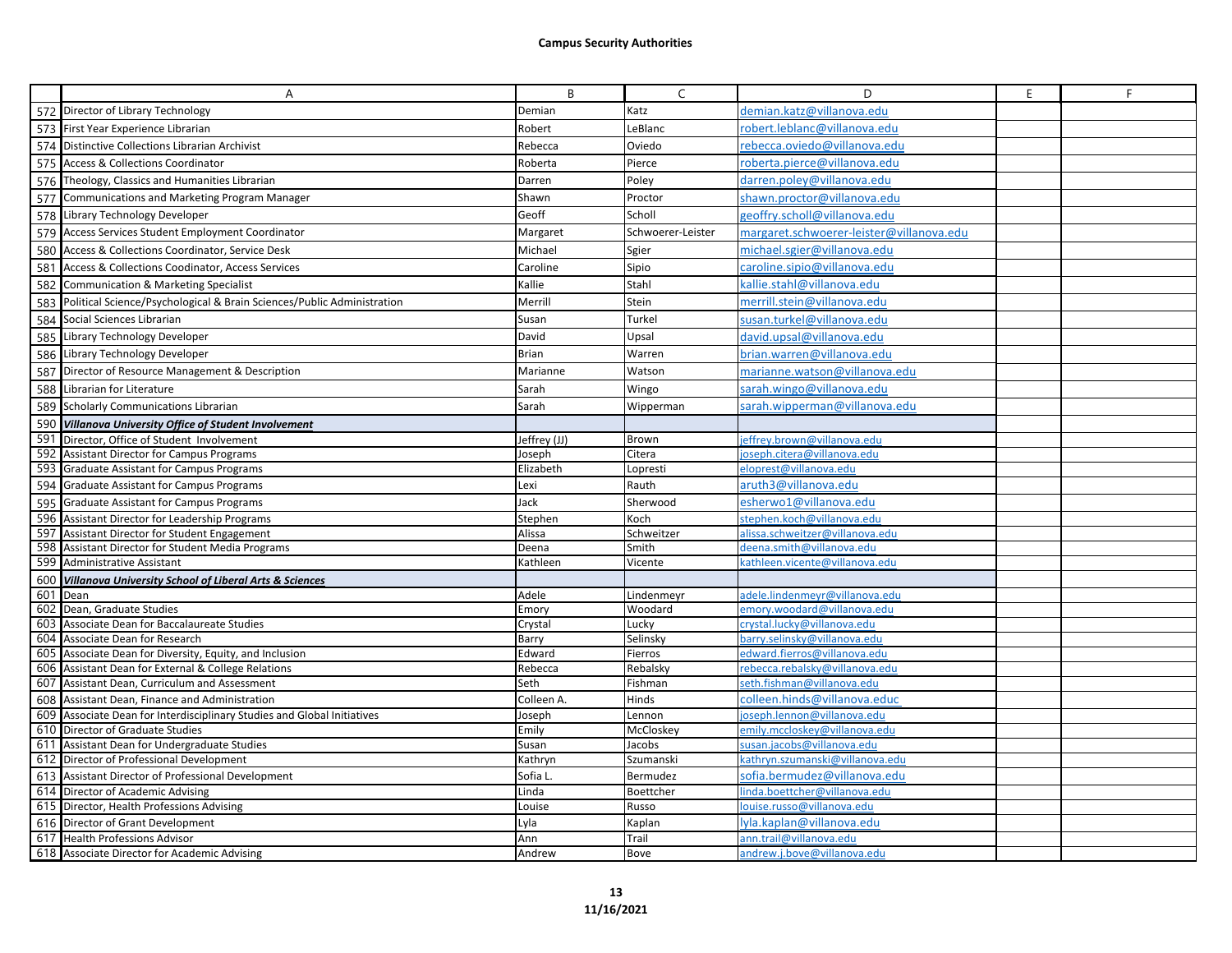|     | A                                                                    | B             | $\mathsf{C}$     | D                                  | E | F |
|-----|----------------------------------------------------------------------|---------------|------------------|------------------------------------|---|---|
|     | 619 Senior Assistant Director of Financial Assistance                | Ashley        | Frisbie          | ashley.frisbie@villanova.edu       |   |   |
|     | 620 Student Service Representative                                   | Valerie B.    | Marchesani       | valerie.marchesani@villanova.edu   |   |   |
|     | 621 Retention Coordinator                                            | Emily         | Wetzel-Ulrich    | emily.wetzel-ulrich@villanova.edu  |   |   |
|     | 622 Center Administrator, Lepage Center                              | Andreina M.   | Soto Segura      | andreina.sotosegura@villanova.edu  |   |   |
|     | 623 Global Programs Specialist                                       | Melanie       | Menkevich        | melanie.menkevich@villanova.edu    |   |   |
|     | 624 Director of Service Learning                                     | Noreen        | Cameron          | noreen.cameron@villanova.edu       |   |   |
|     | 625 Financial Analyst                                                | Andrea        | Jones            | andrea.jones@villanova.edu         |   |   |
|     | 626 Assistant Director, Graduate Programs                            | Fatima        | Rezaei           | fatima.rezaei@villanova.edu        |   |   |
|     | 627 Director of Communications and Marketing                         | Jim           | Mack             | mack@villanova.edu                 |   |   |
|     | 628 Assistant Director, Technology and Operations                    | Ashley        | Leamon           | ashley.leamon@villanova.edu        |   |   |
|     | 629 Senior Admissions Coordinator                                    | Suzanne       | Tobin            | suzanne.tobin@villanova.edu        |   |   |
|     | 630 Director for Science Advising                                    | Russell       | Gardner          | russell.gardner@villanova.edu      |   |   |
|     | 631 Coordinator, Internships/Professional Development                | Charlotte     | Holmes           | charlotte.holmes@villanova.edu     |   |   |
|     | 632 Retention Manager                                                | Charisma      | Preley-Dougherty | charisma.presley@villanova.edu     |   |   |
|     | 633 Director of Student Services                                     | Jordan        | Toy              | jordan.toy@villanova.edu           |   |   |
|     | 634 Assistant Director, Systems Management                           | Drew          | Stackhouse       | drew.stackhouse@villanova.edu      |   |   |
|     | 635 Outreach Specialist                                              | Charles       | Francisco        | charles.francisco@villanova.edu    |   |   |
|     | 636 Graduation Certification Specialist                              | SaraBeth      | <b>Baker</b>     | sarabeth.baker@villanova.edu       |   |   |
|     | 637 Director of Development                                          | Patrick J.    | Gallagher        | patrick.j.gallagher@villanova.edu  |   |   |
|     | 638 Major Gifts Officer                                              | Michael P.    | Moore            | michael.p.moore@villanova.edu      |   |   |
|     | 639 Director of Communications                                       | Jennifer      | Schu             | ennifer.schu@villanova.edu         |   |   |
| 640 | Assistant Director of Communications                                 | Chelsea       | Gerrard          | chelsea.gerrard@villanova.edu      |   |   |
| 641 | Special Events Coordinator, External Relations                       | Diane         | <b>Brocchi</b>   | diane.brocchi@villanova.edu        |   |   |
| 642 | Transfer Student Advisor                                             | Betty Lee     | Patch            | betty.patch@villanova.edu          |   |   |
|     | 643 Student Services Coordinator                                     | <b>Brooke</b> | Erdman           | orooke.erdman@villanova.edu        |   |   |
|     | 644 Office of Fraternity and Sorority Life                           |               |                  |                                    |   |   |
|     | 645 Director, Office of Fraternity and Sorority Life                 | Sarah         | Hernandez        | sarah.a.hernandez@villanova.edeu   |   |   |
|     | 646 Assistant Director, Office of Fraternity and Sorority Life       | Eric          | Goins            | eric.goins@villanova.edu           |   |   |
| 647 | Coordinator, Office of Fraternity and Sorority Life                  | Olivia        | Farkas           | plivia.farkas@villanova.edu        |   |   |
| 648 | Villanova University Navy Reserve Officers' Training Corps           |               |                  |                                    |   |   |
| 649 | Villanova Navy ROTC Campus Officer in Charge                         | Matthew       | Culbertson       | matthew.culbertson@villanova.edu   |   |   |
|     | 650 Onsite Security Manager                                          | Matthew       | Bergman          | matthew.bergman@villanova.edu      |   |   |
|     | 651 Senior Advisor                                                   | Jocelyn       | Addeo            | ocelyn.addeo@villanova.edu         |   |   |
|     | 652 Junior Advisor                                                   | Colin         | Jester<br>Miller | colin.iester@villanova.edu         |   |   |
|     | 653 Freshman Advisor<br>654 Villanova University Resident Assistants | Christopher   |                  | christopher.g.miller@villanova.edu |   |   |
|     | 655 Apartment Resident Assistant                                     | Michael       | Abraham          | mabraha8@villanova.edu             |   |   |
|     | 656 Resident Assistant                                               | Samantha      | Aitken           | saitken@villanova.edu              |   |   |
|     | 657 Apartment Resident Assistant                                     | Chris         | Alfonso          | calfons1@villanova.edu             |   |   |
|     | 658 Apartment Resident Assistant                                     | Justin        | Bagin            | jbagin@villanova.edu               |   |   |
|     | 659 Apartment Resident Assistant                                     | Claude        | Baluh            | cbaluh@villanova.edu               |   |   |
| 660 | Apartment Resident Assistant                                         | Claire        | Barrett          | Cbarre13@villanova.edu             |   |   |
|     | 661 Resident Assistant                                               | Yara          | Bawab            | ybawab@villanova.edu               |   |   |
|     | 662 Resident Assistant                                               |               | Baxter           | kbaxter1@law.villanova.edu         |   |   |
|     |                                                                      | Kimberly      |                  |                                    |   |   |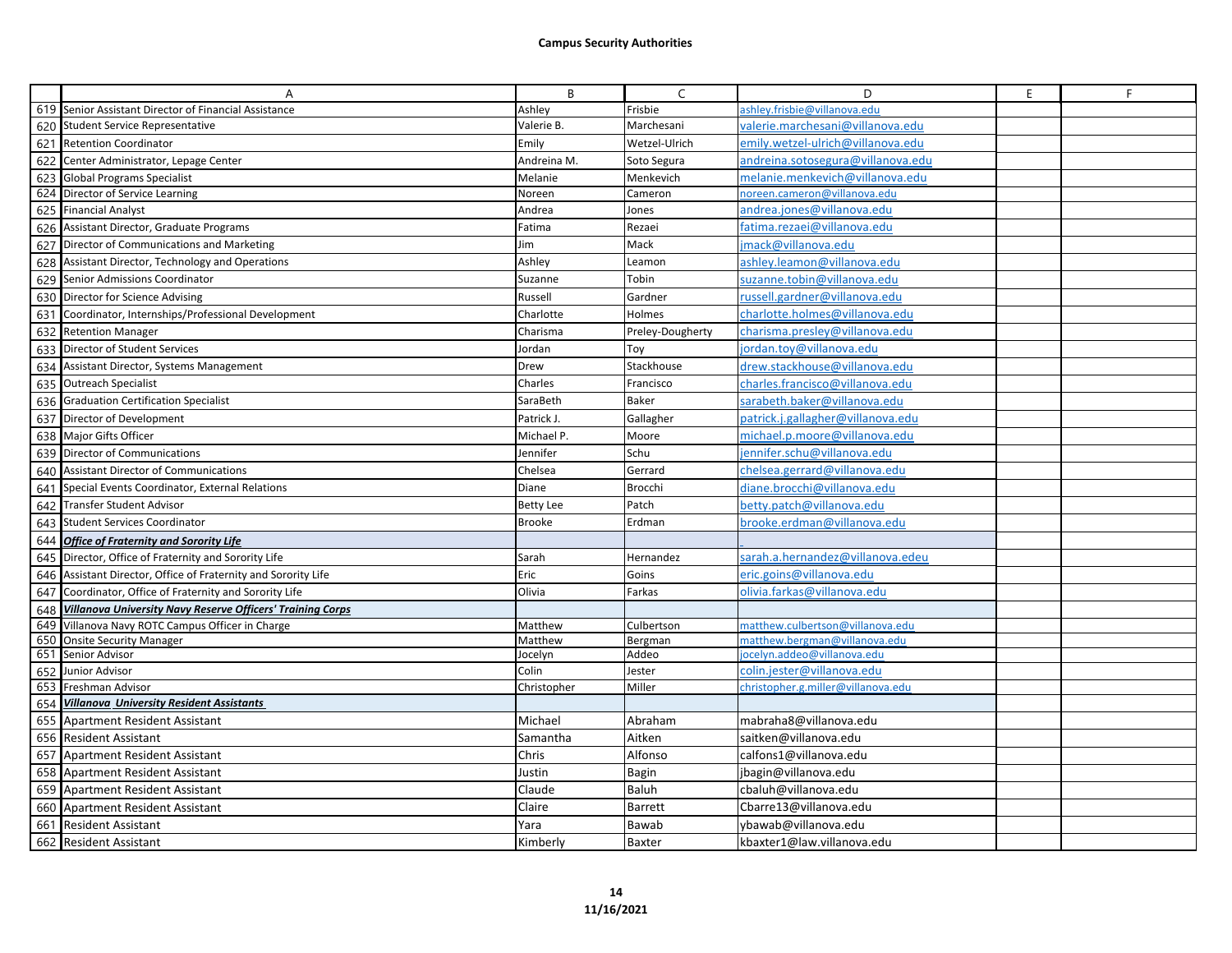|     | A                                   | B           | C              | D                          | $\mathsf E$ | F |
|-----|-------------------------------------|-------------|----------------|----------------------------|-------------|---|
|     | 663 West Resident Assistant         | Vivian      | Bear           | vbear@villanova.edu        |             |   |
|     | 664 Resident Assistant              | Patrick     | Berryman       | pberryma@villanova.edu     |             |   |
|     | 665 Apartment Resident Assistant    | Holly       | <b>Beske</b>   | hbeske@villanova.edu       |             |   |
|     | 666 Resident Assistant              | Laura       | Biesterveld    | lbiester@villanova.edu     |             |   |
|     | 667 Resident Assistant              | Devin       | Boatsman       | dboats01@villanova.edu     |             |   |
| 668 | <b>Resident Assistant</b>           | Christopher | Boivin         | cboivin@villanova.edu      |             |   |
| 669 | <b>Head Resident</b>                | Chase       | <b>Boss</b>    | cboss01@villanova.edu      |             |   |
| 670 | <b>Apartment Resident Assistant</b> | Myah        | Brown          | mbrown89@villanova.edu     |             |   |
| 671 | <b>Resident Assistant</b>           | Maxwell     | <b>Burkett</b> | mburkett@villanova.edu     |             |   |
| 672 | <b>West Resident Assistant</b>      | Calvin      | <b>Burnett</b> | cburnet1@villanova.edu     |             |   |
|     | 673 Resident Assistant              | Robin       | Castle         | rcastle@villanova.edu      |             |   |
|     | 674 West Resident Assistant         | Margaret    | Cavanaugh      | mcavan15@villanova.edu     |             |   |
|     | 675 Resident Assistant              | David       | Cheng          | dcheng4@villanova.edu      |             |   |
|     | 676 West Resident Assistant         | Andrew      | Choy           | achoy1@villanova.edu       |             |   |
|     | 677 West Resident Assistant         | Francesca   | Ciasullo       | fciasull@villanova.edu     |             |   |
|     | 678 Resident Assistant              | William     | Clarkin        | wclarkin@villanova.edu     |             |   |
|     | 679 Resident Assistant              | Keyenah     | Clerfe         | kclerfe@villanova.edu      |             |   |
| 680 | <b>Resident Assistant</b>           | Joshua      | Coogle         | jcoogle@villanova.edu      |             |   |
| 681 | <b>Resident Assistant</b>           | Nicholas    | Coscarelli     | ncoscare@villanova.edu     |             |   |
|     | 682 West Resident Assistant         | Chris       | Cruz           | ccruz4@villanova.edu       |             |   |
|     | 683 Resident Assistant              | Robert      | Cuff           | Rcuff@villanova.edu        |             |   |
| 684 | <b>Resident Assistant</b>           | Emily       | Curtis         | ecurtis5@villanova.edu     |             |   |
|     | 685 Resident Assistant              | Ashley      | Daniels        | Adanie12@villanova.edu     |             |   |
|     | 686 Resident Assistant              | Zenaida     | De La Cruz     | zdelacru@villanova.edu     |             |   |
| 687 | <b>Head Resident</b>                | Jeneille    | <b>Deans</b>   | jdeans@villanova.edu       |             |   |
| 688 | Apartment Resident Assistant        | Emilia      | DeMarco        | edemarc2@villanova.edu     |             |   |
| 689 | <b>Resident Assistant</b>           | Ryan        | Dery           | rdery@villanova.edu        |             |   |
| 690 | <b>Resident Assistant</b>           | Thomas      | Dessoye        | tdesso01@villanova.edu     |             |   |
|     | 691 Resident Assistant              | Yuxin       | Dong           | ydong2@villanova.edu       |             |   |
|     | 692 West Resident Assistant         | Natalie     | Dudas          | ndudas@villanova.edu       |             |   |
| 693 | <b>West Resident Assistant</b>      | Kaitlyn     | Eddy           | Keddy@villanova.edu        |             |   |
| 694 | <b>Resident Assistant</b>           | Dexter      | Fernandes      | dfernan6@villanova.edu     |             |   |
|     | 695 Resident Assistant              | Nicholas    | France         | nfrance@villanova.edu      |             |   |
| 696 | <b>Resident Assistant</b>           | Antionna    | Fuller         | afuller3@law.villanova.edu |             |   |
| 697 | <b>Resident Assistant</b>           | Noelle      | Gambale        | ngambale@law.villanova.edu |             |   |
|     | 698 Resident Assistant              | Kyle        | Givey          | Kgivey@villanova.edu       |             |   |
| 699 | <b>Grad. Res. Director</b>          | Payton      | Gregory        | paregor3@villanova.edu     |             |   |
|     | 700 West Resident Assistant         | Nerissa     | Griffiths      | ngriffit@villanova.edu     |             |   |
|     | 701 Resident Assistant              | Steven      | Guachichullca  | sguachic@villanova.edu     |             |   |
| 702 | <b>Apartment Resident Assistant</b> | Victoria    | Hamilton       | vhamilto@villanova.edu     |             |   |
| 703 | <b>Resident Assistant</b>           | Allie       | Hansen         | ahansen8@villanova.edu     |             |   |
|     | 704 Resident Assistant              | Ryan        | Harkin         | rharkin@villanova.edu      |             |   |
| 705 | <b>Resident Assistant</b>           | Griffith    | Hawk           | ghawk@law.villanova.edu    |             |   |
|     | 706 Resident Assistant              | Taylor      | Henderson      | thender6@law.villanova.edu |             |   |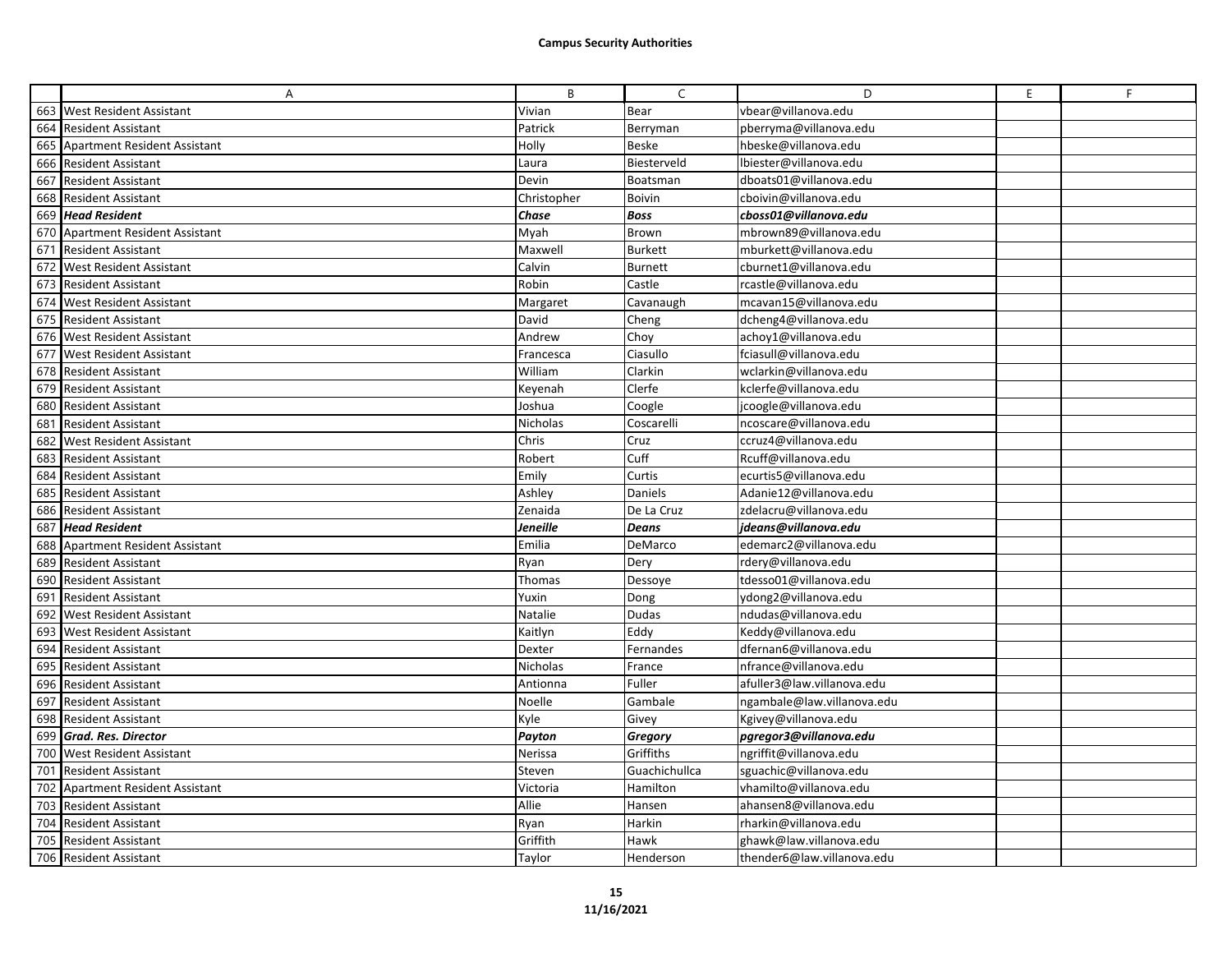|     | Α                                   | B              | C                | D                          | E | F |
|-----|-------------------------------------|----------------|------------------|----------------------------|---|---|
|     | 707 Grad. Res. Director             | Ryan           | <b>Henderson</b> | mhende13@villanova.edu     |   |   |
| 708 | <b>Head Resident</b>                | Christiana     | Holguin          | cholgui1@villanova.edu     |   |   |
| 709 | Apartment Resident Assistant        | Anthony        | Huerta-Apanco    | ahuertaa@villanova.edu     |   |   |
| 710 | <b>Resident Assistant</b>           | <b>Blaise</b>  | Hylak            | Bhookerh@villanova.edu     |   |   |
| 711 | <b>West Resident Assistant</b>      | Ifeanyi        | Ibeanusi         | iibeanus@villanova.edu     |   |   |
| 712 | <b>Resident Assistant</b>           | Alexandra      | Jones            | ajones65@villanova.edu     |   |   |
| 713 | <b>West Resident Assistant</b>      | Sheila         | Joyce            | sjoyce5@villanova.edu      |   |   |
|     | 714 Resident Assistant              | Olivia         | Kachurak         | okachura@villanova.edu     |   |   |
|     | 715 Grad. Res. Director             | <b>Alexis</b>  | <b>Kapij</b>     | akapij@villanova.edu       |   |   |
| 716 | <b>Resident Assistant</b>           | Libby          | Kelly            | ekelly42@villanova.edu     |   |   |
| 717 | <b>Resident Assistant</b>           | Tyler          | Kemp             | tkemp1@villanova.edu       |   |   |
|     | 718 Resident Assistant              | Kat            | Keough           | kkeough5@villanova.edu     |   |   |
| 719 | <b>Resident Assistant</b>           | Sindi          | Kulla            | Skulla@villanova.edu       |   |   |
|     | 720 Resident Assistant              | <b>Bridget</b> | LaSala           | blasala@villanova.edu      |   |   |
| 721 | Grad. Res. Director                 | Sophia         | Lockwood         | slockwo1@villanova.edu     |   |   |
| 722 | <b>Resident Assistant</b>           | Emma           | Lucy             | elucy@villanova.edu        |   |   |
| 723 | <b>Resident Assistant</b>           | Vianney        | Luna             | vluna@villanova.edu        |   |   |
|     | 724 Resident Assistant              | Margaret       | MacDonald        | mmacdo13@law.villanova.edu |   |   |
| 725 | <b>Resident Assistant</b>           | Caleb          | Magoola          | cmagoo01@villanova.edu     |   |   |
|     | 726 Resident Assistant              | Aisling        | Maguire          | amaguir8@villanova.edu     |   |   |
|     | 727 Resident Assistant              | Michael        | Maher            | mmaher11@villanova.edu     |   |   |
| 728 | <b>Resident Assistant</b>           | Cole           | Marcuccio        | cmarcucc@villanova.edu     |   |   |
|     | 729 Resident Assistant              | Durkin         | McCarthy         | dmccar20@villanova.edu     |   |   |
| 730 | <b>West Resident Assistant</b>      | Madeline       | McCarthy         | mmccar77@villanova.edu     |   |   |
| 731 | <b>Resident Assistant</b>           | sabella        | McIlvaine        | imcilvai@villanova.edu     |   |   |
|     | 732 West Resident Assistant         | Ryan           | McNamara         | rmcnama5@villanova.edu     |   |   |
| 733 | <b>Apartment Resident Assistant</b> | Amelia         | Middlebrooks     | amiddleb@villanova.edu     |   |   |
| 734 | Apartment Resident Assistant        | Julia          | Moon             | jmoon6@villanova.edu       |   |   |
|     | 735 Head Resident                   | Chazmine       | <b>Moore</b>     | cmoore41@villanova.edu     |   |   |
|     | 736 Resident Assistant              | Erica          | Mora             | emora1@villanova.edu       |   |   |
| 737 | Apartment Resident Assistant        | Madison        | Moser            | mmoser3@villanova.edu      |   |   |
|     | 738 Resident Assistant              | Andrew         | Moura            | amoura@villanova.edu       |   |   |
| 739 | <b>Resident Assistant</b>           | Robert         | Nebel            | rnebel1@villanova.edu      |   |   |
| 740 | <b>Resident Assistant</b>           | Lily           | Nguyen           | Inguye21@villanova.edu     |   |   |
| 741 | <b>Apartment Resident Assistant</b> | Emilio         | Niland           | eniland@villanova.edu      |   |   |
| 742 | <b>West Resident Assistant</b>      | Elijah         | Nuzzo-Dozier     | Enuzzodo@villanova.edu     |   |   |
| 743 | <b>Resident Assistant</b>           | Deborah        | Nwogu            | dnwogu@villanova.edu       |   |   |
| 744 | <b>Resident Assistant</b>           | Michael        | Oberschewen      | mobersch@villanova.edu     |   |   |
| 745 | <b>Apartment Resident Assistant</b> | Raymond        | Ogunjimi         | rogunjim@villanova.edu     |   |   |
| 746 | <b>Resident Assistant</b>           | Pieta          | Okonya           | pokonya@villanova.edu      |   |   |
| 747 | <b>Resident Assistant</b>           | Ayobami        | Olatidoye        | aolatido@villanova.edu     |   |   |
| 748 | <b>Resident Assistant</b>           | Nathan         | Onyejiaka        | nonyejia@villanova.edu     |   |   |
| 749 | <b>Resident Assistant</b>           | Michael        | Palmasani        | mpalmasa@villanova.edu     |   |   |
|     | 750 West Resident Assistant         | Madhav         | Pandya           | mpandya4@villanova.edu     |   |   |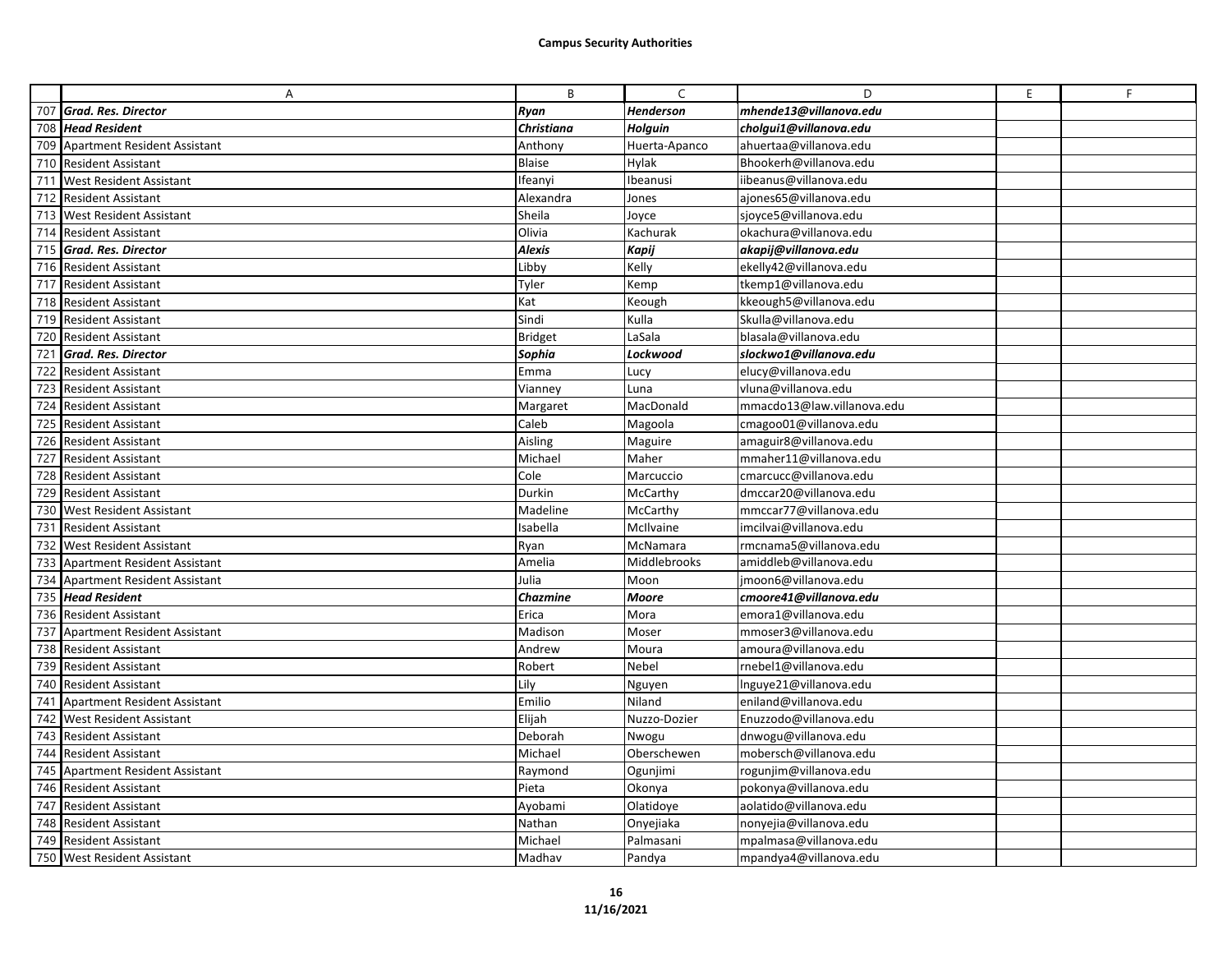|     | A                                | B              | $\mathsf{C}$    | D                                  | E | F. |
|-----|----------------------------------|----------------|-----------------|------------------------------------|---|----|
|     | 751 West Resident Assistant      | Alexa          | Panuccio        | apanucci@villanova.edu             |   |    |
|     | 752 West Resident Assistant      | Sarah          | Park            | spark49@villanova.edu              |   |    |
|     | 753 Head Resident                | Kyle           | Patel           | kpatel79@villanova.edu             |   |    |
| 754 | <b>West Resident Assistant</b>   | Avelina        | Petri           | apetri1@villanova.edu              |   |    |
| 755 | <b>Resident Assistant</b>        | Aldo           | Pierini         | apierini@villanova.edu             |   |    |
|     | 756 Resident Assistant           | Mychaela       | Purnell         | mpurnel2@villanova.edu             |   |    |
|     | 757 Resident Assistant           | Mahi           | Purohit         | mpuroh01@villanova.edu             |   |    |
|     | 758 Grad. Res. Director          | Ariana         | Ramos           | aramos8@villanova.edu              |   |    |
|     | 759 Resident Assistant           | Julia          | Ramsey          | jramsey6@villanova.edu             |   |    |
| 760 | <b>West Resident Assistant</b>   | Julia          | Redpath         | jredpath@villanova.edu             |   |    |
|     | 761 Resident Assistant           | Ammy           | Rodriguez       | arodri41@villanova.edu             |   |    |
|     | 762 Head Resident                | Kate           | <b>Rudigier</b> | krudigie@villanova.edu             |   |    |
|     | 763 Resident Assistant           | Yolanda        | Santa           | ysanta@villanova.edu               |   |    |
|     | 764 Apartment Resident Assistant | Patricia       | Santos          | psantos3@villanova.edu             |   |    |
|     | 765 Resident Assistant           | Lauren         | Scalice         | Iscalice@villanova.edu             |   |    |
|     | 766 Resident Assistant           | Reva           | Shroff          | rshrof02@villanova.edu             |   |    |
|     | 767 West Resident Assistant      | Alanna         | Smith           | asmit154@villanova.edu             |   |    |
|     | 768 West Resident Assistant      | Gregory        | Smith           | gsmith47@villanova.edu             |   |    |
|     | 769 Resident Assistant           | Louis          | Sofianakos      | lsofiana@villanova.edu             |   |    |
|     | 770 Resident Assistant           | Marisa         | Somich          | msomich3@villanova.edu             |   |    |
| 771 | <b>Resident Assistant</b>        | Michael        | Sommeling       | msommeli@villanova.edu             |   |    |
| 772 | Grad. Res. Director              | Emma           | <b>Stein</b>    | estein2@villanova.edu              |   |    |
|     | 773 Resident Assistant           | Bill           | Sweeney         | wsweene2@villanova.edu             |   |    |
|     | 774 Resident Assistant           | Michelle       | <b>Tavares</b>  | mtavare2@villanova.edu             |   |    |
|     | 775 Resident Assistant           | Tariere        | Tebepah         | ttebepah@villanova.edu             |   |    |
|     | 776 Head Resident                | Alex           | <b>Telma</b>    | Atelma@villanova.edu               |   |    |
| 777 | <b>Resident Assistant</b>        | Stephen        | Terry           | sterry2@villanova.edu              |   |    |
|     | 778 Resident Assistant           | Olivia         | Thompson        | Othompso@villanova.edu             |   |    |
|     | 779 Grad. Res. Director          | <b>Minnie</b>  | Tsai            | ytsai@villanova.edu                |   |    |
| 780 | <b>West Resident Assistant</b>   | Rebekah        | Turner          | rturner5@villanova.edu             |   |    |
|     | 781 Resident Assistant           | Ryan           | Vaughan         | rvaugha4@villanova.edu             |   |    |
|     | 782 Head Resident                | Marco          | <b>Vazquez</b>  | mvazqu12@villanova.edu             |   |    |
| 783 | Apartment Resident Assistant     | Sophia         | Vilim           | svilim@villanova.edu               |   |    |
| 784 | <b>Grad. Res. Director</b>       | <b>Brianna</b> | Waldmann        | bwaldman@villanova.edu             |   |    |
|     | 785 Resident Assistant           | Selena         | Wang            | swang11@villanova.edu              |   |    |
| 786 | <b>Resident Assistant</b>        | Susan          | Wanjugu         | swanjugu@villanova.edu             |   |    |
|     | 787 Resident Assistant           | Erin           | Welch           | ewelch3@villanova.edu              |   |    |
|     | 788 West Resident Assistant      | Ana            | Wey             | awey1@villanova.edu                |   |    |
| 789 | <b>Resident Assistant</b>        | Gavin          | Woodin          | gwoodin@villanova.edu              |   |    |
| 790 | <b>Resident Assistant</b>        | Helen          | Zou             | hzou@villanova.edu                 |   |    |
| 791 | <b>Student Group Advisors</b>    |                |                 |                                    |   |    |
| 792 | 89.1 FM WXVU - Villanova Radio   | Deena          | Smith           | deena.smith@villanova.edu          |   |    |
| 793 | Ablaze                           | Elizabeth      | Sokolowski      | elizabeth.sokolowski@villanova.edu |   |    |
|     | 794 Accounting Society           | Laura          | lacona          | laura.iacona@villanova.edu         |   |    |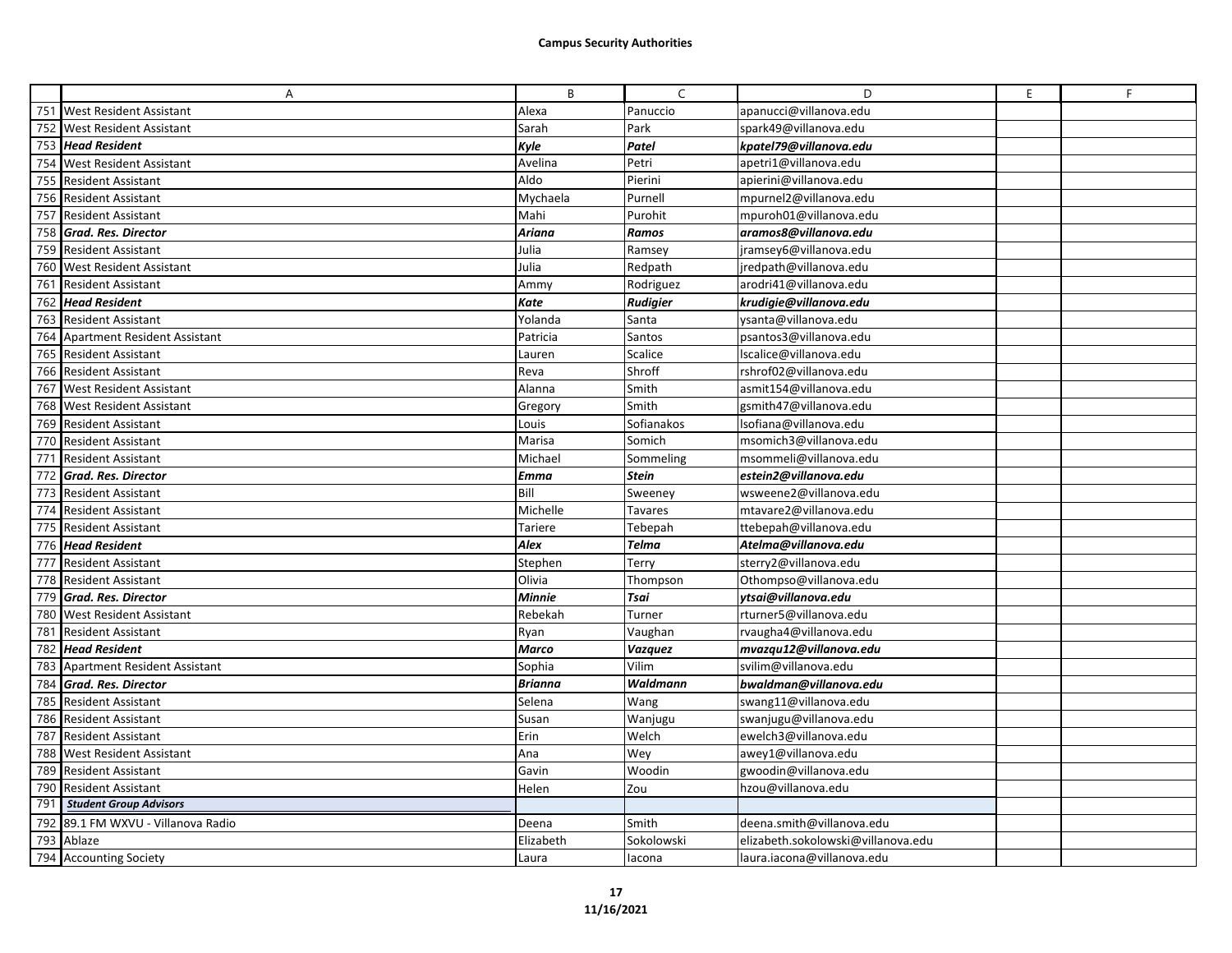|     | A                                                                              | B         | $\mathsf{C}$ | D                                  | E | F |
|-----|--------------------------------------------------------------------------------|-----------|--------------|------------------------------------|---|---|
|     | 795 African & Caribbean Villanovans (ACV)                                      | Eloise    | Berry        | eloise.berry@villanova.edu         |   |   |
|     | 796 Alpha Chi Omega (AXΩ)                                                      | Sarah     | Hernandez    | sarah.a.hernandez@villanova.edu    |   |   |
|     | 797 Alpha Epsilon Delta (The National Health Preprofessional Honor Society)    | Ann       | Trail        | ann.trail@villanova.edu            |   |   |
| 798 | Alpha Gamma Delta (AΓΔ)                                                        | Sarah     | Hernandez    | sarah.a.hernandez@villanova.edu    |   |   |
|     | 799 Alpha Kappa Alpha (AKA)                                                    | Olivia    | Farkas       | olivia.farkas@villanova.edu        |   |   |
|     | 800 Alpha Phi Alpha (AΦA)                                                      | Olivia    | Farkas       | olivia.farkas@villanova.edu        |   |   |
| 801 | Alpha Phi Omega (APO)                                                          | Jordan    | Murray       | jmurra38@villanova.edu             |   |   |
|     | 802 Alpha Phi (AΦ)                                                             | Sarah     | Hernandez    | sarah.a.hernandez@villanova.edu    |   |   |
| 803 | Alpha Psi Lambda (AWA)                                                         | Olivia    | Farkas       | olivia.farkas@villanova.edu        |   |   |
| 804 | Amateur Radio Club                                                             | Alan      | Johnston     | alan.johnston@villanova.edu        |   |   |
| 805 | American Institute of Aeronautics and Astronautics (AIAA)                      | Sergey    | Nersesov     | sergey.nersesov@villanova.edu      |   |   |
|     | 806 American Institute of Chemical Engineers-Villanova Student Chapter (AIChE) | Michael   | Smith        | michael.a.smith@villanova.edu      |   |   |
|     | 807 American Sign Language Club                                                | Heidi     | Rose         | Heidi.rose@villanova.edu           |   |   |
|     | 808 American Society of Civil Engineers (ASCE)                                 | Francis   | Hampton      | francis.hampton@villanova.edu      |   |   |
|     | 809 American Society of Mechanical Engineers (ASME)                            | Calvin    |              | calvin.li@villanova.edu            |   |   |
|     | 810 Amnesty International + No Lost Generation                                 | Carol     | Anthony      | carol.anthony@villanova.edu        |   |   |
|     | 811 Anime Club                                                                 | Nathan    | Badenoch     | nathan.badenoch@villanova.edu      |   |   |
| 812 | Antioch Bible Fellowship                                                       | Julia     | Willard      | julia.sheetz@villanova.edu         |   |   |
| 813 | Ardenti Corde                                                                  | rene      | Rivera       | irene.rivera@villanova.edu         |   |   |
|     | 814 Armenian Students' Organization                                            | Carly     | Gulasarian   | carly.gulasarian@villanova.edu     |   |   |
|     | 815 Art Club                                                                   | Noel      | Dolan        | noel.dolan@villanova.edu           |   |   |
|     | 816 ASCEND                                                                     | Lucy      | Chen         | lucy.chen@villanova.edu            |   |   |
|     | 817 ASEZ                                                                       | Debra     | Patch        | debra.patch@villanova.edu          |   |   |
|     | 818 Asian Students Association (ASA)                                           | Hailin    | Zhou         | hailin.zhou@villanova.edu          |   |   |
|     | 819 Association for Change and Transformation (ACT)                            | Atiya     | Love         | atiya.love@villanova.edu           |   |   |
|     | 820 Association for Computing Machinery - Villanova Student Chapter            | Thomas    | Way          | thomas.way@villanova.edu           |   |   |
| 821 | Association for Women in Mathematics                                           | Kathryn   | Haymaker     | kathryn.haymaker@villanova.edu     |   |   |
| 822 | Association of Latino Professionals for America (ALPFA)                        | Julius    | Green        | julius.green@villanova.edu         |   |   |
|     | 823 Astronomical Society                                                       | Laurence  | Dewarf       | laurence.dewarf@villanova.edu      |   |   |
|     | 824 Augustinian Values Organization                                            | Irene     | Rivera       | irene.rivera@villanova.edu         |   |   |
|     | 825 Back on My Feet                                                            | Jenniifer | Anthony      | jenniifer.joyce@villanova.edu      |   |   |
|     | 826 Badminton                                                                  | Ashley    | Vero         | ashley.vero@villanova.edu          |   |   |
|     | 827 Baking Club                                                                | Jeffrey   | Brown        | jeffrey.brown@villanova.edu        |   |   |
|     | 828 Band                                                                       | Elizabeth | Sokolowski   | elizabeth.sokolowski@villanova.edu |   |   |
|     | 829 Baseball                                                                   | Ashley    | Vero         | ashley.vero@villanova.edu          |   |   |
|     | 830 Basketball (Men)                                                           | Ashley    | Vero         | ashley.vero@villanova.edu          |   |   |
|     | 831 Basketball (Women)                                                         | Ashley    | Vero         | ashley.vero@villanova.edu          |   |   |
|     | 832 Belle Air Yearbook                                                         | Deena     | Smith        | deena.smith@villanova.edu          |   |   |
|     | 833 Beta Theta Pi (BON)                                                        | Eric      | Goins        | eric.goins@villanova.edu           |   |   |
|     | 834 Billiards Club                                                             | Charles   | Ashley       | charles.ashley@villanova.edu       |   |   |
|     | 835 Black Student Union (BSU)                                                  | Eloise    | Berry        | eloise.berry@villanova.edu         |   |   |
|     | 836 Blue Key Society                                                           | Carolyn   | Defant       | carolyn.defant@villanova.edu       |   |   |
|     | 837 Book Club                                                                  | Sarah     | Wingo        | sarah.wingo@villanova.edu          |   |   |
|     | 838 Business Analytics Society                                                 | Alicia    | Strandberg   | alicia.strandberg@villanova.edu    |   |   |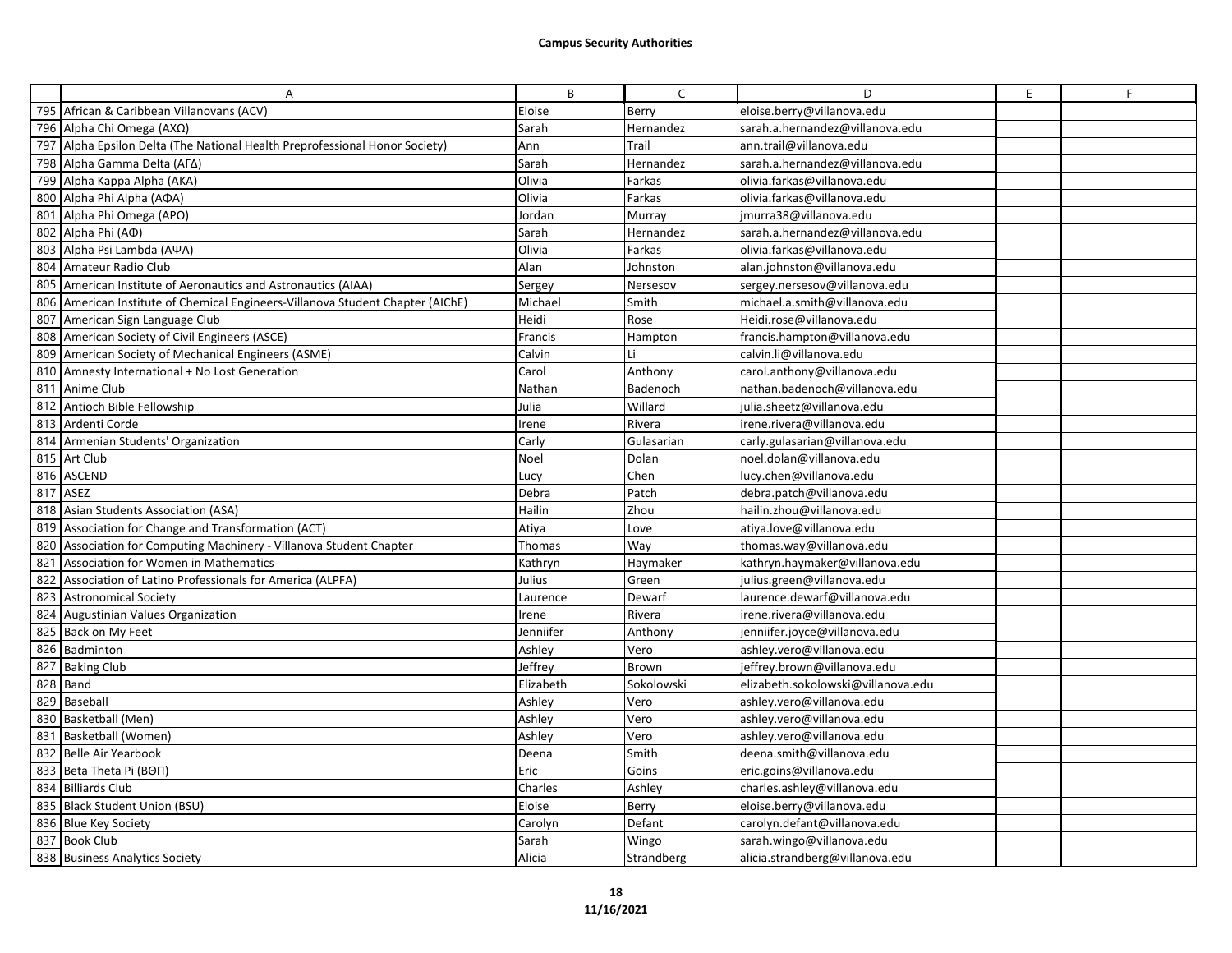|     | A                                                                                | B         | $\mathsf{C}$ | D                                  | E | F |
|-----|----------------------------------------------------------------------------------|-----------|--------------|------------------------------------|---|---|
|     | 839 Business and Leadership Society                                              | Mary      | Kelly        | mary.kelly@villanova.edu           |   |   |
|     | 840 Business in Entertainment Society                                            | David     | Fiorenza     | david.fiorenza@villanova.edu       |   |   |
|     | 841 Business Law                                                                 | Samuel    | Dilullo      | Samuel.dilullo@villanova.edu       |   |   |
|     | 842 Business Without Borders                                                     | Debra     | Arvanites    | debra.arvanites@villanova.edu      |   |   |
|     | 843 Campus Activities Team (CAT)                                                 | Joseph    | Citera       | joseph.citera@villanova.edu        |   |   |
|     | 844 Catholic Relief Services                                                     | Dan       | Griffin      | dan.griffin@villanova.edu          |   |   |
| 845 | Catholic Student Association                                                     | Irene     | Rivera       | irene.rivera@villanova.edu         |   |   |
| 846 | <b>CEER Graduate Club</b>                                                        | Leslie    | McNamee      | leslie.mcnamee@villanova.edu       |   |   |
|     | 847 CEER Graduate Club                                                           | Gerard    | Jones        | gerard.jones@villanova.edu         |   |   |
| 848 | <b>Chamber Strings</b>                                                           | George    | Pinchock     | george.pinchock@villanova.edu      |   |   |
|     | 849 Chem-E Car                                                                   | Charles   | Coe          | charles.coe@villanova.edu          |   |   |
|     | 850 Chess Club                                                                   | Sergey    | Nersesov     | sergey.nersesov@villanova.edu      |   |   |
|     | 851 Chi Omega (XΩ)                                                               | Sarah     | Hernandez    | sarah.a.hernandez@villanova.edu    |   |   |
|     | 852 College Democrats                                                            | Karyn     | Hollis       | karyn.hollis@villanova.edu         |   |   |
|     | 853 College of Liberal Arts and Sciences Student Ambassadors                     | Sofia     | Bermudez     | sofia.bermudez@villanova.edu       |   |   |
|     | 854 College Republicans                                                          | Jeffrey   | Brown        | jeffrey.brown@villanova.edu        |   |   |
|     | 855 Croquet Club                                                                 | Michele   | Gianforcaro  | michele.gianforcaro@villanova.edu  |   |   |
|     | 856 CrossFit Villanova                                                           | Thomas    | Way          | thomas.way@villanova.edu           |   |   |
|     | 857 CubeSat Club                                                                 | Alan      | Johnston     | alan.johnston@villanova.edu        |   |   |
|     | 858 Curling                                                                      | Ashley    | Vero         | ashley.vero@villanova.edu          |   |   |
|     | 859 Dance Company & Ensemble                                                     | George    | Pinchock     | george.pinchock@villanova.edu      |   |   |
|     | 860 Dance Ensemble (this is not independent of Dance Co - didn't want to delete) | George    | Pinchock     | george.pinchock@villanova.edu      |   |   |
|     | 861 Dance Team                                                                   | Elizabeth | Sokolowski   | elizabeth.sokolowski@villanova.edu |   |   |
|     | 862 Delta Delta Delta (ΔΔΔ)                                                      | Sarah     | Hernandez    | sarah.a.hernandez@villanova.edu    |   |   |
|     | 863 Delta Gamma (ΔΓ)                                                             | Sarah     | Hernandez    | sarah.a.hernandez@villanova.edu    |   |   |
|     | 864 Delta Sigma Theta (ΔΣΘ)                                                      | Olivia    | Farkas       | olivia.farkas@villanova.edu        |   |   |
|     | 865 Delta Tau Delta (ATA)                                                        | Eric      | Goins        | eric.goins@villanova.edu           |   |   |
|     | 866 Developer Student Club                                                       | Kathleen  | Malone       | kathleen.f.malone@villanova.edu    |   |   |
|     | 867 Ellipsis                                                                     | Kathryn   | Szumanski    | kathryn.szumanski@villanova.edu    |   |   |
|     | 868 Engineering Peers                                                            | Gayle     | Doyle        | gayle.doyle@villanova.edu          |   |   |
|     | 869 Engineering Student Council                                                  | Gayle     | Doyle        | gayle.doyle@villanova.edu          |   |   |
|     | 870 Equestrian (Eastern)                                                         | Ashley    | Vero         | ashley.vero@villanova.edu          |   |   |
|     | 871 Equestrian (Western)                                                         | Ashley    | Vero         | ashley.vero@villanova.edu          |   |   |
|     | 872 Feminova                                                                     | Danielle  | Ross         | danielle.ross@villanova.edu        |   |   |
|     | 873 Fiat                                                                         | Irene     | Rivera       | irene.rivera@villanova.edu         |   |   |
|     | 874 Field Hockey                                                                 | Ashley    | Vero         | ashley.vero@villanova.edu          |   |   |
|     | 875 Filipino American Student Association (FASA)                                 | Eloise    | Berry        | eloise.berry@villanova.edu         |   |   |
|     | 876 Food Recovery Network                                                        | William   | Stehl        | william.stehl@villanova.edu        |   |   |
|     | 877 Formula SAE                                                                  | Gayle     | Doyle        | gayle.doyle@villanova.edu          |   |   |
|     | 878 French Club                                                                  | Roderick  | Cooke        | roderick.cooke@villanova.edu       |   |   |
|     | 879 GI Tickets                                                                   | Stephen   | Liedtka      | stephen.liedtka@villanova.edu      |   |   |
|     | 880 Glamour Gals Foundation                                                      | Inna      | Rayevsky     | inna.rayevsky@villanova.edu        |   |   |
|     | 881 Global Medical Brigades                                                      | Louise    | Russo        | louise.russo@villanova.edu         |   |   |
|     | 882 GlobalCivism                                                                 | Adam      | Langley      | adam.langley@villanova.edu         |   |   |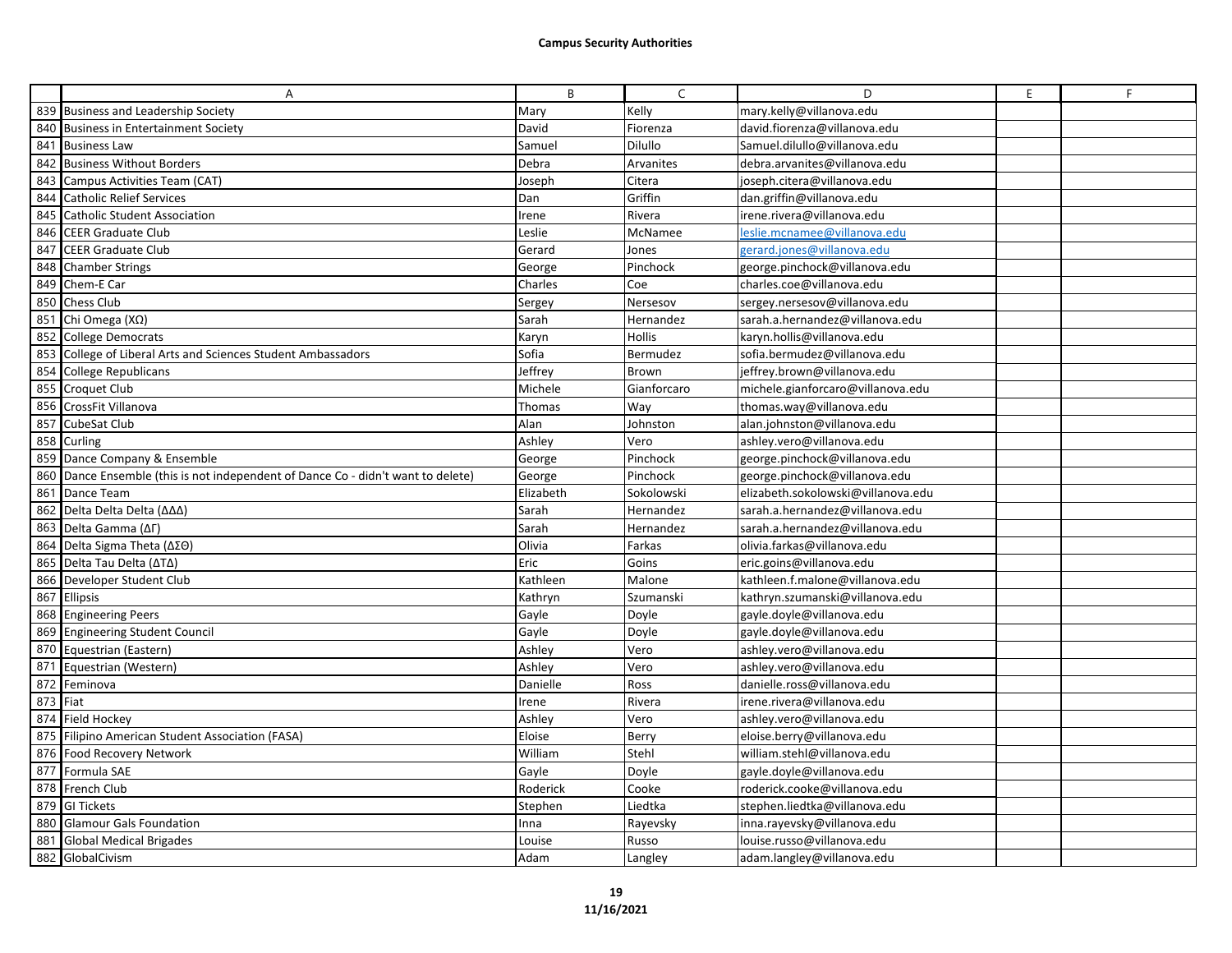|     | A                                                             | B         | $\mathsf{C}$  | D                               | E | F |
|-----|---------------------------------------------------------------|-----------|---------------|---------------------------------|---|---|
|     | 883 Golf                                                      | Ashley    | Vero          | ashley.vero@villanova.edu       |   |   |
|     | 884 Gospel Choir                                              | Julia     | Willard       | julia.sheetz@villanova.edu      |   |   |
|     | 885 Grace Covenant Church                                     | Julia     | Willard       | julia.sheetz@villanova.edu      |   |   |
| 886 | <b>Graduate Education Team</b>                                | Jerusha   | Conner        | jerusha.conner@villanova.edu    |   |   |
|     | 887 Graduate Nurse Network                                    | Elizabeth | Blunt         | Elizabeth.blunt@villanova.edu   |   |   |
| 888 | Graduate Student Council for Arts and Sciences                | Emily     | McCloskey     | emily.mccloskey@villanova.edu   |   |   |
| 889 | Haveners                                                      | Christine | Nass          | Christine.Nass@villanova.edu    |   |   |
|     | 890 Hellenic Association                                      | Paul      | pasles        | paul.pasles@villanova.edu       |   |   |
|     | 891 Hispanic Society                                          | Celina    | Alexander     | celina.alexander@villanova.edu  |   |   |
|     | 892 History Society                                           | Shannen   | DeeWilliams   | shannen.williams@villanova.edu  |   |   |
|     | 893 Hunger and Homelessness Awareness Week                    | William   | Stehl         | william.stehl@villanova.edu     |   |   |
|     | 894 Ice Hockey (Men)                                          | Ashley    | Vero          | ashley.vero@villanova.edu       |   |   |
| 895 | Ice Hockey (Women)                                            | Ashley    | Vero          | ashley.vero@villanova.edu       |   |   |
|     | 896 IGNITE                                                    | Celina    | Alexander     | celina.alexander@villanova.edu  |   |   |
|     | 897 Indoor Rock Climbing                                      | Troy      | Shirangi      | troy.shirangi@villanova.edu     |   |   |
| 898 | Institute of Transportation Engineers (ITE)                   | Seri      | Park          | seri.park@villanova.edu         |   |   |
|     | 899 Institution of Electrical and Electronic Engineers (IEEE) | Robert    | Caverly       | robert.caverly@villanova.edu    |   |   |
|     | 900 Instructional Student Golf Society                        | Jeffrey   | Brown         | jeffrey.brown@villanova.edu     |   |   |
| 901 | Interfraternity Council (IFC)                                 | Eric      | Goins         | eric.goins@villanova.edu        |   |   |
|     | 902 International Business Society                            | Gloria    | Angel         | gloria.angel@villanova.edu      |   |   |
| 903 | <b>Irish Cultural Society</b>                                 | Jennifer  | Joyce         | jennifer.joyce@villanova.edu    |   |   |
| 904 | <b>Irish Dance Team</b>                                       | George    | Pinchock      | george.pinchock@villanova.edu   |   |   |
|     | 905 Italian Club                                              | Luca      | Cottini       | luca.cottini@villanova.edu      |   |   |
| 906 | Japanese Club                                                 | Kayo      | Shintaku      | kayo.shintaku@villanova.edu     |   |   |
| 907 | Jazz Band                                                     | George    | Pinchock      | george.pinchock@villanova.edu   |   |   |
|     | 908 Judo                                                      | Ashley    | Vero          | ashley.vero@villanova.edu       |   |   |
| 909 | Kappa Alpha Psi (KAΨ)                                         | Olivia    | Farkas        | olivia.farkas@villanova.edu     |   |   |
|     | 910 Kappa Delta (KA)                                          | Sarah     | Hernandez     | sarah.a.hernandez@villanova.edu |   |   |
|     | 911 Kappa Kappa Gamma (KKF)                                   | Sarah     | Hernandez     | sarah.a.hernandez@villanova.edu |   |   |
|     | 912 Knights of Columbus                                       | Francis   | Caponi        | francis.caponi@villanova.edu    |   |   |
| 913 | Korean Students Association (KSA)                             | Yoon-na   | Cho           | yoon-na.cho@villanova.edu       |   |   |
|     | 914 Lacrosse (Men)                                            | Ashley    | Vero          | ashley.vero@villanova.edu       |   |   |
|     | 915 Lacrosse (Women)                                          | Ashley    | Vero          | ashley.vero@villanova.edu       |   |   |
|     | 916 Lambda Chi Alpha (AXA)                                    | Eric      | Goins         | eric.goins@villanova.edu        |   |   |
|     | 917 Lambda Pi Eta Communication Honors Society                | Dron      | Mandhana      | dron.mandhana@villanova.edu     |   |   |
|     | 918 Lambda Sigma Upsilon                                      | Olivia    | Farkas        | olivia.farkas@villanova.edu     |   |   |
|     | 919 Lambda Theta Alpha (AOA)                                  | Olivia    | Farkas        | olivia.farkas@villanova.edu     |   |   |
|     | 920 Latin American Student Organization (LASO)                | Mark      | Doorley       | mark.doorley@villanova.edu      |   |   |
|     | 921 League of Legends                                         | Peter     | Baran         | peter.baran@villanova.edu       |   |   |
| 922 | Levantate!                                                    | rene      | Rivera        | irene.rivera@villanova.edu      |   |   |
|     | 923 LEVEL                                                     | Gregory   | Hannah        | gregory.hannah@villanova.edu    |   |   |
|     | 924 Love Your Melon Villanova Campus Crew                     | Kathleen  | <b>Byrnes</b> | kathleen.byrnes@villanova.edu   |   |   |
|     | 925 Martin Luther King Day of Service                         | Eloise    | Berry         | eloise.berry@villanova.edu      |   |   |
|     | 926 Math Club                                                 | Vikram    | Smiley        | vikram.kamat@villanova.edu      |   |   |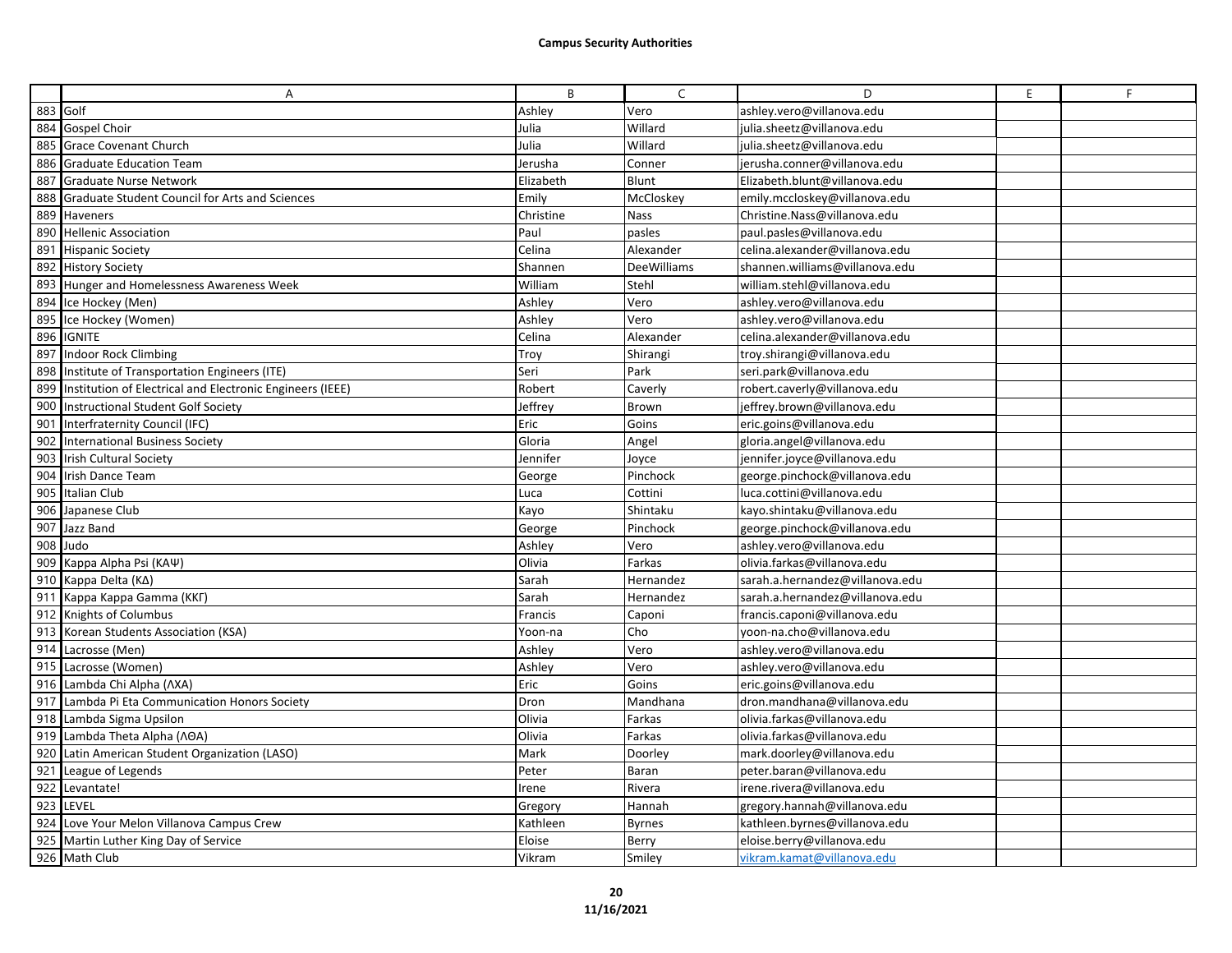|     | A                                                       | B               | $\mathsf{C}$   | D                                  | E | F |
|-----|---------------------------------------------------------|-----------------|----------------|------------------------------------|---|---|
| 927 | Math Club                                               | Danielle        | Smiley         | danielle.smiley@villanova.edu      |   |   |
|     | 928 Measure Up A Cappella                               | Elizabeth       | Sokolowski     | elizabeth.sokolowski@villanova.edu |   |   |
|     | 929 Mergers & Acquisitions Society                      | Mi              | Luo            | mi.luo@villanova.edu               |   |   |
|     | 930 Military Science Club                               | Matthew         | Clancy         | matthew.clancy@villanova.edu       |   |   |
|     | 931 Minor Problem                                       | Elizabeth       | Sokolowski     | elizabeth.sokolowski@villanova.edu |   |   |
|     | 932 Minority Association of Pre-Medical Students (MAPS) | Ann             | Trail          | ann.trail@villanova.edu            |   |   |
| 933 | Multicultural Business Association                      | Claire          | <b>Bruno</b>   | claire.bruno@villanova.edu         |   |   |
|     | 934 Multicultural Greek Council (MGC)                   | Olivia          | Farkas         | olivia.farkas@villanova.edu        |   |   |
|     | 935 Multicultural Nursing Student Organization          | Patricia        | <b>Bradley</b> | patricia.bradley@villanova.edu     |   |   |
| 936 | Music & Instruments Club                                | George          | Pinchock       | george.pinchock@villanova.edu      |   |   |
|     | 937 Music Activities Stage Crew                         | Valerie         | Joyce          | valerie.joyce@villanova.edu        |   |   |
|     | 938 Muslim Students Association                         | Hibba           | Abugideiri     | hibba.abugideiri@villanova.edu     |   |   |
| 939 | National Association for Black Accountants (NABA)       | Stephen         | Liedtka        | stephen.liedtka@villanova.edu      |   |   |
|     | 940 National Society of Black Engineers                 | Stephen         | Jones          | s.jones@villanova.edu              |   |   |
| 941 | National Society of Professional Engineers              | Peter           | Staffeld       | peter.staffeld@villanova.edu       |   |   |
| 942 | Nothing But Treble                                      | George          | Pinchock       | george.pinchock@villanova.edu      |   |   |
|     | 943 Nova Nassa                                          | Christine       | Nass           | Christine.Nass@villanova.edu       |   |   |
| 944 | NovaCANE (Villanova Community Action by New Engineers)  | David           | Dinehart       | david.dinehart@villanova.edu       |   |   |
| 945 | NOVAdance                                               | Stephen         | Koch           | stephen.koch@villanova.edu         |   |   |
|     | 946 NovaNOISE (tap)                                     | George          | Pinchock       | george.pinchock@villanova.edu      |   |   |
|     | 947 Nursing Without Borders                             | <b>Bette</b>    | Mariani        | bette.mariani@villanova.edu        |   |   |
| 948 | Omega Chi Epsilon Chemical Engineering Honors           | Jacob           | Elmer          | jacob.elmer@villanova.edu          |   |   |
|     | 949 Omega Psi Phi (ΩΨΦ)                                 | Olivia          | Farkas         | olivia.farkas@villanova.edu        |   |   |
|     | 950 One for the World Villanova                         | Richard         | Strong         | rstron02@villanova.edu             |   |   |
| 951 | One Love                                                | Allison         | Venella        | allison.venella@villanova.edu      |   |   |
|     | 952 Operation Smile                                     | Louise          | Russo          | louise.russo@villanova.edu         |   |   |
|     | 953 Orthodox Christian Fellowship                       | Kerry           | Sanchirico     | kerry.sanchirico@villanova.edu     |   |   |
| 954 | Panhellenic Council (Panhel)                            | Sarah           | Hernandez      | sarah.a.hernandez@villanova.edu    |   |   |
|     | 955 Pennsylvania Student Educators Association (PSEA)   | Christa         | <b>Bialka</b>  | christa.bialka@villanova.edu       |   |   |
|     | 956 Phi Sigma Kappa ( $\Phi$ ΣK)                        | Eric            | Goins          | eric.goins@villanova.edu           |   |   |
|     | 957 Phi Sigma Pi (PSP)                                  | Jeffrey         | <b>Brown</b>   | jeffrey.brown@villanova.edu        |   |   |
|     | 958 Philadelphia Justice Project for Women and Girls    | Jill            | Mccorkel       | jill.mccorkel@villanova.edu        |   |   |
|     | 959 Philosophy Club (aka We Are A Society Society)      | Stephen         | Napier         | Stephen.napier.villanova.edu       |   |   |
|     | 960 Philosophy Graduate Student Union (PGSU)            | Julie           | Klein          | julie.klein@villanova.edu          |   |   |
|     | 961 Physics Club                                        | Jeremy          | Carlo          | jeremy.carlo@villanova.edu         |   |   |
|     | 962 Pi Delta Phi French Honor Society                   | <b>Beatrice</b> | Waggaman       | beatrice.waggaman@villanova.edu    |   |   |
|     | 963 Pi Kappa Phi (ПКФ)                                  | Eric            | Goins          | eric.goins@villanova.edu           |   |   |
|     | 964 Pi Tau Sigma - Mechanical Engineering               | Hashem          | Ashrafiuon     | hashem.ashrafiuon@villanova.edu    |   |   |
|     | 965 Poetry Society                                      | Lisa            | Sewell         | lisa.sewell@villanova.edu          |   |   |
|     | 966 Polis Literary Magazine                             | Jamie           | Haughton       | jamie.haughton@villanova.edu       |   |   |
|     | 967 Pre Dental Student Association                      | Louise          | Russo          | louise.russo@villanova.edu         |   |   |
|     | 968 Pre-Law Black Law Student Association               | Christina       | <b>Butler</b>  | christina.butler@villanova.edu     |   |   |
|     | 969 Pre-Law Society                                     | Christina       | <b>Butler</b>  | christina.butler@villanova.edu     |   |   |
|     | 970 Pre-Medical Club                                    | Louise          | Russo          | louise.russo@villanova.edu         |   |   |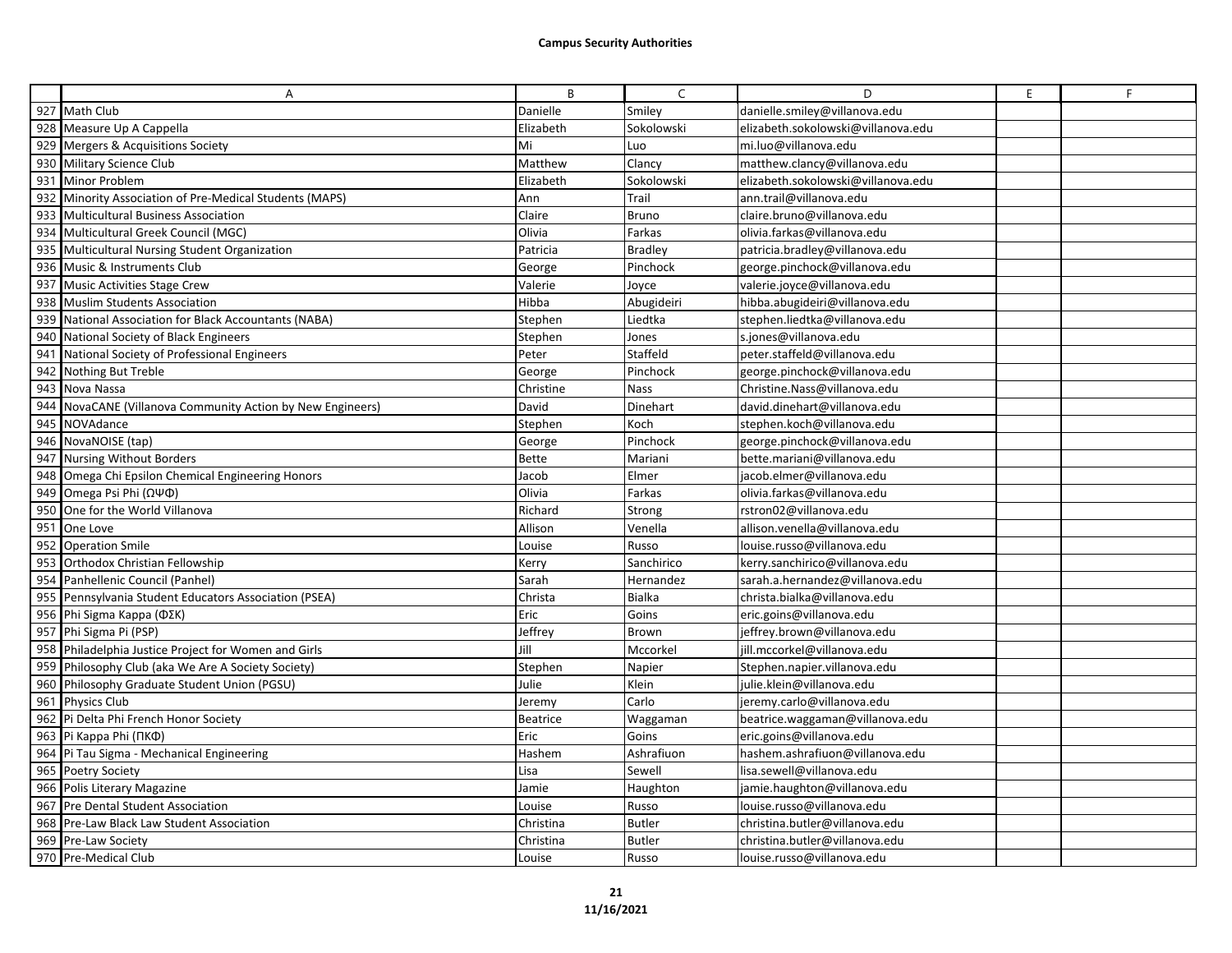|     | A                                                                     | B                 | $\mathsf{C}$ | D                                    | E | F |
|-----|-----------------------------------------------------------------------|-------------------|--------------|--------------------------------------|---|---|
|     | 971 Pre-Optometry Club                                                | ouise.            | Russo        | louise.russo@villanova.edu           |   |   |
|     | 972 Pre-Physician Assistant Club                                      | ouise.            | Russo        | louise.russo@villanova.edu           |   |   |
|     | 973 Pre-Vet Club                                                      | Louise            | Russo        | louise.russo@villanova.edu           |   |   |
|     | 974 Professional Selling Society                                      | Matthew           | Sarkees      | matthew.sarkees@villanova.edu        |   |   |
|     | 975 Psi Chi National Honor Society in Psychology                      | Patrick           | Markey       | patrick.markey@villanova.edu         |   |   |
|     | 976 Public Relations Student Society of America (PRSSA)               | Ashley            | Patwell      | ashley.pattwell@villanova.edu        |   |   |
|     | 977 Rays of Sunshine                                                  | Stephen           | Koch         | stephen.koch@villanova.edu           |   |   |
|     | 978 REACH                                                             | Eloise            | Berry        | eloise.berry@villanova.edu           |   |   |
|     | 979 Real Estate Society                                               | Jessica           | Taylor       | jessica.taylor@villanova.edu         |   |   |
|     | 980 Relay for Life                                                    | Stephen           | Koch         | stephen.koch@villanova.edu           |   |   |
|     | 981 Renewal College Fellowship                                        | Julia             | Willard      | julia.sheetz@villanova.edu           |   |   |
|     | 982 Ridiculum Improv Comedy Group                                     | Kimberly          | Loux         | kimberly.loux@villanova.edu          |   |   |
| 983 | Roller Hockey                                                         | Ashley            | Vero         | ashley.vero@villanova.edu            |   |   |
|     | 984 Rowing                                                            | Ashley            | Vero         | ashley.vero@villanova.edu            |   |   |
|     | 985 Rugby                                                             | Ashley            | Vero         | ashley.vero@villanova.edu            |   |   |
|     | 986 Running                                                           | Ashley            | Vero         | ashley.vero@villanova.edu            |   |   |
|     | 987 Russell Kirk Society                                              | Mark              | Shiffman     | mark.shiffman@villanova.edu          |   |   |
|     | 988 Russian Club                                                      | Joseph            | Loya         | joseph.loya@villanova.edu            |   |   |
|     | 989 Sailing                                                           | Ashley            | Vero         | ashley.vero@villanova.edu            |   |   |
|     | 990 Scientista                                                        | Louise            | Russo        | louise.russo@villanova.edu           |   |   |
|     | 991 She's the First Villanova                                         | Sally             | Scholz       | sally.scholz@villanova.edu           |   |   |
| 992 | Sigma Chi $(ΣX)$                                                      | Eric              | Goins        | eric.goins@villanova.edu             |   |   |
|     | 993 Sigma Delta Pi Spanish Honor Society                              | Miguel            | Aristondo    | miguel.ibanezaristondo@villanova.edu |   |   |
|     | 994 Sigma Nu $(\Sigma N)$                                             | Eric              | Goins        | eric.goins@villanova.edu             |   |   |
|     | 995 Sigma Phi Epsilon (ΣΦΕ)                                           | Eric              | Goins        | eric.goins@villanova.edu             |   |   |
|     | 996 Sigma Psi Zeta (ΣΨΖ)                                              | Olivia            | Farkas       | olivia.farkas@villanova.edu          |   |   |
|     | 997 Sirens                                                            | George            | Pinchock     | george.pinchock@villanova.edu        |   |   |
|     | 998 Skateboard Society                                                | David             | Walsh        | david.walsh@villanova.edu            |   |   |
|     | 999 Ski & Snowboard Racing                                            | Ashley            | Vero         | ashley.vero@villanova.edu            |   |   |
|     | 1000 Soccer (Men)                                                     | Ashley            | Vero         | ashley.vero@villanova.edu            |   |   |
|     | 1001 Soccer (Women)                                                   | Ashley            | Vero         | ashley.vero@villanova.edu            |   |   |
|     | 1002 Society of Asian Scientists and Engineers (SASE)                 | Xiaofang "Maggie" | Wang         | xwang@villanova.edu                  |   |   |
|     | 1003 Society of Hispanic Professional Engineers                       | Stephen           | Jones        | s.jones@villanova.edu                |   |   |
|     | 1004 Society of Women Engineers (SWE)                                 | Noelle            | Comolli      | Noelle.comolli@villanova.edu         |   |   |
|     | 1005 Society of Women in Financial Training (SWIFT)                   | Shelly            | Howton       | Shelly.howton@villanova.edu          |   |   |
|     | 1006 South Asian Multicultural Organized Student Association (SAMOSA) | Elizabeth         | Kolsky       | elizabeth.kolsky@villanova.edu       |   |   |
|     | 1007 Special Olympics (SPO)                                           | Stephen           | Koch         | stephen.koch@villanova.edu           |   |   |
|     | 1008 Speech, Physical and Occupational Therapy Society (SPOTS)        | ouise.            | Russo        | louise.russo@villanova.edu           |   |   |
|     | 1009 Spikeball                                                        | Duncan            | Fischley     | dfischle@villanova.edu               |   |   |
|     | 1010 Spires                                                           | Christine         | <b>Nass</b>  | Christine.Nass@villanova.edu         |   |   |
|     | 1011 Sports Analytics Club                                            | Daniel            | Anderson     | daniel.anderson@villanova.edu        |   |   |
|     | 1012 Sports Analytics Club                                            | <b>Bret</b>       | <b>Myers</b> | oret.myers@villanova.edu             |   |   |
|     | 1013 Sports Analytics Club                                            | Daniel            | Joyce        | daniel.joyce@villanova.edu           |   |   |
|     | 1014 Squash Club                                                      | Mary              | Kelly        | mary.kelly@villanova.edu             |   |   |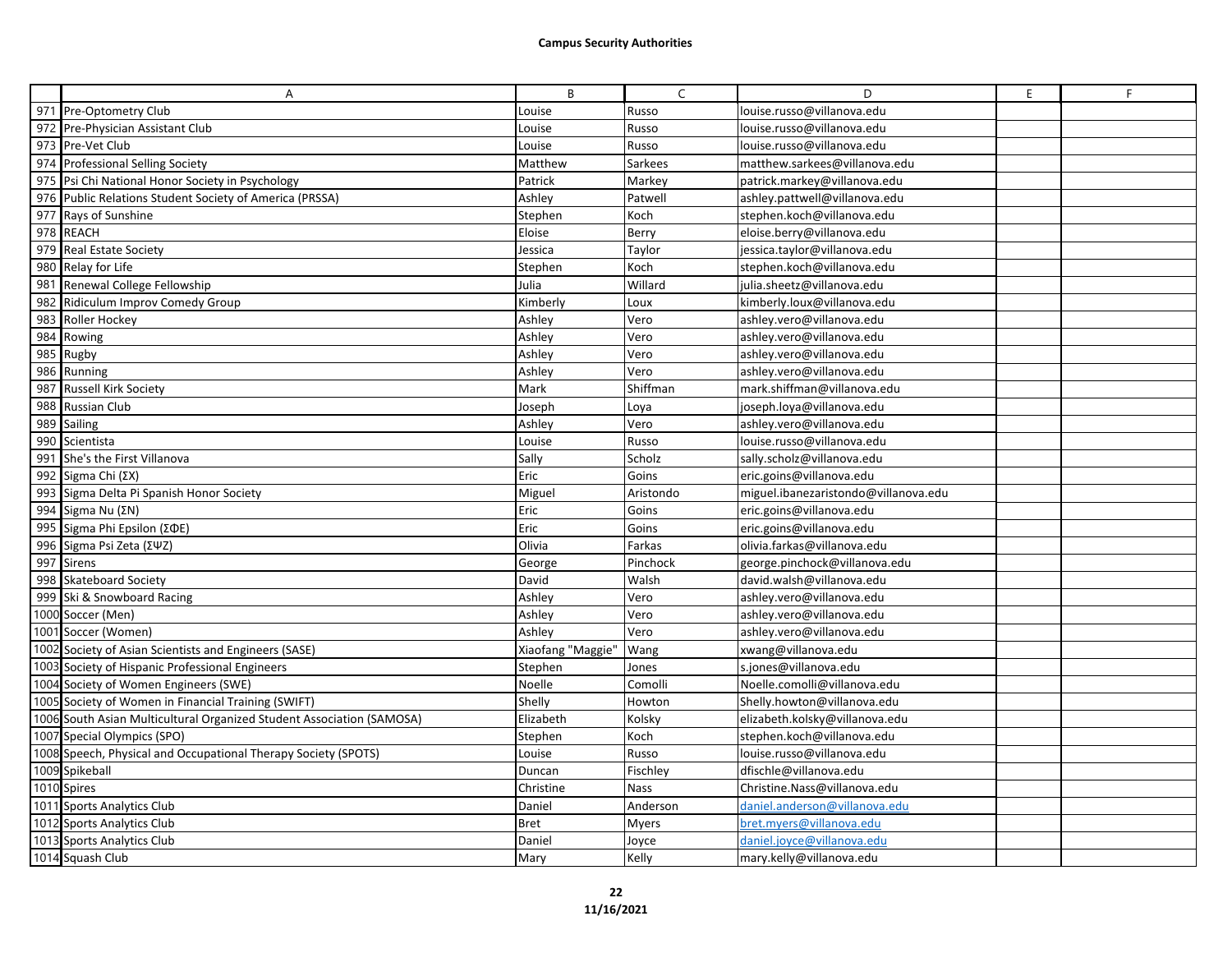| A                                                                                | B             | C              | D                                   | E. | F |
|----------------------------------------------------------------------------------|---------------|----------------|-------------------------------------|----|---|
| 1015 St Thomas of Villanova Day of Service                                       | Christine     | Quisenberry    | christine.quisenberry@villanova.edu |    |   |
| 1016 STRIVE                                                                      | Alissa        | Vaillancourt   | alissa.vaillancourt@villanova.edu   |    |   |
| 1017 Student Government Association (SGA)                                        | Jeffrey       | <b>Brown</b>   | jeffrey.brown@villanova.edu         |    |   |
| 1018 Student Labor Action Movement (United Students Against Sweatshops Local 75) | Carol         | Anthony        | carol.anthony@villanova.edu         |    |   |
| 1019 Student Nurses Association of Pennsylvania--Villanova Chapter (SNAP)        | Carol         | Weingarten     | carol.weingarten@villanova.edu      |    |   |
| 1020 Student Run Emergency Housing in Philadelphia                               | Stephanie     | Anthony        | stephanie.sena@law.villanova.edu    |    |   |
| 1021 Students Against Slavery                                                    | Carol         | Anthony        | carol.anthony@villanova.edu         |    |   |
| 1022 Students for a National Health Program                                      | Carol         | Anthony        | carol.anthony@villanova.edu         |    |   |
| 1023 Superlative                                                                 | Elizabeth     | Sokolowski     | elizabeth.sokolowski@villanova.edu  |    |   |
| 1024 Supernovas                                                                  | Christine     | <b>Nass</b>    | Christine.Nass@villanova.edu        |    |   |
| 1025 Swimming                                                                    | Ashley        | Vero           | ashley.vero@villanova.edu           |    |   |
| 1026 Taekwondo                                                                   | Ashley        | Vero           | ashley.vero@villanova.edu           |    |   |
| 1027 Tau Beta Pi                                                                 | Randy         | Weinstein      | randy.weinstein@villanova.edu       |    |   |
| 1028 TEDxVillanovaU                                                              | Michele       | Pistone        | pistone@law.villanova.edu           |    |   |
| 1029 Tennis                                                                      | Ashley        | Vero           | ashley.vero@villanova.edu           |    |   |
| 1030 The 13 Percent                                                              | Eloise        | Berry          | eloise.berry@villanova.edu          |    |   |
| 1031 The Business of Fashion Society                                             | <b>Brenda</b> | Stover         | brenda.stover@villanova.edu         |    |   |
| 1032 The Nation                                                                  | Janine        | Shao           | janine.shao@villanova.edu           |    |   |
| 1033 The Spanish Club                                                            | Adriano       | Duque          | adriano.duque@villanova.edu         |    |   |
| 1034 The Villanova Singers                                                       | Christine     | <b>Nass</b>    | Christine.Nass@villanova.edu        |    |   |
| 1035 The Villanova University Trading Card Game Club                             | Thomas        | Way            | thomas.way@villanova.edu            |    |   |
| 1036 The Villanovan                                                              | Deena         | Smith          | deena.smith@villanova.edu           |    |   |
| 1037 The Villanovan                                                              | Michael J.    | <b>Bradley</b> | michael.j.bradley@villanova.edu     |    |   |
| 1038 Tri-Beta National Biological Honors Society                                 | Alyssa        | <b>Stark</b>   | alyssa.stark@villanova.edu          |    |   |
| 1039 Twirlers                                                                    | Elizabeth     | Sokolowski     | elizabeth.sokolowski@villanova.edu  |    |   |
| 1040 Ultimate (Men)                                                              | Ashley        | Vero           | ashley.vero@villanova.edu           |    |   |
| 1041 Ultimate (Women)                                                            | Ashley        | Vero           | ashley.vero@villanova.edu           |    |   |
| 1042 Undergraduate Nursing Senate                                                | Anne          | Fink           | anne.fink@villanova.edu             |    |   |
| 1043 Video Game Development Club                                                 | Daniel        | Jovce          | daniel.joyce@villanova.edu          |    |   |
| 1044 Vietnamese Students Association (VSA)                                       | Stephen       | McWilliams     | stephen.mcwilliams@villanova.edu    |    |   |
| 1045 Villanova Buddies                                                           | Stephen       | Koch           | stephen.koch@villanova.edu          |    |   |
| 1046 Villanova Business in Healthcare Society                                    | Kathleen      | lacocca        | kathleen.iacocca@villanova.edu      |    |   |
| 1047 Villanova Chapter of the Red Cross                                          | Dennis        | Wykoff         | dennis.wykoff@villanova.edu         |    |   |
| 1048 Villanova Consulting Group                                                  | Stephen       | Kelly          | stephen.kelly@villanova.edu         |    |   |
| 1049 Villanova Debate Union                                                      | Miron         | Wolnicki       | miron.wolnicki@villanova.edu        |    |   |
| 1050 Villanova Environmental Group                                               | Liesel        | Schwarz        | liesel.schwarz@villanova.edu        |    |   |
| 1051 Villanova Finance Group                                                     | Shelly        | Howton         | shelly.howton@villanova.edu         |    |   |
| 1052 Villanova Gaming Society                                                    | Michael       | Hay            | michael.hay@villanova.edu           |    |   |
| 1053 Villanova Global Medical Missions Chapter                                   | Julia         | Willard        | julia.sheetz@villanova.edu          |    |   |
| 1054 Villanova Indian Students Association (VISA)                                | Chaitanya     | Ganta          | cganta@villanova.edu                |    |   |
| 1055 Villanova Interfaith Coalition                                              | Julia         | Willard        | julia.sheetz@villanova.edu          |    |   |
| 1056 Villanova International Students Organization (VISO)                        | Hubert        | Whantong       | hubert.whantong@villanova.edu       |    |   |
| 1057 Villanova InterVarsity                                                      | Julia         | Willard        | julia.sheetz@villanova.edu          |    |   |
| 1058 Villanova Marketing Group                                                   | Matthew       | Sarkees        | matthew.sarkees@villanova.edu       |    |   |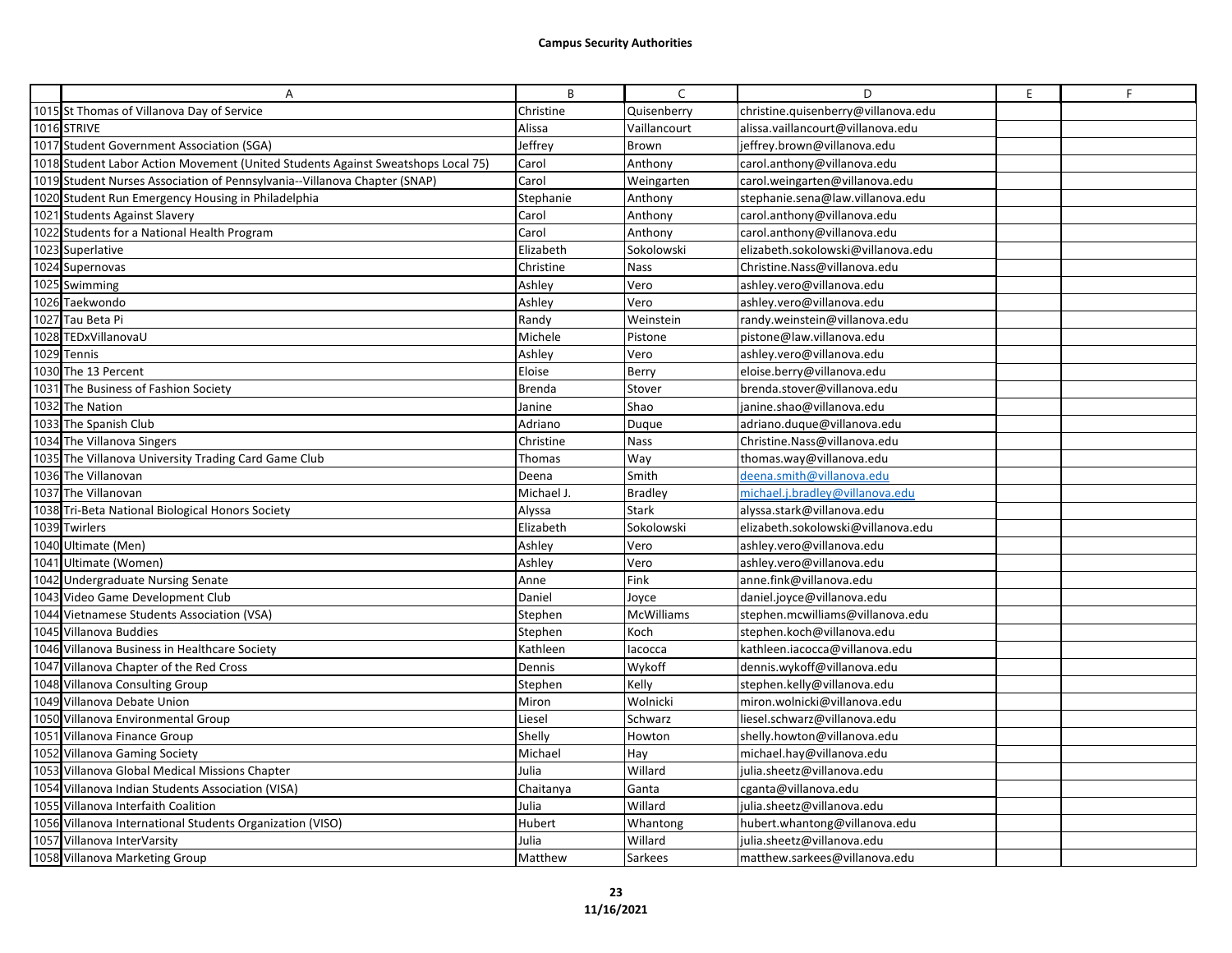|      | A                                                                                | B             | $\mathsf{C}$  | D                                    | E | F |
|------|----------------------------------------------------------------------------------|---------------|---------------|--------------------------------------|---|---|
|      | 1059 Villanova Middle Eastern Students Association (VMESA)                       | Hibba         | Abugideiri    | hibba.abugideiri@villanova.edu       |   |   |
|      | 1060 Villanova MIS Society                                                       | Keith         | Wright        | keith.wright@villanova.edu           |   |   |
|      | 1061 Villanova Mock Trial (VMT)                                                  | Christina     | <b>Butler</b> | christina.butler@villanova.edu       |   |   |
|      | 1062 Villanova Model United Nations                                              | Lowell        | Gustafson     | lowell.gustafson@villanova.edu       |   |   |
|      | 1063 Villanova NROTC                                                             | Jocelyn       | Addeo         | jocelyn.addeo@villanova.edu          |   |   |
|      | 1064 Villanova Outdoors Club                                                     | Eric          | Musselman     | eric.musselman@villanova.edu         |   |   |
|      | 1065 Villanova Polish American Cultural Society                                  | Teresa        | Wojcik        | teresa.wojcik@villanova.edu          |   |   |
|      | 1066 Villanova Programming Team                                                  | Daniel        | Joyce         | daniel.joyce@villanova.edu           |   |   |
|      | 1067 Villanova Society of Biochemistry and Molecular Biology                     | Aimee         | Eggler        | aimee.eggler@villanova.edu           |   |   |
|      | 1068 Villanova Student Musical Theater                                           | Valerie       | Joyce         | valerie.joyce@villanova.edu          |   |   |
|      | 1069 Villanova Student Theatre                                                   | Valerie       | Joyce         | valerie.joyce@villanova.edu          |   |   |
|      | 1070 Villanova Television (VTV)                                                  | Deena         | Smith         | deena.smith@villanova.edu            |   |   |
|      | 1071 Villanova University Cycling Club (VUCC)                                    | Stephen       | Napier        | stephen.napier@villanova.edu         |   |   |
|      | 1072 Villanova University Habitat for Humanity                                   | Catharine     | Giancatarino  | catharine.giancatarino@villanova.edu |   |   |
|      | 1073 Villanova University Hillel                                                 | Julia         | Willard       | julia.sheetz@villanova.edu           |   |   |
|      | 1074 Villanova University Mental Health Advocacy and Awareness (MHAA)            | Candice       | Post          | candice.post@villanova.edu           |   |   |
|      | 1075 Villanova University Society for Human Resource Management Chapter (VUSHRM) | Bethany       | Adams         | Bethany.j.adams@villanova.edu        |   |   |
|      | 1076 Villanova University Tabletop Gaming Club                                   | Jeffrey       | Koller        | jeffrey.koller@villanova.edu         |   |   |
|      | 1077 Villanova University Tech Crew (VUTC)                                       | Deena         | Smith         | deena.smith@villanova.edu            |   |   |
|      | 1078 Villanova Wildcat Fund                                                      | Stephen       | Padovano      | stephen.padovano@villanova.edu       |   |   |
|      | 1079 Villanovans for Life                                                        | Carol         | Anthony       | carol.anthony@villanova.edu          |   |   |
|      | 1080 Villanovans for Our Revolution                                              | Karyn         | <b>Hollis</b> | karyn.hollis@villanova.edu           |   |   |
|      | 1081 Villanovans in Defense of Animals                                           | Carol         | Anthony       | carol.anthony@villanova.edu          |   |   |
|      | 1082 Villanova's Society of Veteran Affairs                                      | Michael       | Brown         | michael.d.brown@villanova.edu        |   |   |
|      | 1083 Vocal Minority                                                              | Elizabeth     | Sokolowski    | elizabeth.sokolowski@villanova.edu   |   |   |
|      | 1084 Voices                                                                      | Christine     | <b>Nass</b>   | Christine.Nass@villanova.edu         |   |   |
|      | 1085 Volleyball (Men)                                                            | Ashley        | Vero          | ashley.vero@villanova.edu            |   |   |
|      | 1086 Volleyball (Women)                                                          | Ashley        | Vero          | ashley.vero@villanova.edu            |   |   |
|      | 1087 VU Pride                                                                    | Kathleen      | <b>Byrnes</b> | kathleen.byrnes@villanova.edu        |   |   |
|      | 1088 VUnited                                                                     | Stephen       | McWilliams    | stephen.mcwilliams@villanova.edu     |   |   |
|      | 1089 Water Polo                                                                  | Ashley        | Vero          | ashley.vero@villanova.edu            |   |   |
|      | 1090 Wazobia African Dance Company                                               | Christine     | Nass          | Christine.Nass@villanova.edu         |   |   |
|      | 1091 Women in Business Society                                                   | Mary          | Kelly         | mary.kelly@villanova.edu             |   |   |
|      | 1092 Young Life                                                                  | Julia         | Willard       | julia.sheetz@villanova.edu           |   |   |
| 1093 | <b>Students Performing Arts</b>                                                  |               |               |                                      |   |   |
|      | 1094 Director, Student Performing Arts                                           | Beth          | Sokolowski    | elizabeth.sokolowski@villanova.edu   |   |   |
|      | 1095 Assistant Director, Student Performing Arts                                 | George        | Pinchock      | george.pinchock@villanova.edu        |   |   |
|      | 1096 Assistant Director, Student Performing Arts                                 | Christine     | <b>Nass</b>   | Christine.Nass@villanova.edu         |   |   |
|      | 1097 Head Coach, Dance Team                                                      | Emily         | Campbell      | emily.campbell@villanova.edu         |   |   |
|      | 1098 Head Coach, Villanova Twirlers                                              | Diane Gangi   | George        | diane.george@villanova.edu           |   |   |
|      | 1099 Director, Dance Ensemble and Company                                        | Melissa Vella | Salcedo       | melissa. vella salcedo@villanova.edu |   |   |
|      | 1100 Director, Villanova Singers                                                 | Ted           | Latham        | edward.latham@villanova.edu          |   |   |
|      | 1101 Accopanist, Villanova Voices                                                | Emily         | Watkins       | emily.watkins@villanova.edu          |   |   |
|      | 1102 Villanova University Office of Education Abroad                             |               |               |                                      |   |   |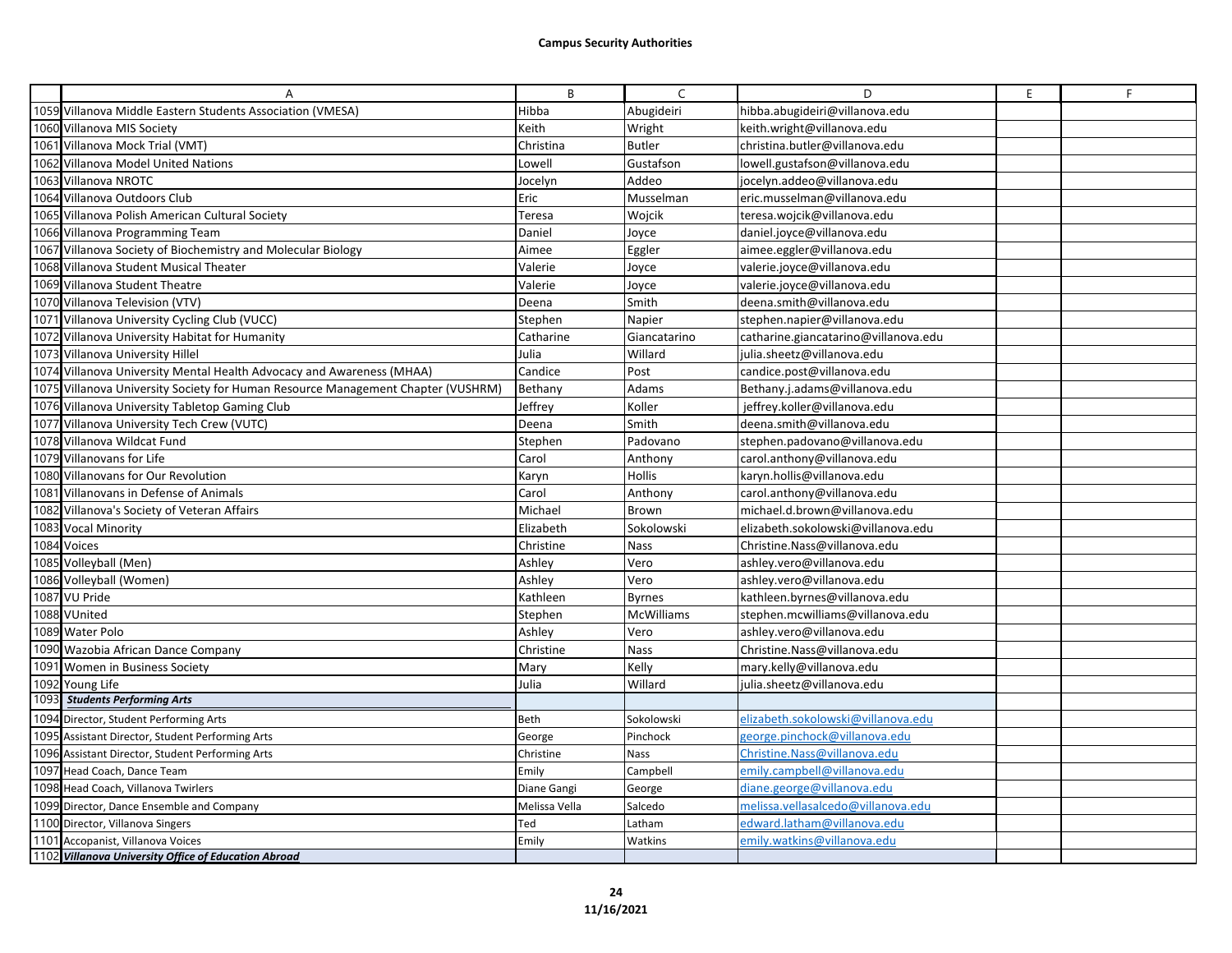| Α                                            | B           | C             | D                                                           | E. | F |
|----------------------------------------------|-------------|---------------|-------------------------------------------------------------|----|---|
| 1103 Director                                | Elizabeth   | Campanella    | elizabeth.campanella@villanova.edu                          |    |   |
| 1104 Associate Director                      | Levi        | Brautigan     | levi.brautigan@villanova.edu                                |    |   |
| 1105 Assistant Director, Semester Programs   | Michelle    | Barton        | michelle.barton@villanova.edu                               |    |   |
| 1106 Overseas Study Coordinator              | Thomas      | Morris        | Thomas.s.morris@villanova.edu                               |    |   |
| 1107 Overseas Faculty Coordinator            | David       | Shaffer       | david.shaffer@villanova.edu                                 |    |   |
| 1108 Overseas Faculty Coordinator            | Susan       | Mackey-Kallis | susan.mackey-kallis@villanova.edu                           |    |   |
| 1109 Overseas Faculty Coordinator            | Mikel       | Lorenzo-Arza  | mikel.lorenzo-arza@villanova.edu                            |    |   |
| 1110 Overseas Faculty Coordinator            | Christopher | Daly          | christopher.daly@villanova.edu                              |    |   |
| 1111 Overseas Faculty Coordinator            | Francois    | Massonnat     | francois.massonnat@villanova.edu                            |    |   |
| 1112 Overseas Faculty Coordinator            | Adriano     | Duque         | adriano.dugue@villanova.edu                                 |    |   |
| 1113 Overseas Faculty Coordinator            | Jennifer    | Joyce         | jennifer.joyce@villanova.edu                                |    |   |
| 1114 Overseas Faculty Coordinator            | Joseph      | Lennon        | joseph.lennon@villanova.edu                                 |    |   |
| 1115 Overseas Faculty Coordinator            | Valeri      | Joyce         | valerie.joyce@villanova.edu                                 |    |   |
| 1116 Overseas Faculty Coordinator            | Peggy       | Chaudhry      | peggy.chaudhry@villanova.edu                                |    |   |
| 1117 Overseas Faculty Coordinator            | Sohail      | Chaudhry      | sohail.chaudhry@villanova.edu                               |    |   |
| 1118 Overseas Faculty Coordinator            | Lynne       | Hartnett      | lynne.hartnett@villanova.edu                                |    |   |
| 1119 Overseas Faculty Coordinator            | Mary Beth   | Simmons       | mary.beth.simmons@villanova.edu                             |    |   |
| 1120 Overseas Faculty Coordinator            |             | Chung         | g.chung@villanova.edu                                       |    |   |
| 1121 Overseas Faculty Coordinator            | Wen         | Mao           | wen.mao@villanova.edu                                       |    |   |
| 1122 Overseas Faculty Coordinator            | Frederick   | Young         | frederick.young@villanova.edu                               |    |   |
| 1123 Overseas Faculty Coordinator            | Michelle    | Casario       | michelle.casario@villanova.edu                              |    |   |
| 1124 Overseas Faculty Coordinator            | Robert      | Curry         | Robert.curry@villanova.edu                                  |    |   |
| 1125 Overseas Faculty Coordinator            | Hezekiah    | Lewis         | hezekiah.lewis@villanova.edu                                |    |   |
| 1126 Assistant Director, Short Term Programs | Michelle    | Isel-Margolis | michelle.isel-margolis@villanova.edu                        |    |   |
| 1127 Overseas Faculty Coordinator            | Michael     | Hollinger     | michael.hollinger@villanova.edu                             |    |   |
| 1128 Overseas Faculty Coordinator            | David       | Dinehart      | david.dinehart@villanova.edu                                |    |   |
| 1129 Overseas Faculty Coordinator            | Cera        | Murtagh       | cera.murtagh@villanova.edu                                  |    |   |
| 1130 Overseas Faculty Coordinator            | Heidi       | Rose          | heidi.rose@villanova.edu                                    |    |   |
| 1131 Overseas Faculty Coordinator            | Raul        |               | Diego Rivera Hernan raul.diegoriverahernandez@villanova.edu |    |   |
| 1132 Overseas Faculty Coordinator            | Cristina    | Percoco       | cristina.percoco@villanova.edu                              |    |   |
| 1133 Overseas Faculty Coordinator            | Kimberly    | Cahill        | kimberly.cahill@villanova.edu                               |    |   |
| 1134 Overseas Faculty Coordinator            | Sue         | Metzger       | sue.metzger@villanova.edu                                   |    |   |
| 1135 Overseas Faculty Coordinator            | Deena       | Weisberg      | deena.weisberg@villanova.edu                                |    |   |
| 1136 Study Abroad Advisor                    | Kyle        | Pace          | cyle.pace@villanova.edu                                     |    |   |
| 1137 Safe Zone Volunteers                    |             |               |                                                             |    |   |
| 1138 Student, RA, Class of '22               | Michael     | Abraham       | mabraha8@villanova.edu                                      |    |   |
| 1139 Faculty, Mathematics and Statistics     | Kathleen    | Acker         | cathleen.acker@villanova.edu                                |    |   |
| 1140 Staff, Psychology                       | Bethany J.  | Adams         | bethany.j.adams@villanova.edu                               |    |   |
| 1141 Student, RA, Class of '22               | Samantha    | Aitken        | saitken@villanova.edu                                       |    |   |
| 1142 Staff, ODEI                             | Celina      | Alexander     | celina.alexander@villanova.edu                              |    |   |
| 1143 Staff, Registrar's Office               | Corie       | Alicea        | corie.alicea@villanova.edu                                  |    |   |
| 1144 Student, Class of 2022                  | Julia       | Al-Nawal      | jalnawal@villanova.edu                                      |    |   |
| 1145 Staff, EMBA                             | Kelly       | Amber         | kelly.amber@villanova.edu                                   |    |   |
| 1146 Graduate Student, RA                    | Jadyn       | Anczarski     | janczar5@villanova.edu                                      |    |   |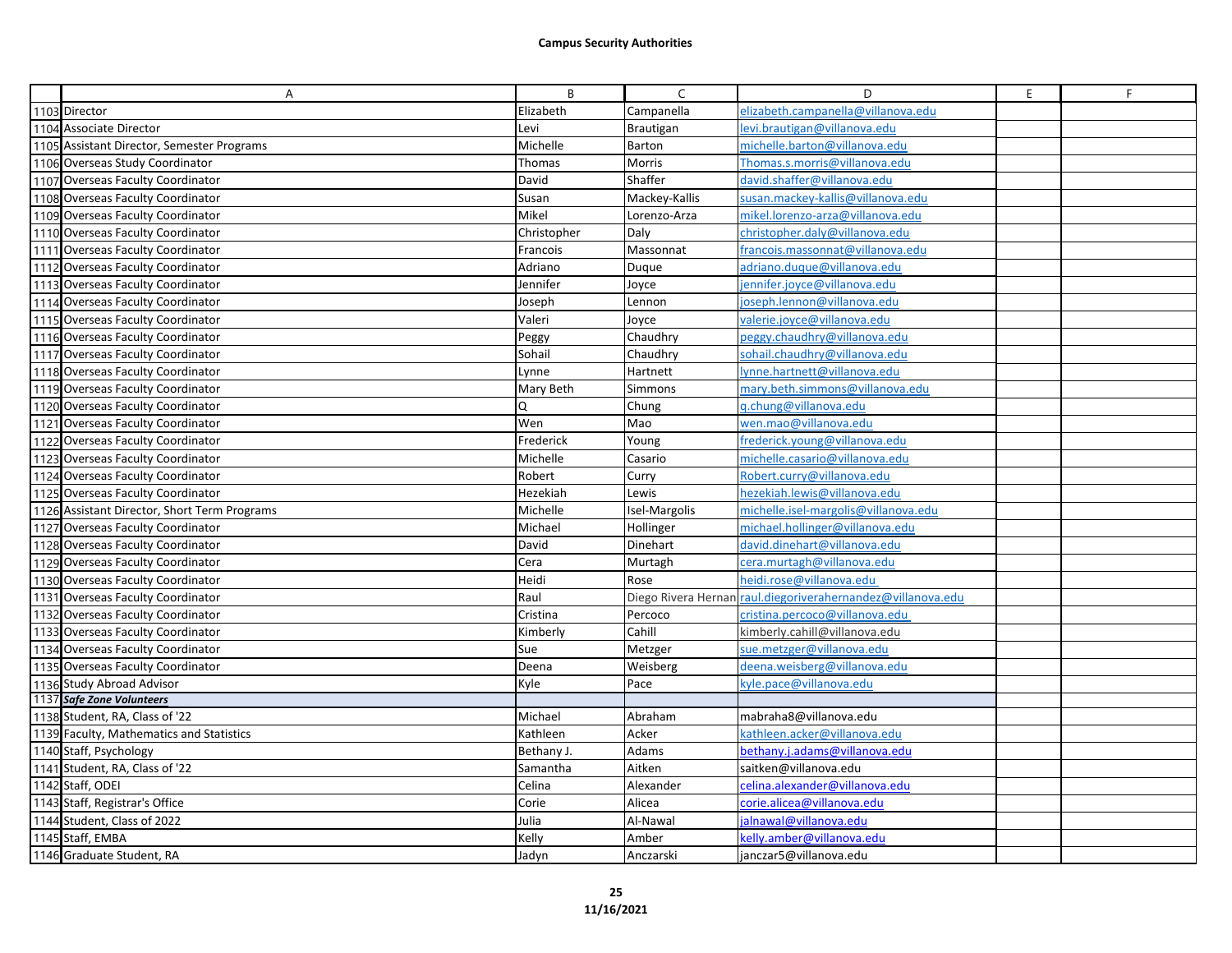| Α                                                                               | B              | $\mathsf{C}$   | D                               | E | F |
|---------------------------------------------------------------------------------|----------------|----------------|---------------------------------|---|---|
| 1147 Staff, Office for Health Promotion                                         | Stacy          | Andes          | stacy.andes@villanova.edu       |   |   |
| 1148 Staff, VSB                                                                 | Gloria         | Angel          | gloria.angel@villanova.edu      |   |   |
| 1149 Staff, Mission & Ministry                                                  | Carol          | Anthony        | carol.anthony@villanova.edu     |   |   |
| 1150 Student, Class of '22                                                      | Aren           | Arakelian      | aarakeli@villanova.edu          |   |   |
| 1151 Staff, Law School, Career Strategy Office                                  | Kristin        | Archibald      | archibald@law.villanova.edu     |   |   |
| 1152 Student, Class of '23                                                      | Celia          | Argiriou       | cargirio@villanova.edu          |   |   |
| 1153 Faculty, VSB                                                               | Debra          | Arvanites      | debra.arvanites@villanova.edu   |   |   |
| 1154 Faculty, Mathematics and Statistics                                        | Charles        | Ashley         | charles.ashley@villanova.edu    |   |   |
| 1155 Student, Class of '23                                                      | Amanda         | Ashton         | aashton@villanova.edu           |   |   |
| 1156 Faculty, Philosophy                                                        | Farshid        | Baghai         | farshid.baghai@villanova.edu    |   |   |
| 1157 Staff, Biology                                                             | Lindsay        | Bair           | indsay.bair@villanova.edu       |   |   |
| 1158 Faculty, Education and Counseling                                          | Fr. Stephen    | Baker          | stephen.baker@villanova.edu     |   |   |
| 1159 Student, Class of '23                                                      | Jisette        | Baquet         | baquet@villanova.edu            |   |   |
| 1160 Staff, Athletics                                                           | Peter          | Baran          | peter.baran@villanova.edu       |   |   |
| 1161 Student, RA, Class of 2022                                                 | Claire         | <b>Barrett</b> | Cbarre13@villanova.edu          |   |   |
| 1162 Staff, Mathematics and Statistics                                          | Maria          | Barrett        | maria.w.barrett@villanova.edu   |   |   |
| 1163 Student, Class of '24                                                      | John           | Barsanti       | abarsan1@villanova.edu          |   |   |
| 1164 Staff, Dining Services                                                     | Diana          | Basciano       | diana.basciano@villanova.edu    |   |   |
| 1165 Staff, VITAL                                                               | Gabriele       | Bauer          | gabriele.bauer@villanova.edu    |   |   |
| 1166 Student, RA, Class of '24                                                  | Yara           | Bawab          | ybawab@villanova.edu            |   |   |
| 1167 Student, SGA, Class of '22                                                 | <b>Lucy</b>    | Baxter         | lbaxter@villanova.edu           |   |   |
| 1168 Graduate Student, RA                                                       | Shaynan        | Beando         | sbeando@villanova.edu           |   |   |
| 1169 Student, Class of '23                                                      | Vivian         | Bear           | vbear@villanova.edu             |   |   |
| 1170 Student, Class of '22                                                      | Lydia          | Becker         | lbecker1@villanova.edu          |   |   |
| 1171 Staff, Center for Research and Fellowships & Presidential Scholars Program | Chelsea        | Benincasa      | chelsea.benincasa@villanova.edu |   |   |
| 1172 Grad Student, Biology                                                      | <b>Breanna</b> | <b>Bennett</b> | bbennet4@villanova.edu          |   |   |
| 1173 Student, Class of '22                                                      | Emma           | Benson         | ebenson4@villanova.edu          |   |   |
| 1174 Student, RA, Class of 2022                                                 | Anthony        | Berna          | aberna@villanova.edu            |   |   |
| 1175 Faculty, Mathematics and Statistics                                        | Paul           | Bernhardt      | paul.bernhardt@villanova.edu    |   |   |
| 1176 Staff, Office of Intercultural Affairs                                     | Eloise         | Berry          | eloise.berry@villanova.edu      |   |   |
| 1177 Student, RA, Class of 2022                                                 | Holly          | <b>Beske</b>   | hbeske@villanova.edu            |   |   |
| 1178 Faculty, Theology                                                          | Gerald         | Beyer          | gerald.beyer@villanova.edu      |   |   |
| 1179 Student, Class of 2022                                                     | Michael        | Bianco         | mbianco4@villanova.edu          |   |   |
| 1180 Student, RA, Class of 2022                                                 | Laura          | Biesterveld    | biester@villanova.edu           |   |   |
| 1181 Student, Class of '23                                                      | Rohan          | Biscuitwala    | rbiscuit@villanova.edu          |   |   |
| 1182 Faculty, Communication                                                     | Jared          | Bishop         | jared.bishop@villanova.edu      |   |   |
| 1183 Student, Campus Ministry Intern                                            | Gregory        | Blanc          | gblanc@villanova.edu            |   |   |
| 1184 Student, Class of '22                                                      | Abigail        | Blay           | ablay@villanova.edu             |   |   |
| 1185 Grad Student, RA                                                           | Hannah         | Bleggi         | havard@villanova.edu            |   |   |
| 1186 Student, Class of '24                                                      | Emma           | Blenke         | eblenke@villanova.edu           |   |   |
| 1187 Staff, Procurement                                                         | Lisa           | Bobyock        | lisa.mazzoni@villanova.edu      |   |   |
| 1188 Student, SGA, Class of '22                                                 | Kate           | Bodensteiner   | kbodens1@villanova.edu          |   |   |
| 1189 Staff, OUS                                                                 | Linda          | Boettcher      | inda.boettcher@villanova.edu    |   |   |
| 1190 Student, Class of '23                                                      | Charlotte      | Bohra          | cbohra@villanova.edu            |   |   |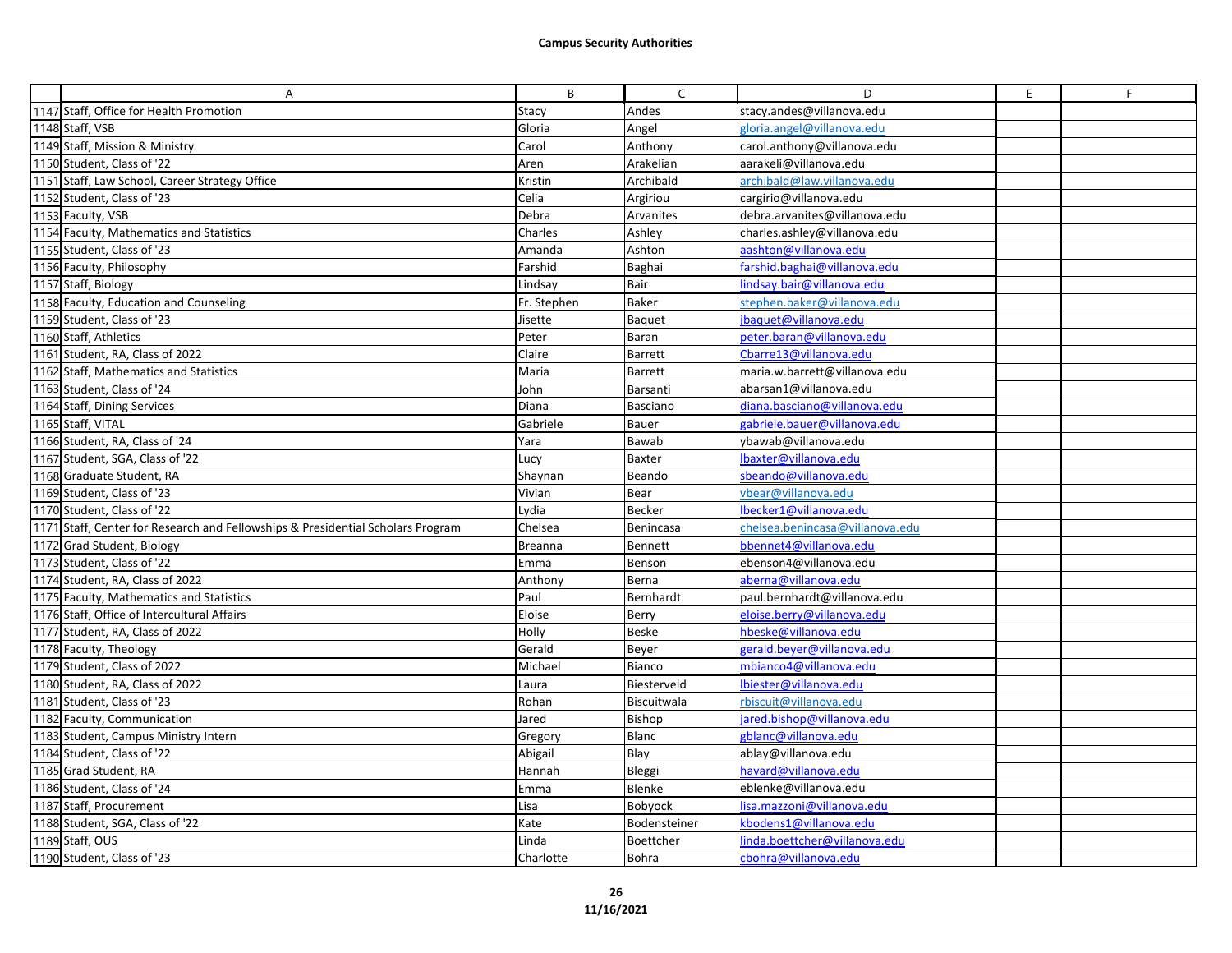| A                                               | В           | $\mathsf{C}$      | D                                   | E | F |
|-------------------------------------------------|-------------|-------------------|-------------------------------------|---|---|
| 1191 Student, RA, Class of '22                  | Christopher | <b>Boivin</b>     | cboivin@villanova.edu               |   |   |
| 1192 Faculty, Accountancy                       | James       | Borden            | james.borden@villanova.edu          |   |   |
| 1193 Faculty, Chemistry                         | Vanessa     | Boschi            | vanessa.boschi@villanova.edu        |   |   |
| 1194 Student, Class of '23                      | Chase       | <b>Boss</b>       | cboss01@villanova.edu               |   |   |
| 1195 Staff, ACS Programs & Liberal Studies      | Andrew J.   | Bove              | andrew.j.bove@villanova.edu         |   |   |
| 1196 Staff, Communication Department            | Sheryl      | Bowen             | sheryl.bowen@villanova.edu          |   |   |
| 1197 Staff, Residence Life                      | Molly       | Boylan            | molly.boylan@villanova.edu          |   |   |
| 1198 Staff, Theatre                             | Parris      | <b>Bradley</b>    | parris.bradlev@villanova.edu        |   |   |
| 1199 Faculty, Nursing                           | Patricia    | <b>Bradley</b>    | patricia.bradley@villanova.edu      |   |   |
| 1200 Staff, Office of Education Abroad          | Levi        | Brautigan         | levi.brautigan@villanova.edu        |   |   |
| 1201 Student, Class of 2022                     | Jack        | <b>Brenner</b>    | brenne4@villanova.edu               |   |   |
| 1202 Faculty, Nursing                           | Christine   | <b>Brewer</b>     | christine.brewer@villanova.edu      |   |   |
| 1203 Staff, University Advancement              | Leigh Ann   | <b>Bridges</b>    | leighann.bridges@villanova.edu      |   |   |
| 1204 Staff, A&S - External Relations            | Diane       | Brocchi           | diane.brocchi@villanova.edu         |   |   |
| 1205 Staff, Athletics                           | Jenn        | Brophy            | jennifer.l.brophy@villanova.edu     |   |   |
| 1206 Staff, Student Involvement                 | Ш           | Brown             | effrey.brown@villanova.edu          |   |   |
| 1207 Student, RA, Class of '22                  | Myah        | Brown             | mbrown89@villanova.edu              |   |   |
| 1208 Faculty, Theology & Religious Studies      | Timothy     | <b>Brunk</b>      | timothy.brunk@villanova.edu         |   |   |
| 1209 Staff, Law Career Strategy and Advancement | Sharon      | Buckingham        | sharon.buckingham@law.villanova.edu |   |   |
| 1210 Staff, VSB                                 | Patricia    | Burdo             | patricia.burdo@villanova.edu        |   |   |
| 1211 Staff, University Advancement              | Lynn M.     | <b>Burke</b>      | lynn.m.burke@villanova.edu          |   |   |
| 1212 Student, RA, Class of '23                  | Maxwell     | <b>Burkett</b>    | mburkett@villanova.edu              |   |   |
| 1213 Student, RA, Class of '23                  | Calvin      | <b>Burnett</b>    | cburnet1@villanova.edu              |   |   |
| 1214 Staff, Career Center                       | Christina   | <b>Butler</b>     | christina.butler@villanova.edu      |   |   |
| 1215 Staff, Student Life                        | Kathleen    | <b>Byrnes</b>     | kathleen.byrnes@villanova.edu       |   |   |
| 1216 Student, Class of '23                      | Madison     | Cabagua           | mcabagua@villanova.edu              |   |   |
| 1217 Staff, Career Center                       | Beth        | Cahill            | beth.cahill@villanova.edu           |   |   |
| 1218 Staff, Mission and Ministry                | Rev. Joseph | Calderone, O.S.A. | joseph.calderone@villanova.edu      |   |   |
| 1219 Staff, Service Learning                    | Noreen      | Cameron           | noreen.cameron@villanova.edu        |   |   |
| 1220 Staff, Office of Education Abroad          | Liz         | Campanella        | elizabeth.campanella@villanova.edu  |   |   |
| 1221 Faculty, Mathematics and Statistics        | Dominic     | Canzanese         | dominic.canzanese@villanova.edu     |   |   |
| 1222 Staff, Registrar's Office                  | Patricia    | Capkin            | patricia.capkin@villanova.edu       |   |   |
| 1223 Staff, Dining Services                     | Michelle    | Capobianchi       | michelle.capobianchi@villanova.edu  |   |   |
| 1224 Staff, Public Safety                       | Suzette     | Carroll           | suzette.carroll@villanova.edu       |   |   |
| 1225 Student, Class of '22                      | Victoria    | Caruso            | vcaruso3@villanova.edu              |   |   |
| 1226 Faculty, Philosophy                        | John        | Carvalho          | john.carvalho@villanova.edu         |   |   |
| 1227 Faculty, Economics                         | Michelle    | Casario           | michelle.casario@villanova.edu      |   |   |
| 1228 Student, RA, Class of '23                  | Robin       | Castle            | rcastle@villanova.edu               |   |   |
| 1229 Student, RA, Class of '23                  | Margaret    | Cavanaugh         | mcavan15@villanova.edu              |   |   |
| 1230 Faculty, Electrical Engineering            | Robert      | Caverly           | robert.caverly@villanova.edu        |   |   |
| 1231 Faculty, Law School                        | Candace     | Centeno           | centeno@law.villanova.edu           |   |   |
| 1232 Student, Class of '22                      | Andrew      | Ceonzo            | aceonzo@villanova.edu               |   |   |
| 1233 Staff, Law School, Academic Success        | Skylar      | Cetel             | skylar.cetel@law.villanova.edu      |   |   |
| 1234 Student, Class of 2023                     | <b>Boss</b> | Chase             | cboss01@villanova.edu               |   |   |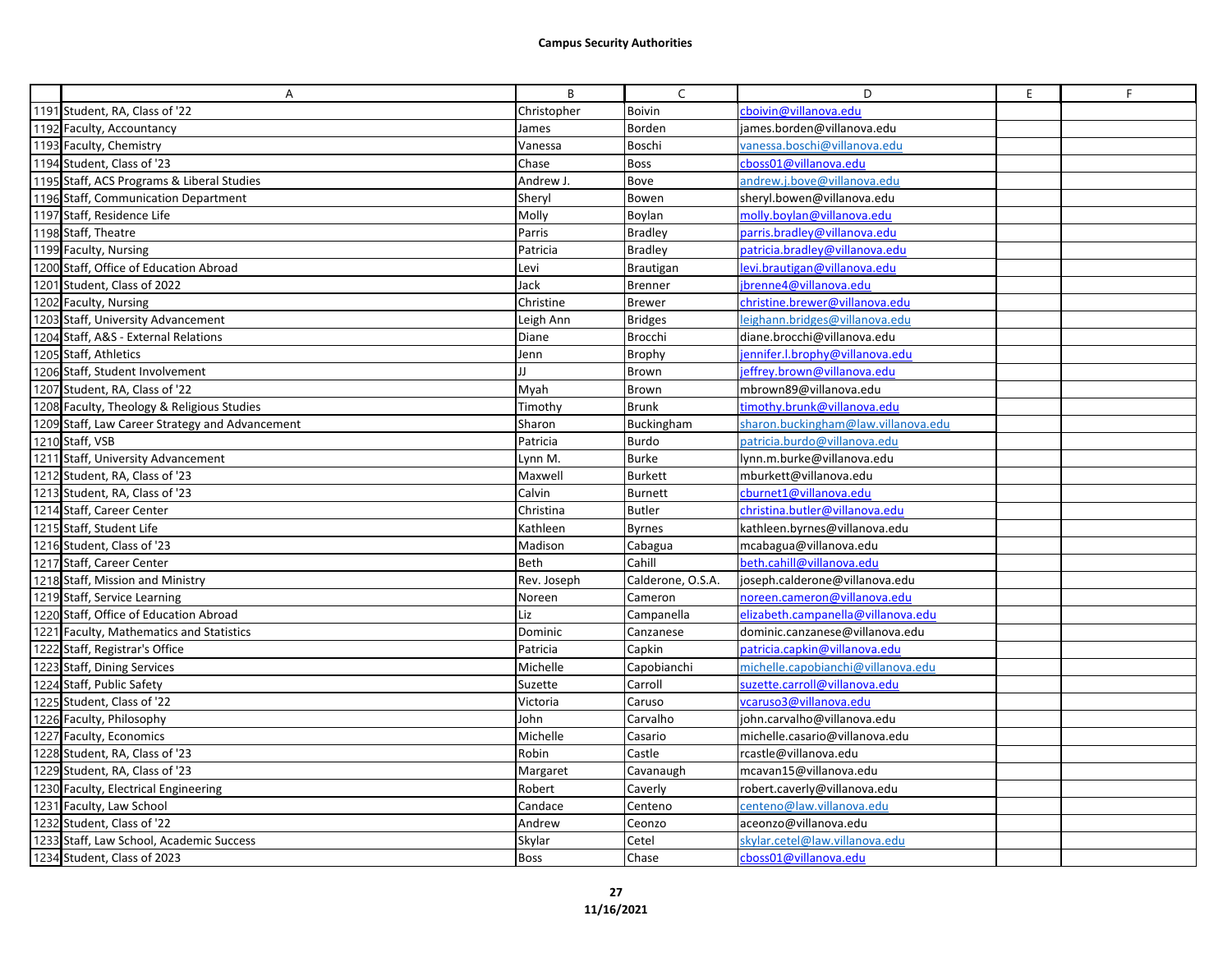| A                                                       | B         | $\mathsf{C}$    | D                                | E | F |
|---------------------------------------------------------|-----------|-----------------|----------------------------------|---|---|
| 1235 Student, RA, Class of '22                          | David     | Cheng           | dcheng4@villanova.edu            |   |   |
| 1236 Staff, Media Relations                             | Zachary   | Chizar          | zachary.chizar@villanova.edu     |   |   |
| 1237 Staff, Athletics                                   | Krista    | Chmielewski     | krista.chmielewski@villanova.edu |   |   |
| 1238 Student, RA, Class of '23                          | Andrew    | Chov            | achov1@villanova.edu             |   |   |
| 1239 Student, RA, Class of '23                          | Francesca | Ciasullo        | fciasull@villanova.edu           |   |   |
| 1240 Staff, Honors                                      | Christine | Ciocco          | christine.ciocco@villanova.edu   |   |   |
| 1241 Staff, Student Involvement                         | Joe       | Citera          | ioseph.citera@villanova.edu      |   |   |
| 1242 Student, RA, Class of '24                          | William   | Clarkin         | wclarkin@villanova.edu           |   |   |
| 1243 Faculty, Mechanical Engineering                    | Garrett   | Clayton         | garrett.clayton@villanova.edu    |   |   |
| 1244 Student, Class of '23                              | Julianna  | Cleere          | jcleere1@villanova.edu           |   |   |
| 1245 Staff, Public Safety                               | John      | <b>Clements</b> | john.clements@villanova.edu      |   |   |
| 1246 Student, RA, Class of '23                          | Keyenah   | Clerfe          | kclerfe@villanova.edu            |   |   |
| 1247 Staff, Office of the Provost                       | Maria     | Coan            | maria.coan@villanova.edu         |   |   |
| 1248 Faculty, Chemical Engineering                      | Noelle    | Comolli         | noelle.comolli@villanova.edu     |   |   |
| 1249 Staff, Law School                                  | Bo (Mark) | Connell         | bo.connell@law.villanova.edu     |   |   |
| 1250 Faculty, Education & Counseling                    | Jerusha   | Conner          | erusha.conner@villanova.edu      |   |   |
| 1251 Student, RA, Class of '23                          | James     | Conte           | jconte4@villanova.edu            |   |   |
| 1252 Student, RA, Class of '24                          | Joshua    | Coogle          | jcoogle@villanova.edu            |   |   |
| 1253 Staff, Registrar's Office                          | Natalie   | Cooke           | natalie.cooke@villanova.edu      |   |   |
| 1254 Faculty, Nursing                                   | Linda     | Copel           | linda.copel@villanova.edu        |   |   |
| 1255 Staff, Enrollment Management                       | Kia       | Copeland        | kia.copeland@villanova.edu       |   |   |
| 1256 Staff, Chemistry                                   | Michelle  | Corso           | michelle.corso@villanova.edu     |   |   |
| 1257 Faculty, Mathematics and Statistics                | Nathan    | Corwin          | nathan.corwin@villanova.edu      |   |   |
| 1258 Grad Student, RA                                   | Nicholas  | Coscarelli      | ncoscare@villanova.edu           |   |   |
| 1259 Staff, Center for Access, Success, and Achievement | Kevin     | Covington       | kevin.covington@villanova.edu    |   |   |
| 1260 Faculty, Communication                             | Bill      | Cowen           | william.cowen@villanova.edu      |   |   |
| 1261 Faculty, Communication Department                  | Bryan     | Crable          | bryan.crable@villanova.edu       |   |   |
| 1262 Student, RA, Class of '23                          | Stefanie  | Cravens         | scravens@villanova.edu           |   |   |
| 1263 Faculty, Theatre                                   | Fr. David | Cregan          | david.cregan@villanova.edu       |   |   |
| 1264 Student, Class of '22                              | Jack      | Cucchia         | cucchia@villanova.edu            |   |   |
| 1265 Student, RA, Class of '24                          | Robert    | Cuff            | rcuff@villanova.edu              |   |   |
| 1266 Student, Class of '22                              | Ryan      | Cullum          | rcullum@villanova.edu            |   |   |
| 1267 Student, RA, Class of '22                          | Emily     | Curtis          | ecurtis5@villanova.edu           |   |   |
| 1268 Staff, Falvey Library                              | Luisa     | Cywinski        | luisa.cywinski@villanova.edu     |   |   |
| 1269 Student, RA, Class of 2022                         | PJ.       | D'Amico         | pdamico1@villanova.edu           |   |   |
| 1270 Faculty, English                                   | Alice     | Dailey          | alice.dailey@villanova.edu       |   |   |
| 1271 Student, RA, Class of '23                          | Seamus    | Daniello        | sdaniel8@villanova.edu           |   |   |
| 1272 Student, RA, Class of '22                          | Ashley    | Daniels         | adanie12@villanova.edu           |   |   |
| 1273 Student, Class of 2022                             | Hannah    | Darensbourg     | hdarensb@villanova.edu           |   |   |
| 1274 Staff, VSB, Dean's Office                          | Lara      | Daskivich       | lara.daskivich@villanova.edu     |   |   |
| 1275 Staff, Athletics                                   | Charles   | Davis           | charles.davis@villanova.edu      |   |   |
| 1276 Staff, Center for Access, Success and Achievement  | Nicole    | Davis           | nicole.davis@villanova.edu       |   |   |
| 1277 Student, Class of '24                              | Zenaida   | De LaCruz       | zdelacru@villanova.edu           |   |   |
| 1278 Student, Class of '22                              | Dayna     | Deakin          | ddeakin@villanova.edu            |   |   |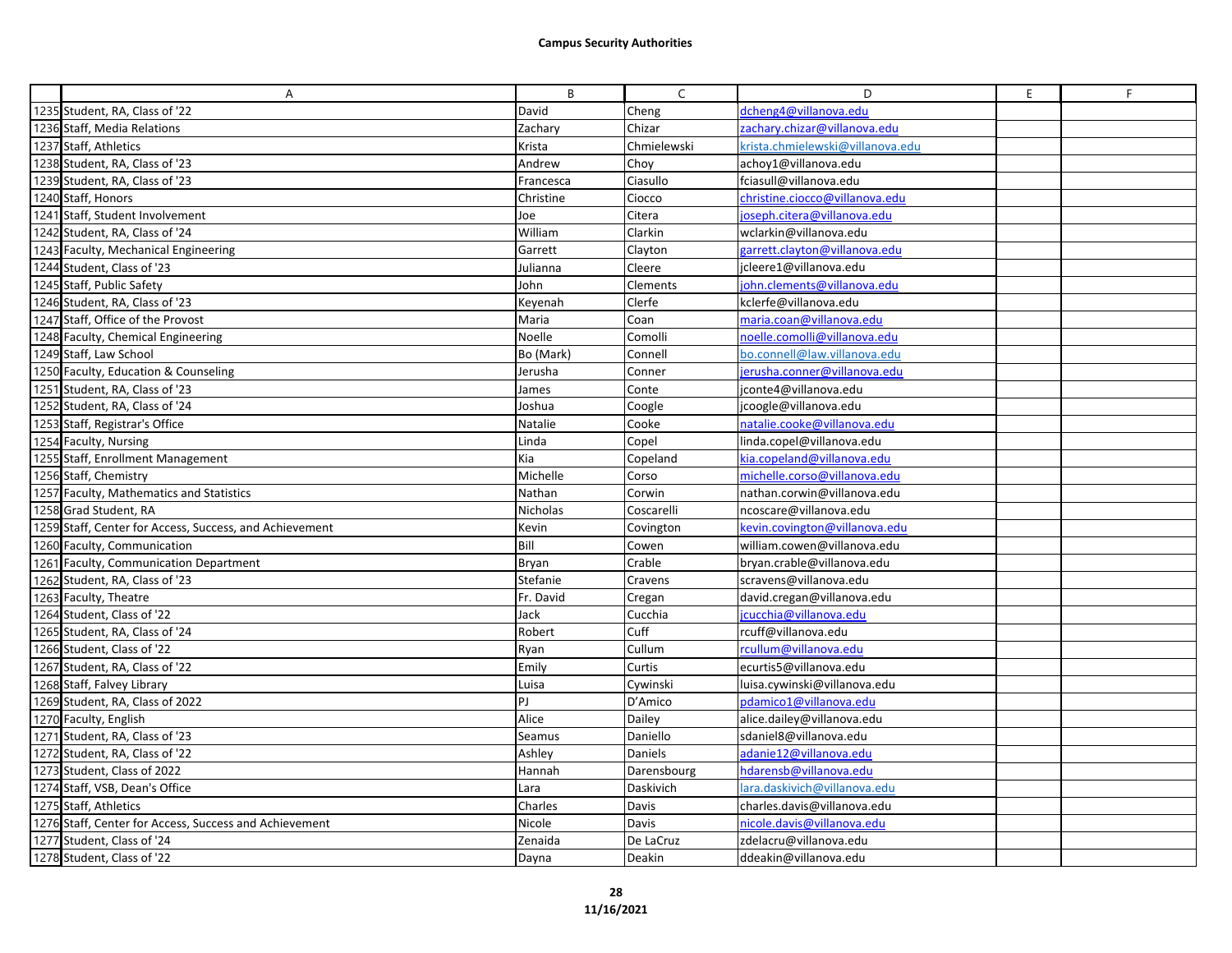| A                                                | B             | $\mathsf{C}$   | D                                   | E | F |
|--------------------------------------------------|---------------|----------------|-------------------------------------|---|---|
| 1279 Student, RA, Class of 2022                  | Jeneille      | Deans          | deans@villanova.edu                 |   |   |
| 1280 Student, Class of '24                       | Sadia         | Decastro       | sdecas01@villanova.edu              |   |   |
| 1281 Staff, College of Professional Studies      | Kirstin       | DeFusco        | kirstin.defusco@villanova.edu       |   |   |
| 1282 Staff, UnIT                                 | Cathy         | DeGrazio       | cathy.degrazio@villanova.edu        |   |   |
| 1283 Staff, University Communication & Marketing | Julie         | Delaney        | julie.delaney@villanova.edu         |   |   |
| 1284 Student, RA, Class of '22                   | Emilia        | DeMarco        | edemarc2@villanova.edu              |   |   |
| 1285 Staff, Dean of Students                     | Tom           | DeMarco        | tom.demarco@villanova.edu           |   |   |
| 1286 Faculty, Law School                         | Michelle      | Dempsey        | dempsey@law.villanova.edu           |   |   |
| 1287 Faculty, Classical Studies                  | Valentina     | DeNardis       | valentina.denardis@villanova.edu    |   |   |
| 1288 Student, Class of '22                       | Emily         | Dennis         | edennis5@villanova.edu              |   |   |
| 1289 Student, Class of '22                       | Celine        | Derricks       | cderric1@villanova.edu              |   |   |
| 1290 Staff, Human Resources                      | Jennifer      | Derry          | jennifer.derry@villanova.edu        |   |   |
| 1291 Student, RA, Class of '23                   | Ryan          | Dery           | rrdery1030@gmail.com                |   |   |
| 1292 Student, RA, Class of '24                   | Thomas        | Dessoye        | tdesso01@villanova.edu              |   |   |
| 1293 Faculty, Mathematics and Statistics         | Alexander     | Diaz-Lopez     | alexander.diaz-lopez@villanova.edu  |   |   |
| 1294 Staff, Unit                                 | Jessica       | Diebold        | essica.diebold@villanova.edu        |   |   |
| 1295 Staff, St. Thomas Monastery                 | Bernadette    | DiLucido       | bernadette.dilucido@augustinian.org |   |   |
| 1296 Student, Class of '23                       | Bryan         | <b>DiPasca</b> | bdipasca@villanova.edu              |   |   |
| 1297 Staff, UnIT                                 | Rose          | DiSalvo        | rose.disalvo@villanova.edu          |   |   |
| 1298 Student, Class of '22                       | Sammie        | Dolloff        | sdollof1@villanova.edu              |   |   |
| 1299 Staff, UnIT                                 | Kevin         | Donahue        | kevin.donahue@villanova.edu         |   |   |
| 1300 Student, Class of '23                       | Ava Marie     | Donatucci      | adonatuc@villanova.edu              |   |   |
| 1301 Staff, College of Professional Studies      | Robyn         | Dooley         | robyn.dooley@villanova.edu          |   |   |
| 1302 Faculty, Ethics                             | Mark          | Doorley        | mark.doorley@villanova.edu          |   |   |
| 1303 Student, Class of '23                       | Jake          | Duborg         | jduborg@villanova.edu               |   |   |
| 1304 Student, RA, Class of '23                   | Natalie       | Dudas          | ndudas@villanova.edu                |   |   |
| 1305 Staff, Falvey Library                       | Gina          | Duffy          | regina.duffy@villanova.edu          |   |   |
| 1306 Staff, Falvey Library                       | Margaret M.   | Duffy          | margaret.m.duffy@villanova.edu      |   |   |
| 1307 Student, Campus Ministry Intern             | Sydney        | Dugas          | sdugas@villanova.edu                |   |   |
| 1308 Student, RA, Class of '23                   | Sade-Joy      | Dugbo          | sdugbo@villanova.edu                |   |   |
| 1309 Student, SGA, Class of '22                  | James         | Dunbar         | dunbar1@villanova.edu               |   |   |
| 1310 Staff, Student Life                         | Alicia        | Dunphy-Culp    | alicia.dunphy-culp@villanova.edu    |   |   |
| 1311 Faculty, Romance Languages & Literature     | Adriano       | Duque          | adriano.dugue@villanova.edu         |   |   |
| 1312 Staff, Alumni Relations                     | Judy          | Duroseau       | udith.duroseau@villanova.edu        |   |   |
| 1313 Student, Class of '23                       | Allison       | Dyer           | adyer1@villanova.edu                |   |   |
| 1314 Student, RA, Class of '23                   | Kaitlyn       | Eddy           | keddy@villanova.edu                 |   |   |
| 1315 Faculty, Law School                         | Diane         | Edelman        | edelman@law.villanova.edu           |   |   |
| 1316 Student, Class of '23                       | Jack          | Eden           | Jeden@villanova.edu                 |   |   |
| 1317 Staff, Admissions                           | Melanie       | Egan           | melanie.puebla@villanova.edu        |   |   |
| 1318 Staff, UnIT                                 | Gary          | Elder          | gary.elder@villanova.edu            |   |   |
| 1319 Staff, Engineering                          | Amy           | <b>Ellis</b>   | amy.ellis@villanova.edu             |   |   |
| 1320 Staff, Graduate Studies                     | <b>Brooke</b> | Erdman         | brooke.erdman@villanova.edu         |   |   |
| 1321 Student, Class of '22                       | Daniel        | Estrada        | destrada@villanova.edu              |   |   |
| 1322 Staff, Dean's Office, VSB                   | Christine     | Etheridge      | christine.etheridge@villanova.edu   |   |   |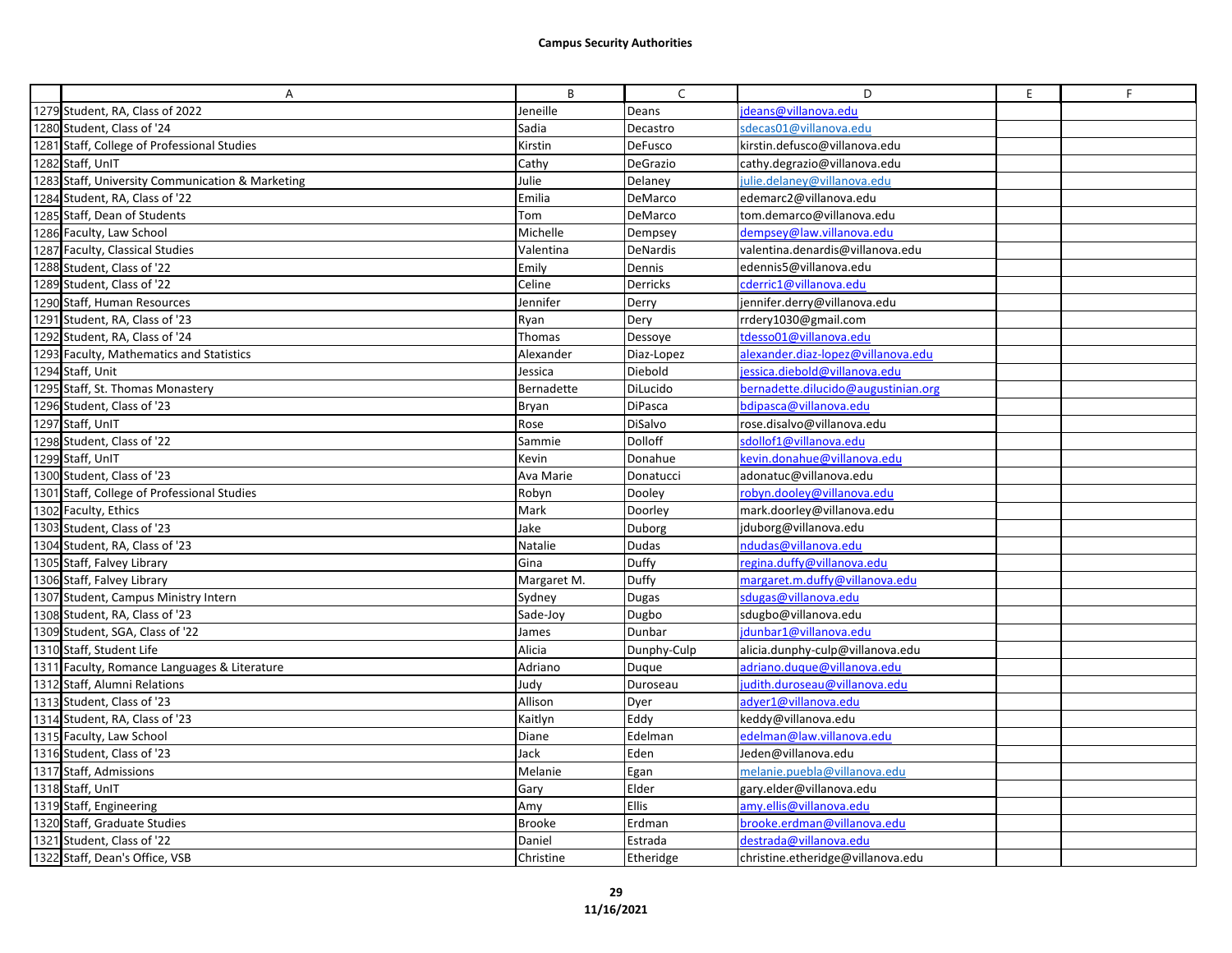|      | A                                                    | B            | $\mathsf{C}$     | D                                    | E | F |
|------|------------------------------------------------------|--------------|------------------|--------------------------------------|---|---|
|      | 1323 Staff, Human Resources                          | Rabbia       | Evans            | rabbia.evans@villanova.edu           |   |   |
|      | 1324 Staff, Human Resources                          | Maura        | Ewing            | maura.ewing@villanova.edu            |   |   |
|      | 1325 Student, Class of '22                           | Joe          | Fabrizio         | Jfabriz3@villanova.edu               |   |   |
|      | 1326 Staff, Fraternity and Sorority Life             | Olivia       | Farkas           | olivia.farkas@villanova.edu          |   |   |
|      | 1327 Faculty; Mathematical Sciences                  | Timothy      | Feeman           | timothy.feeman@villanova.edu         |   |   |
| 1328 | Faculty, Psychology                                  | Diego        | Fernandez-Duque  | diego.fernandezdugue@villanova.edu   |   |   |
|      | 1329 Faculty, Associate Dean, Diversity/Inclusion    | Edward       | Fierros          | edward.fierros@villanova.edu         |   |   |
|      | 1330 Staff, Public Safety                            | Richard      | Finfrock         | richard.finfrock@villanova.edu       |   |   |
|      | 1331 Staff, Campus Ministry                          | Maureen      | Fitton           | maureen.fitton@villanova.edu         |   |   |
|      | 1332 Staff, Law School, Career Strategy              | Becky        | Fitzsimmons      | becky.fitzsimmons@law.villanova.edu  |   |   |
|      | 1333 Student, Class of '22                           | Kaitlin      | Flynn            | kflynn21@villanova.edu               |   |   |
|      | 1334 Staff, VSB                                      | Vicki        | Forrest          | victoria.forrest@villanova.edu       |   |   |
|      | 1335 Student, Class of '22                           | Stephanie    | Fragoulias       | sfragoul@villanova.edu               |   |   |
|      | 1336 Grad Student, RA                                | Nicholas     | France           | nfrance@villanova.edu                |   |   |
|      | 1337 Student, Class of '23                           | Stephanie    | Frank            | sfrank4@villanova.edu                |   |   |
|      | 1338 Staff, Department of Mathematics and Statistics | Christine    | Gadonas          | christine.gadonas@villanova.edu      |   |   |
|      | 1339 Staff, Wildcard                                 | Kathy        | Gallagher        | kathy.gallagher@villanova.edu        |   |   |
|      | 1340 Staff, VSB, Clay Center                         | Michelle     | Galloway         | michelle.galloway@villanova.edu      |   |   |
|      | 1341 Law Student, RA, Class of 2023                  | Noelle       | Gambale          | ngambale@law.villanova.edu           |   |   |
|      | 1342 Student, Class of '23                           | Jose         | Garcia-Orozco    | jgarciao@villanova.edu               |   |   |
|      | 1343 Student, Campus Ministry Intern                 | John         | Garges           | garges@villanova.edu                 |   |   |
|      | 1344 Student, Class of 2022                          | Kashae       | Garland          | kgarlan1@villanova.edu               |   |   |
|      | 1345 Student, Class of '22                           | Casey        | Gartland         | cgartla1@villanova.edu               |   |   |
|      | 1346 Staff, University Communication                 | Sue          | Garvey           | sue.garvey@villanova.edu             |   |   |
|      | 1347 Staff, Engineering                              | Amanda       | Garzio-Hadzick   | amanda.garzio-hadzick@villanova.edu  |   |   |
|      | 1348 Staff, Graphic Services                         | Michael      | George           | michael.george@villanova.edu         |   |   |
|      | 1349 Staff, VSB                                      | Melinda      | German           | melinda.german@villanova.edu         |   |   |
|      | 1350 Staff, A&S Communication and External Relations | Chelsea      | Gerrard          | chelsea.gerrard@villanova.edu        |   |   |
|      | 1351 Staff, Peace & Justice                          | Kathryn      | GetekSoltis      | kathryn.geteksoltis@villanova.edu    |   |   |
|      | 1352 Staff, Campus Ministry                          | Katie        | Giancatarino     | catharine.giancatarino@villanova.edu |   |   |
|      | 1353 Student, RA, Class of '22                       | Pablo        | Giesberg-Fierros | pgiesb01@villanova.edu               |   |   |
|      | 1354 Faculty, Mathematics and Statistics             | Ebony        | Gilley           | ebony.gilley@villanova.edu           |   |   |
|      | 1355 Staff, VSB, Clay Center                         | Caitlin      | Gilmore          | caitlin.gilmore@villanova.edu        |   |   |
|      | 1356 Student, RA, Class of 2022                      | Kyle         | Givey            | Kgivey@villanova.edu                 |   |   |
|      | 1357 Student, SGA, Class of '22                      | Austin       | Glass            | aglass1@villanova.edu                |   |   |
|      | 1358 Student, SGA, Class of '22                      | Rohan        | Gohel            | rgohel@villanova.edu                 |   |   |
|      | 1359 Student, Class of 2022                          | Mark Anthony | Graham           | mgraha15@villanova.edu               |   |   |
|      | 1360 Student, RA, Class of 2022                      | Nazia        | Gray             | Naziagray15@gmail.com                |   |   |
|      | 1361 Staff, IT Operations, A&S                       | Jonathan     | Graziola         | jonathan.graziola@villanova.edu      |   |   |
|      | 1362 Student, Class of '22                           | Sam          | Green            | sgreen26@villanova.edu               |   |   |
|      | 1363 Student, Class of '22                           | Kara         | Greene           | kgreene5@villanova.edu               |   |   |
|      | 1364 Student, Class of '24                           | Lily         | Greer            | lgreer@villanova.edu                 |   |   |
|      | 1365 Staff, Mission and Ministry                     | Daniel L     | Griffin          | daniel.l.griffin@villanova.edu       |   |   |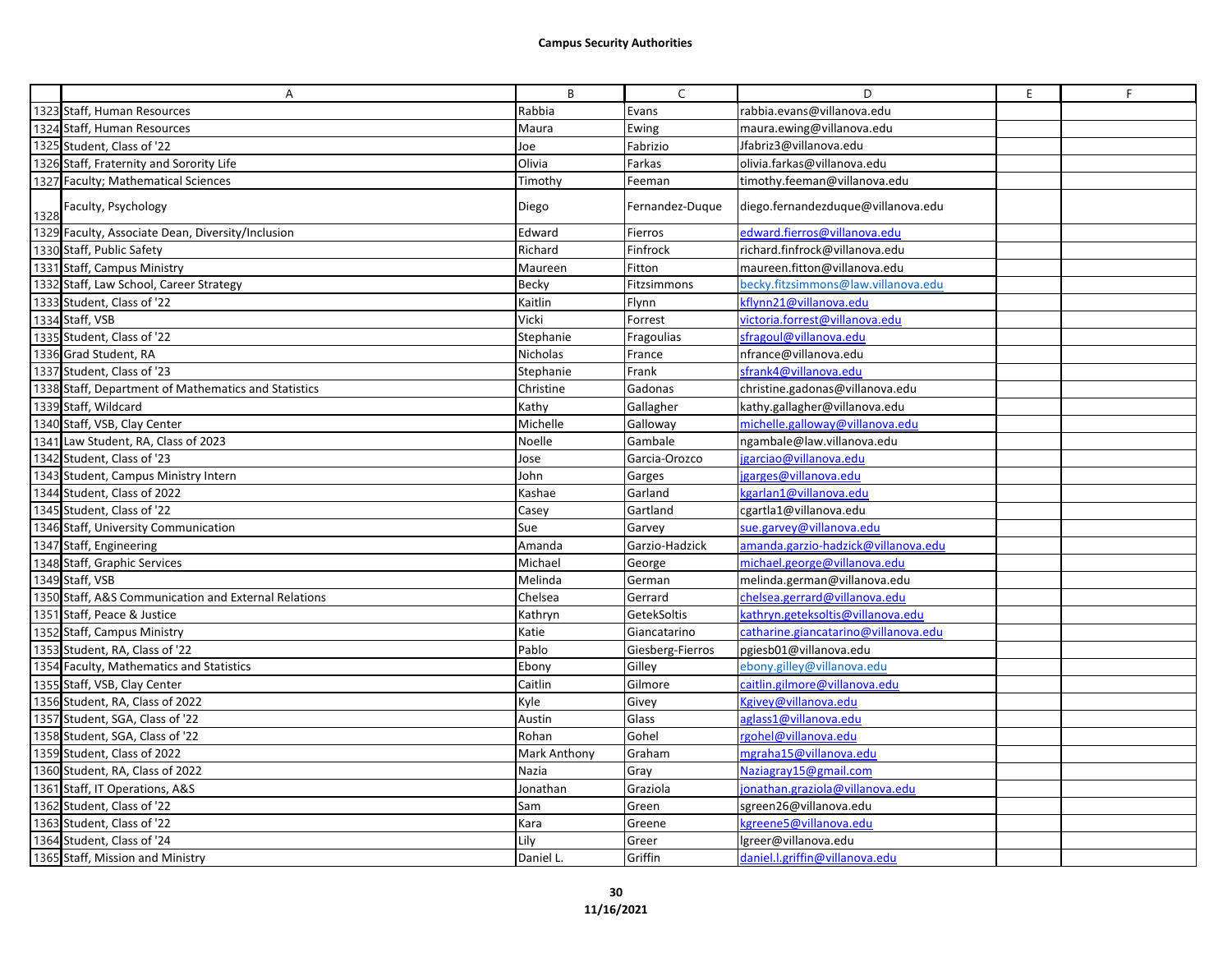| Α                                           | B             | C             | D                                  | E. | F |
|---------------------------------------------|---------------|---------------|------------------------------------|----|---|
| 1366 Student, RA, Class of '23              | Nerissa       | Griffiths     | ngriffit@villanova.edu             |    |   |
| 1367 Faculty, Arts & Sciences               | Gregory       | Grimes        | gregory.grimes@villanova.edu       |    |   |
| 1368 Faculty, Theology & Religious Studies  | Kathleen      | Grimes        | kathleen.grimes@villanova.edu      |    |   |
| 1369 Staff; Career Center                   | Kevin C.      | Grubb         | kevin.c.grubb@villanova.edu        |    |   |
| 1370 Student, RA, Class of '22              | Steven        | Guachichullca | sguachic@villanova.edu             |    |   |
| 1371 Student, Class of '22                  | Emma          | Gudino        | Egudin01@villanova.edu             |    |   |
| 1372 Student, Class of '22                  | Anya          | Gudorf        | Gudorfanya@gmail.com               |    |   |
| 1373 Student, Class of 2022                 | David         | Guevara       | dguevara@villanova.edu             |    |   |
| 1374 Staff, VSB                             | Carly         | Gulasarian    | carly.gulasarian@villanova.edu     |    |   |
| 1375 Staff, Athletics-Compliance            | Rev. Rob      | Hagan, O.S.A. | robert.hagan@villanova.edu         |    |   |
| 1376 Staff, Environmental Safety            | Patricia      | Haley         | patricia.haley@villanova.edu       |    |   |
| 1377 Staff, VSB                             | Eric          | Hamberger     | eric.hamberger@villanova.edu       |    |   |
| 1378 Student, RA, Class of '22              | Victoria      | Hamilton      | vhamilto@villanova.edu             |    |   |
| 1379 Faculty, Sociology                     | Lance         | Hannon        | lance.hannon@villanova.edu         |    |   |
| 1380 Student, RA, Class of '22              | Alexandra     | Hansen        | shansen8@villanova.edu             |    |   |
| 1381 Staff, VSB                             | Scott         | Hansen        | scott.hansen@villanova.edu         |    |   |
| 1382 Staff, Gender and Women's Studies      | Joyce         | Harden        | joyce.harden@villanova.edu         |    |   |
| 1383 Grad Student, RA                       | Ryan          | Harkin        | rharkin@villanova.edu              |    |   |
| 1384 Staff, Law School Admissions           | Phillip       | Harrinarine   | pharrina@villanova.edu             |    |   |
| 1385 Staff, Athletics                       | Lisa          | Harris        | lisa.harris@villanova.edu          |    |   |
| 1386 Staff, Admissions                      | Matthew       | Harris        | matthew.harris@villanova.edu       |    |   |
| 1387 Staff, Campus Ministry                 | Beth          | Hassel        | beth.hassel@villanova.edu          |    |   |
| 1388 Student, Class of '22                  | Elizabeth     | Hasson        | ehasson@villanova.edu              |    |   |
| 1389 Faculty, Education & Counseling        | Stacey        | Havlik        | stacey.gaenzle@villanova.edu       |    |   |
| 1390 Graduate Student, RA                   | Katherine     | Hayes         | khayes15@villanova.edu             |    |   |
| 1391 Student, Class of '23                  | Kendall       | Hayes         | khayes18@villanova.edu             |    |   |
| 1392 Faculty, Mathematics and Statistics    | Kathryn       | Haymaker      | kathryn.haymaker@villanova.edu     |    |   |
| 1393 Staff, UnIT                            | Hank          | Heincer       | henry.heincer@villanova.edu        |    |   |
| 1394 Staff, Law School Career Services      | Jennifer      | Henfey        | henfey@law.villanova.edu           |    |   |
| 1395 Staff, Theatre                         | Elisa         | <b>Hibbs</b>  | elisa.hibbs@villanova.edu          |    |   |
| 1396 Staff, Honors                          | Kimberly      | Hidore        | kimberly.hidore@villanova.edu      |    |   |
| 1397 Faculty, Sociology and Criminology     | Melissa       | Hodges        | melissa.hodges@villanova.edu       |    |   |
| 1398 Staff, Office of the Provost           | Tim           | Hoffman       | timothy.hoffman@villanova.edu      |    |   |
| 1399 Staff, Residence Life                  | Joey          | Hohman        | joseph.hohman@villanova.edu        |    |   |
| 1400 Student, RA, Class of '22              | Christiana    | Holguin       | cholgui1@villanova.edu             |    |   |
| 1401 Faculty, English Department            | Karyn         | Hollis        | karyn.hollis@villanova.edu         |    |   |
| 1402 Staff, Office of Undergraduate Studies | Charlotte     | Holmes        | charlotte.holmes@villanova.edu     |    |   |
| 1403 Staff, Law School                      | Priscilla     | Holmes        | priscilla.holmes@law.villanova.edu |    |   |
| 1404 Student, RA, Class of '22              | Blaise        | Hooker-Hylak  | bhookerh@villanova.edu             |    |   |
| 1405 Staff, Sociology and Criminology       | Mary Ann      | Hostler       | mary.ann.hostler@villanova.edu     |    |   |
| 1406 Student, RA, Class of 2023             | Anthony       | Huerta-Apanco | ahuertaa@villanova.edu             |    |   |
| 1407 Faculty, English                       | <b>Brooke</b> | Hunter        | brooke.hunter@villanova.edu        |    |   |
| 1408 Student, Class of '24                  | Jessica       | Huwar         | jhuwar@villanova.edu               |    |   |
| 1409 Student, RA, Class of '23              | Ifeanyi       | Ibeanusi      | iibeanus@villanova.edu             |    |   |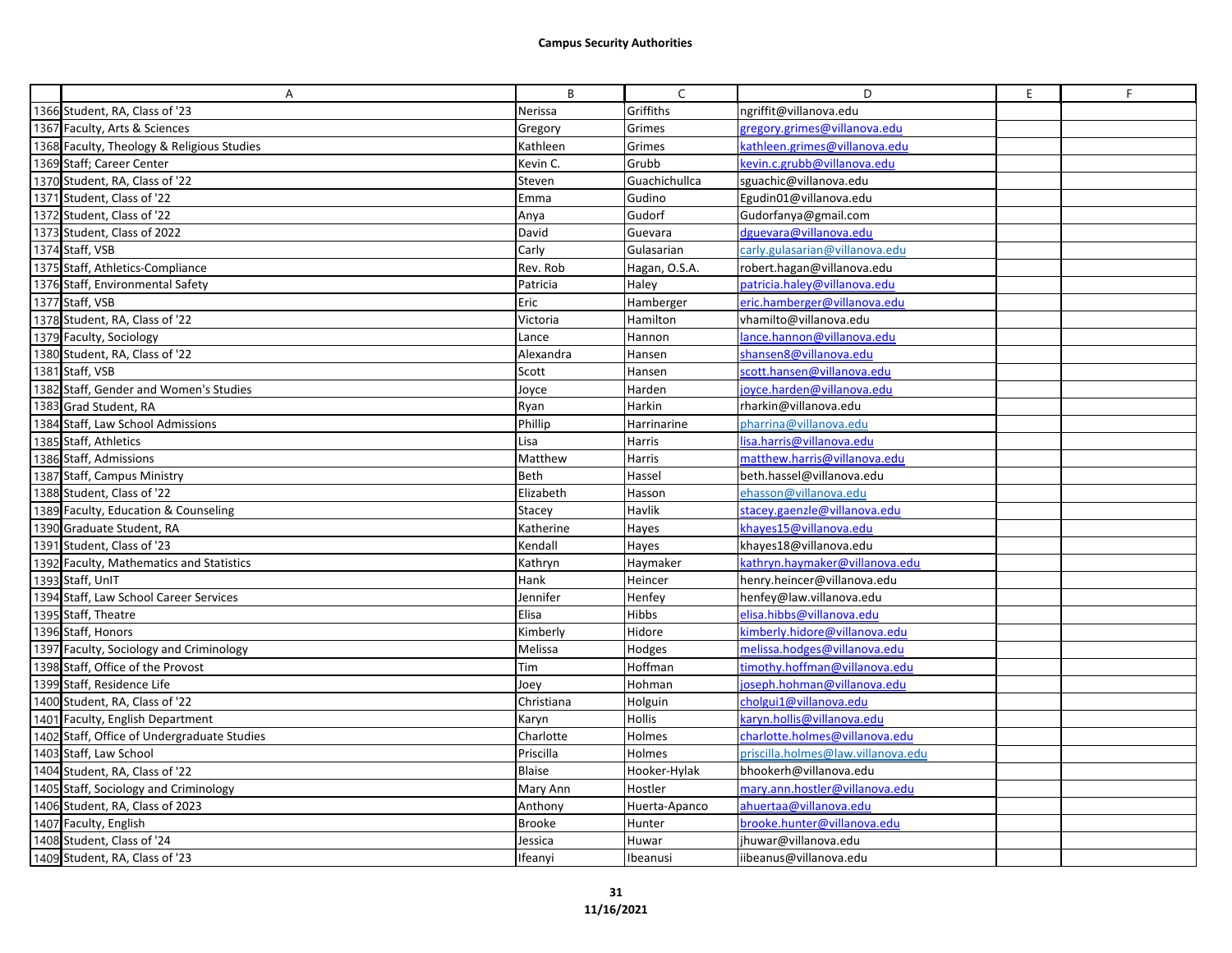| A                                                        | B           | $\mathsf{C}$ | D                                  | E. | F |
|----------------------------------------------------------|-------------|--------------|------------------------------------|----|---|
| 1410 Staff, University Advancement                       | Emily       | Irving       | emily.irving@villanova.edu         |    |   |
| 1411 Graduate Student, A&S, Class of 2023                | Rebecca     | Irwin-Diehl  | rirwindi@villanova.edu             |    |   |
| 1412 Student, SGA, Class of '22                          | Istifa      | Islam        | iislam1@villanova.edu              |    |   |
| 1413 Student, SGA, Class of '22                          | Megan       | Jackson      | mjacks24@villanova.edu             |    |   |
| 1414 Staff, Career Center                                | Jhaakira    | Jacobs       | jhaakira.jacobs@villanova.edu      |    |   |
| 1415 Staff, Law School Library                           | Lorraine    | Jacobs       | Jacobs@law.villanova.edu           |    |   |
| 1416 Student, Class of '22                               | Becca       | Jacobson     | rjacobso@villanova.edu             |    |   |
| 1417 Staff, Campus Ministry                              | Linda       | Jaczynski    | linda.jaczynski@villanova.edu      |    |   |
| 1418 Student, Class of '22                               | Caeli       | Janacek      | cjanacek@villanova.edu             |    |   |
| 1419 Student, Class of '24                               | Marissa     | Jarmon       | mjarmon@villanova.edu              |    |   |
| 1420 Student, RA, Class of '23                           | Alexandra   | Jones        | ajones65@villanova.edu             |    |   |
| 1421 Student, Class of '22                               | Jaylene     | Joseph       | jjosep21@villanova.edu             |    |   |
| 1422 Faculty, Arts & Sciences                            | Jenny       | Joyce        | jennifer.joyce@villanova.edu       |    |   |
| 1423 Student, RA, Class of '23                           | Sheila      | Joyce        | sjoyce5@villanova.edu              |    |   |
| 1424 Student, RA, Class of '24                           | Olivia      | Kachurak     | okachura@villanova.edu             |    |   |
| 1425 Staff, Accounting                                   | Kimberly    | Kane         | kimberly.kane@villanova.edu        |    |   |
| 1426 Graduate Student, Class of '23                      | Shlok       | Kaneria      | skaneri1@villanova.edu             |    |   |
| 1427 Grad Student, Class of '22                          | Alexis      | Kapij        | akapij@villanova.edu               |    |   |
| 1428 Staff, Electrical and Computer Engineering & Honors | Rebeka      | Karrant      | rebeka.karrant@villanova.edu       |    |   |
| 1429 Student, Class of '22                               | Alice       | Ke           | ake01@villanova.edu                |    |   |
| 1430 Staff, Public Safety                                | Kim         | Kearney      | kim.kearney@villanova.edu          |    |   |
| 1431 Student, SGA, Class of '22                          | Michael D.  | Keating      | mkeati12@villanova.edu             |    |   |
| 1432 Staff, Bursar's Office                              | Nicholynn   | Keefer       | nicholynn.keefer@villanova.edu     |    |   |
| 1433 Faculty, Marketing                                  | Jeremy      | Kees         | jeremy.kees@villanova.edu          |    |   |
| 1434 Student, Class of '22                               | Katie       | Kelly        | kkelly50@villanova.edu             |    |   |
| 1435 Faculty, Economics                                  | Mary        | Kelly        | mary.kelly@villanova.edu           |    |   |
| 1436 Grad Student, RA                                    | Tyler       | Kemp         | tkemp1@villanova.edu               |    |   |
| 1437 Student, RA, Class of '22                           | Kathryn     | Keough       | kkeough5@villanova.edu             |    |   |
| 1438 Student, RA, Class of '22                           | Joy         | Kim          | jkim173@villanova.edu              |    |   |
| 1439 Staff, University Advancement                       | Brian P.    | King         | brian.p.king@villanova.edu         |    |   |
| 1440 Student, Class of '22                               | Julia       | Kinnee       | jkinnee@villanova.edu              |    |   |
| 1441 Faculty, Theology & Religious Studies               | Stefanie    | Knauss       | stefanie.knauss@villanova.edu      |    |   |
| 1442 Faculty, Mathematical Sciences                      | Amanda      | Knecht       | amanda.knecht@villanova.edu        |    |   |
| 1443 Staff, VSB                                          | Lauren      | Knoll        | lauren.knoll@villanova.edu         |    |   |
| 1444 Student, SGA, Class of '22                          | Irene       | Koch         | ikoch@villanova.edu                |    |   |
| 1445 Staff, Astrophyics and Planetary Science            | Angela      | Kochoska     | angela.kochoska@villanova.edu      |    |   |
| 1446 Staff, Alumni Relations                             | George      | Kolb         | george.kolb@villanova.edu          |    |   |
| 1447 Student, Liberal Arts & Sciences, Class of '22      | Kate        | Kossoy       | kkossoy@villanova.edu              |    |   |
| 1448 Staff, UnIT                                         | Emil        | Kotschneff   | emil.kotschneff@villanova.edu      |    |   |
| 1449 Student, Class of '24                               | Cassidy     | Kovach       | Ckovach1@villanova.edu             |    |   |
| 1450 Staff, Office of Exec. V.P.                         | Christopher | Kovolski     | christopher.kovolski@villanova.edu |    |   |
| 1451 Faculty, Chemistry                                  | Daniel      | Kraut        | daniel.kraut@villanova.edu         |    |   |
| 1452 Faculty, Geography                                  | Peleg       | Kremer       | peleg.kremer@villanova.edu         |    |   |
| 1453 Staff, VSB                                          | Lindsey     | Kriegel      | lindsey.kriegel@villanova.edu      |    |   |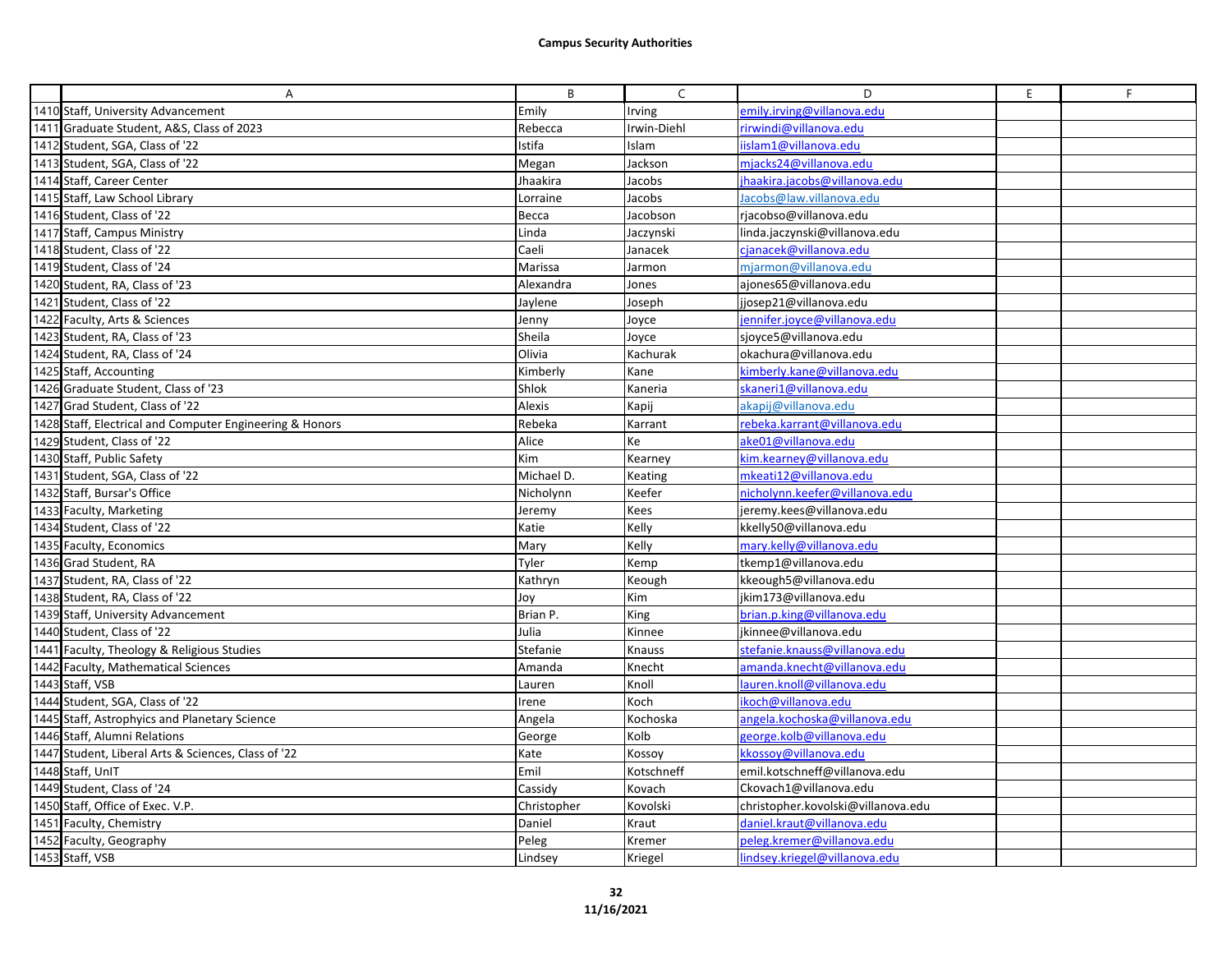| Α                                                   | B              | $\mathsf{C}$   | D                                   | E | F |
|-----------------------------------------------------|----------------|----------------|-------------------------------------|---|---|
| 1454 Faculty, Roman Languages & Literature          | James          | Kriesel        | ames.kriesel@villanova.edu          |   |   |
| 1455 Student, RA, Class of '22                      | Sindi          | Kulla          | skulla@villanova.edu                |   |   |
| 1456 Staff, Chemistry                               | Eydiejo        | Kurchan        | eydiejo.kurchan@villanova.edu       |   |   |
| 1457 Student, RA, Class of '22                      | Marissa        | Kurt           | mkurt@villanova.edu                 |   |   |
| 1458 Faculty, Psychology                            | John E.        | Kurtz, Ph.D.   | john.kurtz@villanova.edu            |   |   |
| 1459 Student, RA, Class of '23                      | Andre          | Lai            | alai7@villanova.edu                 |   |   |
| 1460 Student, Class of '22                          | Maggie         | Lalo           | mlalo@villanova.edu                 |   |   |
| 1461 Staff, Office of the Dean                      | Elaine         | Lamberto       | elaine.lamberto@villanova.edu       |   |   |
| 1462 Staff, Career Center                           | Taylor         | Landon-Freeman | taylor.landon-freeman@villanova.edu |   |   |
| 1463 Grad Student, RA                               | <b>Bridget</b> | Lasala         | blasala@villanova.edu               |   |   |
| 1464 Student, Class of '22                          | Derek          | Lattmann       | dlattman@villanova.edu              |   |   |
| 1465 Student, Class of '22                          | Frances        | Lau            | flau@villanova.edu                  |   |   |
| 1466 Student, SGA, Class of '22                     | Rachael        | Le             | rle1@villanova.edu                  |   |   |
| 1467 Staff, Graduate Studies                        | Ashley         | Leamon         | ashley.leamon@villanova.edu         |   |   |
| 1468 Staff, Athletics                               | Katie          | LeGrand        | katherine.legrand@villanova.edu     |   |   |
| 1469 Student, SGA, Class of '22                     | Caroline       | Levine         | clevine1@villanova.edu              |   |   |
| 1470 Faculty, Mathematical Sciences                 | Michael        | Levitan        | michael.levitan@villanova.edu       |   |   |
| 1471 Staff, Residence Life                          | Jennifer       | Liberato       | jennifer.liberato@villanova.edu     |   |   |
| 1472 Staff, Clay Center                             | Xiao           | Lin            | xiao.lin@villanova.edu              |   |   |
| 1473 Graduate Student, RA                           | Sophia         | Lockwood       | slockwo1@villanova.edu              |   |   |
| 1474 Student, Class of '22                          | Padraig        | Loftus         | ploftus4@villanova.edu              |   |   |
| 1475 Student, Class of '23                          | Sofia          | Lopez-Somohans | slopezso@villanova.edu              |   |   |
| 1476 Staff, Intercultural Affairs                   | Atiya          | Love           | atiya.love@villanova.edu            |   |   |
| 1477 Student, RA, Class of 2022                     | Emma           | Lucy           | Elucy@villanova.edu                 |   |   |
| 1478 Faculty, Undergraduate Studies                 | R Edel         | Lukens         | .edel.lukens@villanova.edu          |   |   |
| 1479 Student, RA, Class of '23                      | Vianney        | Luna           | vluna@villanova.edu                 |   |   |
| 1480 Staff, Career Center                           | Dan            | Luner          | dluner@villanova.edu                |   |   |
| 1481 Staff, University Advancement, Law School      | Jeremy         | Lupowitz       | jeremy.lupowitz@villanova.edu       |   |   |
| 1482 Faculty, English                               | Jean           | Lutes          | jean.lutes@villanova.edu            |   |   |
| 1483 Faculty, Nursing                               | Meredith       | MacKenzie      | meredith.mackenzie@villanova.edu    |   |   |
| 1484 Staff, University Advancement                  | Kimberly       | Madden         | kmadden@law.villanova.edu           |   |   |
| 1485 Student, RA, Class of '24                      | Caleb          | Magoola        | cmagoo01@villanova.edu              |   |   |
| 1486 Student, Class of '23                          | Aisling MG     | Maguire        | amaguir8@villanova.edu              |   |   |
| 1487 Student, RA, Class of '22                      | Michael        | Maher          | mmaher11@villanova.edu              |   |   |
| 1488 Student, Class of '23                          | Ryan           | Maloney        | rmalone8@villanova.edu              |   |   |
| 1489 Faculty, Education & Counseling                | Krista         | Malott         | krista.malott@villanova.edu         |   |   |
| 1490 Student, Class of '23                          | John           | Manahan        | jmanaha1@villanova.edu              |   |   |
| 1491 Grad Student, Class of '23                     | Abramo         | Manfredonia    | amanfred6@villanova.edu             |   |   |
| 1492 Staff, Vice Dean for Academic Affairs, Nursing | Bette          | Mariani        | bette.mariani@villanova.edu         |   |   |
| 1493 Student, RA, Class of '22                      | Anna           | Marino         | amarin17@villanova.edu              |   |   |
| 1494 Student, Class of '22                          | Mariana        | Marquez        | mmarque6@villanova.edu              |   |   |
| 1495 Student, Class of '23                          | Emily          | Martin         | emarti43@villanova.edu              |   |   |
| 1496 Student, Class of '22                          | Geli           | Martuscello    | amartus1@villanova.edu              |   |   |
| 1497 Faculty, Romance Languages                     | Francois       | Massonnat      | francois.massonnat@villanova.edu    |   |   |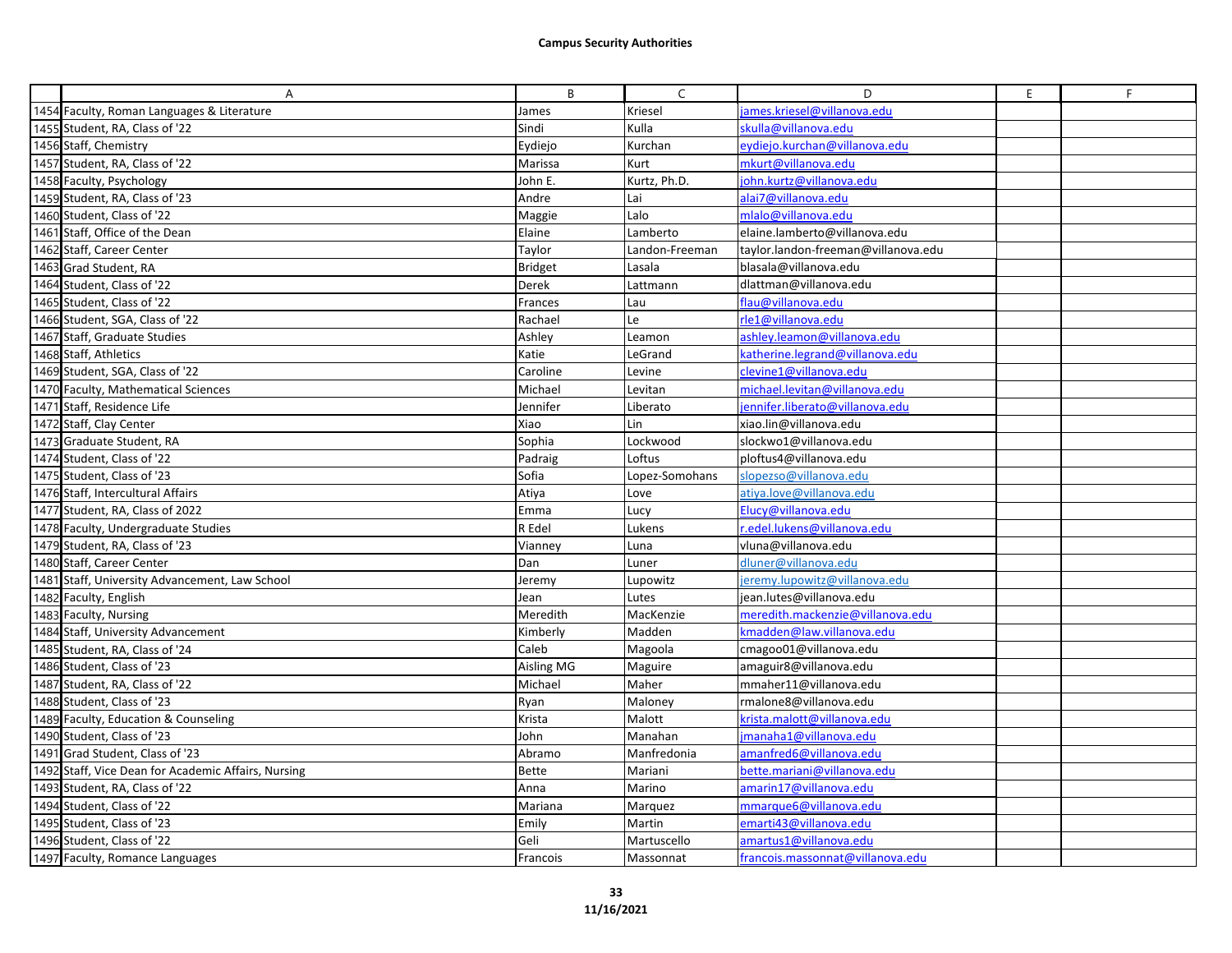|      | A                                             | B             | $\mathsf{C}$   | D                                                          | E. | F |
|------|-----------------------------------------------|---------------|----------------|------------------------------------------------------------|----|---|
|      | 1498 Staff, Engineering                       | Laura         | Matthews       | aura.matthews@villanova.edu                                |    |   |
|      | 1499 Student, RA, Class of 2022               | George        | May            | Gmay2@villanova.edu                                        |    |   |
|      | 1500 Staff, Mission & Ministry                | Jared         | May            | ared.may@villanova.edu                                     |    |   |
|      | 1501 Staff, VSB                               | Kylie (Shea)  | Mazar          | cylie.mazar@villanova.edu                                  |    |   |
|      | 1502 Staff, Athletics                         | Rosemary      | Mazzotta       | rosemary.mazzotta@villanova.edu                            |    |   |
|      | 1503 Student, SGA, Class of '22               | Sarah         | McAvoy         | smcavoy3@villanova.edu                                     |    |   |
|      | 1504 Faculty, History Department              | Timothy       | McCall         | timothy.mccall@villanova.edu                               |    |   |
|      | 1505 Student, RA, Class of '23                | Durkin        | McCarthy       | dmccar20@villanova.edu                                     |    |   |
|      | 1506 Staff, Health Promotion                  | Kristy        | McCarthy       | kristy.sillay@villanova.edu                                |    |   |
|      | 1507 Student, RA, Class of '23                | Madeline      | McCarthy       | mmccar77@villanova.edu                                     |    |   |
|      | 1508 Student, Class of '23                    | Madalyn       | McClay         | mmcclay@villanova.edu                                      |    |   |
|      | 1509 Staff, Graduate Studies                  | Emily         | McCloskey      | emily.mccloskey@villanova.edu                              |    |   |
|      | 1510 Student, Class of '23                    | Colin         | McCrossan      | cmccross@villanova.edu                                     |    |   |
|      | 1511 Faculty, Nursing                         | Ruth          | McDermott-Levy | ruth.mcdermottlevy@villanova.edu                           |    |   |
|      | 1512 Staff, Unit                              | Martin        | McDonnell      | martin@law.villanova.edu                                   |    |   |
|      | 1513 Staff, Campus Ministry                   | Sean          | McElwee        | sean.mcelwee@villanova.edu                                 |    |   |
|      | 1514 Staff, Health Center                     | Mary          | McGonigle      | mary.mcgonigle@villanova.edu                               |    |   |
|      | 1515 Student, RA, Class of '22                | Isabella      | McIlvaine      | imcilvai@villanova.edu                                     |    |   |
|      | 1516 Faculty, Nursing                         | Michelle      | McKay          | michelle.mckay@villanova.edu                               |    |   |
|      | 1517 Staff, Theatre                           | Rosemarie     | McKelvey       | rmckelve@villanova.edu                                     |    |   |
| 1518 | Faculty PT, French                            | Margaret      |                | McMonigle-Caprara margaret.mcmonigle-caprara@villanova.edu |    |   |
|      | 1519 Staff, Athletics                         | Nicole        | McMullen       | nicole.mcmullen@villanova.edu                              |    |   |
|      | 1520 Student, RA, Class of '23                | Ryan          | McNamara       | rmcnama5@villanova.edu                                     |    |   |
|      | 1521 Student, Class of '23                    | Brynne        | McNelis        | bmcneli1@villanova.edu                                     |    |   |
|      | 1522 Staff, Biology                           | Aimee         | McStravog      | aimee.blevin@villanova.edu                                 |    |   |
|      | 1523 Staff, Law School                        | Andrea        | Meals          | andrea.meals@law.villanova.edu                             |    |   |
|      | 1524 Staff, College of Professional Studies   | Olivia        | Mendenall      | olivia.mendenall@villanova.edu                             |    |   |
|      | 1525 Faculty, Nursing                         | Jim           | Mendez         | james.mendez@villanova.edu                                 |    |   |
|      | 1526 Student, Class of '22                    | Amelia        | Middlebrooks   | amiddleb@villanova.edu                                     |    |   |
|      | 1527 Staff, Admissions                        | Carmela       | Migliarino     | carmela.migliarino@villanova.edu                           |    |   |
|      | 1528 Staff, Center for Research & Fellowships | Sage          | Milo           | sage.milo@villanova.edu                                    |    |   |
|      | 1529 Staff, Engineering                       | Victoria      | Minerva        | victoria.minerva@villanova.edu                             |    |   |
|      | 1530 Staff, VSB, Clay Center                  | Kathy         | Mongiello      | kathy.mongiello@villanova.edu                              |    |   |
|      | 1531 Student, Class of '23                    | Molly         | Mook           | mmook@villanova.edu                                        |    |   |
|      | 1532 Student, RA, Class of '23                | Julia         | Moon           | jmoon6@villanova.edu                                       |    |   |
|      | 1533 Faculty, Law School                      | Christine G.  | Mooney         | mooney@law.villanova.edu                                   |    |   |
|      | 1534 Student, RA, Class of 2022               | Chazmine      | Moore          | cmoore41@villanova.edu                                     |    |   |
|      | 1535 Student, RA, Class of '22                | Erica         | Mora           | emora1@villanova.edu                                       |    |   |
|      | 1536 Student, Class of '22                    | <b>Nikita</b> | Morozov        | nmorozov@villanova.edu                                     |    |   |
|      | 1537 Staff, Education Abroad                  | Thomas S.     | Morris         | thomas.s.morris@villanova.edu                              |    |   |
|      | 1538 Staff, UnIT                              | Matt          | Morrissey      | matthew.morrissey@villanova.edu                            |    |   |
|      | 1539 Student, RA, Class of 2022               | Madison       | Moser          | mmoser3@villanova.edu                                      |    |   |
|      | 1540 Student, RA, Class of '22                | Andrew        | Moura          | amoura@villanova.edu                                       |    |   |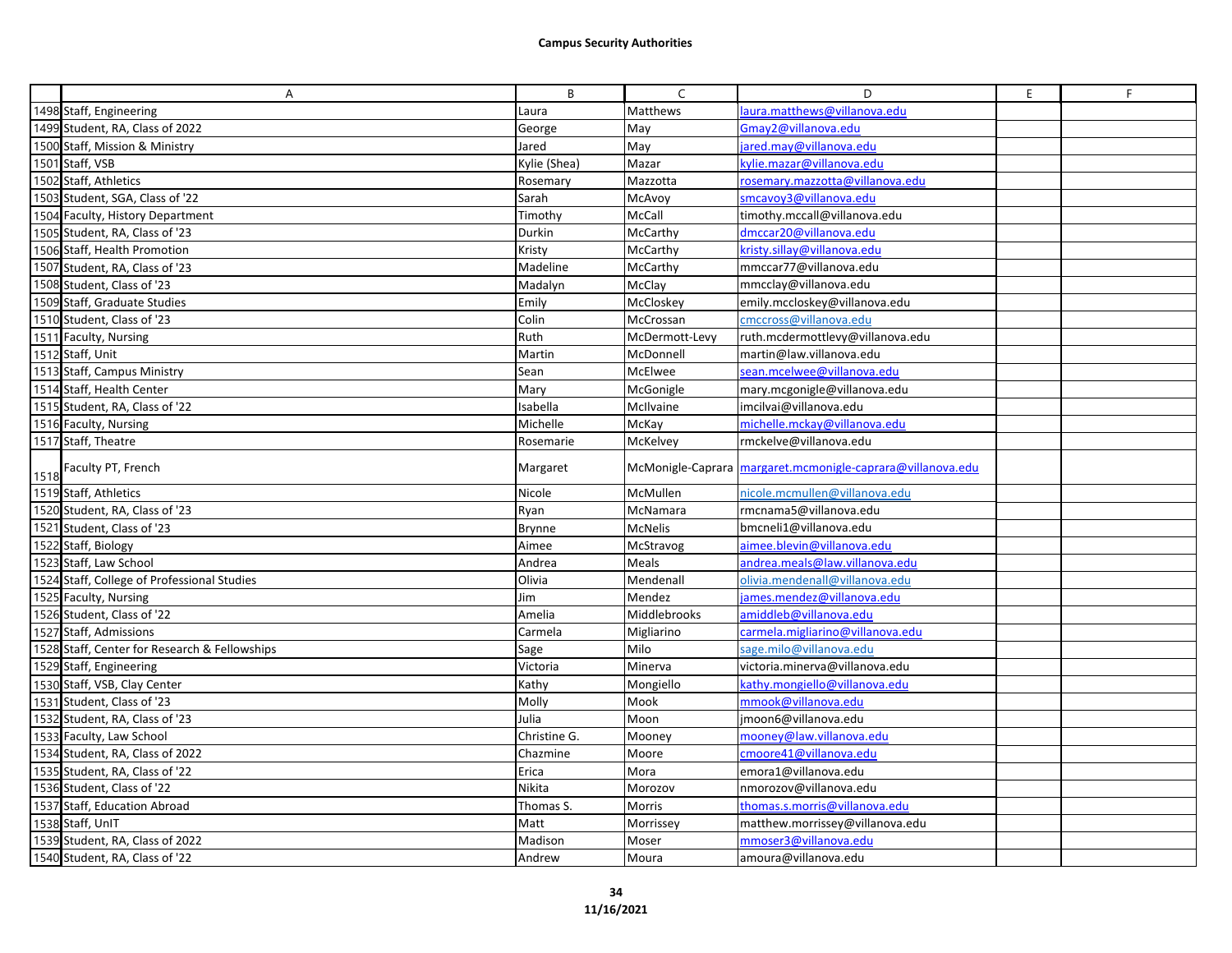| A                                              | B             | C                 | D                                         | E | F |
|------------------------------------------------|---------------|-------------------|-------------------------------------------|---|---|
| 1541 Student, Class of '22                     | Olivia        | Mulchaey          | omulchae@villanova.edu                    |   |   |
| 1542 Faculty, Mathematics & Statistics         | Kaitlyn       | Muller            | k.muller@villanova.edu                    |   |   |
| 1543 Student, Class of '22                     | Tori          | Muller            | vmuller@villanova.edu                     |   |   |
| 1544 Student, Class of '22                     | Ali           | Mulry             | amulry1@villanova.edu                     |   |   |
| 1545 Faculty, Communication                    | <b>Billie</b> | Murray            | billie.murray@villanova.edu               |   |   |
| 1546 Staff, Athletics-Business                 | <b>Brian</b>  | Murray            | brian.murray@villanova.edu                |   |   |
| 1547 Staff, Diversity & Inclusion              | Terry         | Nance             | terry.nance@villanova.edu                 |   |   |
| 1548 Graduate Student, RA                      | Abigail       | Nash              | anash4@villanova.edu                      |   |   |
| 1549 Staff, Music Activities                   | Christine     | Nass              | christine.nass@villanova.edu              |   |   |
| 1550 Staff, Nursing                            | Rachel        | N'Diaye           | rachel.ndiaye@villanova.edu               |   |   |
| 1551 Student, RA, Class of '24                 | Robert        | Nebel             | rnebel1@villanova.edu                     |   |   |
| 1552 Student, Class of '23                     | Erin          | Neilsen           | eneilsen@villanova.edu                    |   |   |
| 1553 Student, Class of '22                     | Samantha      | Neuman            | sneuman@villanova.edu                     |   |   |
| 1554 Student, Class of '24                     | Lily          | Nguyen            | Inguye21@villanova.edu                    |   |   |
| 1555 Grad Student, RA                          | Robert        | Nichols           | rnichol5@villanova.edu                    |   |   |
| 1556 Staff, Law School                         | Christopher   | Nicholson         | christopher.w.nicholson@law.villanova.edu |   |   |
| 1557 Grad Student, RA                          | Emilio        | Niland            | eniland@villanova.edu                     |   |   |
| 1558 Staff, Connelly Center                    | Scott         | Nolan             | scott.nolan@villanova.edu                 |   |   |
| 1559 Student, Class of '23                     | Cammie        | Norman            | cnorman2@villanova.edu                    |   |   |
| 1560 Faculty, Mathematics and Statistics       | Doug          | Norton            | douglas.norton@villanova.edu              |   |   |
| 1561 Staff, Engineering                        | Zack          | Nowosad           | zack.nowosad@villanova.edu                |   |   |
| 1562 Student, Class of '24                     | Layna         | Nurse             | Inurse@villanova.edu                      |   |   |
| 1563 Student, RA, Class of '22                 | Elijah        | Nuzzo-Dozier      | enuzzodo@villanova.edu                    |   |   |
| 1564 Student, Class of '22                     | Deborah       | Nwogu             | dnwogu@villanova.edu                      |   |   |
| 1565 Faculty, Computing Sciences               | Kristin       | Obermyer          | kristin.obermyer@villanova.edu            |   |   |
| 1566 Student, RA, Class of '24                 | Michael       | Oberschewen       | mobersch@villanova.edu                    |   |   |
| 1567 Faculty, EG                               | Jim           | O'Brien           | james.obrien@villanova.edu                |   |   |
| 1568 Staff, Student Life                       | Teri          | O'Brien           | teri.obrien@villanova.edu                 |   |   |
| 1569 Staff, VSB                                | Ann           | O'Connor          | ann.oconnor@villanova.edu                 |   |   |
| 1570 Student, SGA, Class of '22                | Mark          | Oddo              | moddo@villanova.edu                       |   |   |
| 1571 Student, RA, Class of '22                 | Raymond       | Ogunjimi          | rogunjim@villanova.edu                    |   |   |
| 1572 Staff, Career Services & Alumni Relations | Meredith      | Okenquist         | meredith.okenquist@villanova.edu          |   |   |
| 1573 Student, RA, Class of '24                 | Ayobami       | Olatidoye         | aolatido@villanova.edu                    |   |   |
| 1574 Student, Class of '24                     | Mary Kate     | Oldham            | moldham@villanova.edu                     |   |   |
| 1575 Student, RA, Class of '23                 | Nathan        | Onyejiaka         | nonyejia@villanova.edu                    |   |   |
| 1576 Staff, Dining Services                    | Robert        | O'Reilly-Gindhart | roreil02@villanova.edu                    |   |   |
| 1577 Staff, Counseling Center                  | Victoria      | Ostroff           | victoria.ostroff@villanova.edu            |   |   |
| 1578 Staff, Office of Education Abroad         | Kyle          | Pace              | kyle.pace@villanova.edu                   |   |   |
| 1579 Faculty, Chemistry                        | Jennifer      | Palenchar         | jennifer.palenchar@villanova.edu          |   |   |
| 1580 Faculty, Chemistry                        | Peter         | Palenchar         | peter.palenchar@villanova.edu             |   |   |
| 1581 Staff, Athletics                          | Gina          | Palermo           | gina.palermo@villanova.edu                |   |   |
| 1582 Grad Student, RA                          | Michael       | Palmasani         | mpalmasa@villanova.edu                    |   |   |
| 1583 Staff, University Card Systems, Wildcard  | Joshua        | Palmerio          | joshua.palmerio@villanova.edu             |   |   |
| 1584 Student, RA, Class of '23                 | Madhav        | Pandya            | mpandya4@villanova.edu                    |   |   |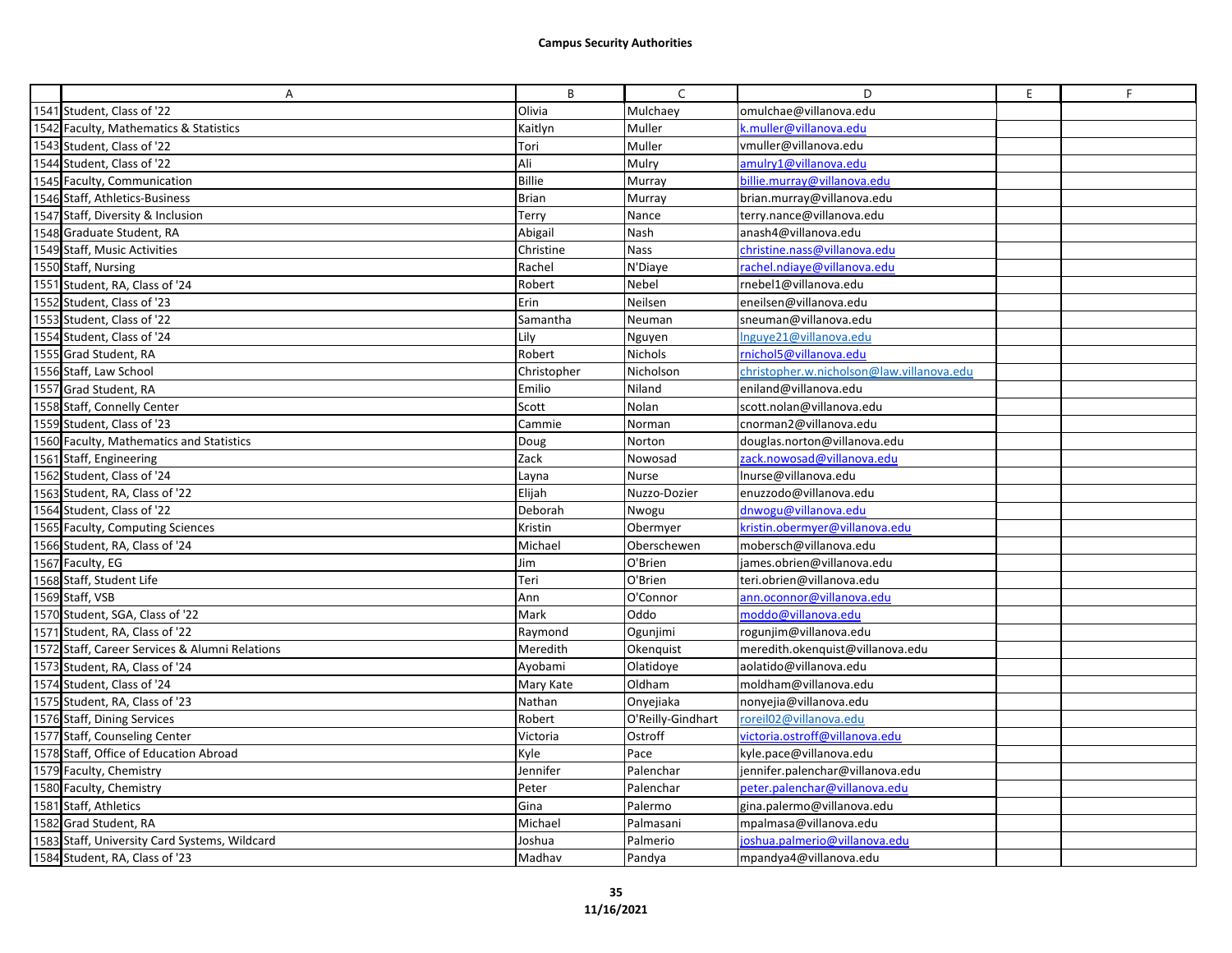| A                                           | B             | $\mathsf{C}$    | D                                   | E | F |
|---------------------------------------------|---------------|-----------------|-------------------------------------|---|---|
| 1585 Graduate Student, RA                   | Maitri        | Pansania        | mpansani@villanova.edu              |   |   |
| 1586 Student, Class of '23                  | Morgan        | Panzirer        | mpanzir1@villanova.edu              |   |   |
| 1587 Student, Class of '23                  | Eileen        | Park            | epark11@villanova.edu               |   |   |
| 1588 Student, RA, Class of '23              | Sarah         | Park            | spark49@villanova.edu               |   |   |
| 1589 Faculty, Mathematics & Statistics      | Elise         | Pasles          | elise.pasles@villanova.edu          |   |   |
| 1590 Faculty, Mathematics & Statistics      | Paul          | Pasles          | paul.pasles@villanova.edu           |   |   |
| 1591 Staff, Public Safety                   | Debra         | Patch           | debra.patch@villanova.edu           |   |   |
| 1592 Student, Class of '23                  | Kunj          | Patel           | kpatel81@villanova.edu              |   |   |
| 1593 Student, RA, Class of 2022             | Kyle          | Patel           | kpatel79@villanova.edu              |   |   |
| 1594 Student, Class of '24                  | Jennifer Anne | Patron          | jpatro01@villanova.edu              |   |   |
| 1595 Staff, Career Center                   | Jeanette      | Paulsen         | jeanette.paulsen@villanova.edu      |   |   |
| 1596 Staff, Finance                         | Amv           | Pearce          | amy.pearce@villanova.edu            |   |   |
| 1597 Faculty, English                       | Adrienne      | Perry           | adrienne.perry@villanova.edu        |   |   |
| 1598 Staff, UnIT                            | Stephen       | Pesini          | stephen.pesini@villanova.edu        |   |   |
| 1599 Student, RA, Class of '22              | Avelina       | Petri           | apetri1@villanova.edu               |   |   |
| 1600 Staff, Law School                      | Meghan        | Petsko          | meghan.petsko@law.villanova.edu     |   |   |
| 1601 Faculty, Theatre                       | Chelsea       | Phillips        | chelsea.phillips@villanova.edu      |   |   |
| 1602 Staff, Music Activities                | George        | Pinchock        | george.pinchock@villanova.edu       |   |   |
| 1603 Student, Class of 2022                 | Claudia       | Pineda          | cpineda1@villanova.edu              |   |   |
| 1604 Staff, Athletics-Block V Club          | Steve         | Pinone          | steve.pinone@villanova.edu          |   |   |
| 1605 Faculty, Mathematical Sciences         | <b>Bruce</b>  | Pollack-Johnson | bruce.pollack-johnson@villanova.edu |   |   |
| 1606 Staff, Environmental Health & Safety   | Matthew       | Pollart         | matthew.pollart@villanova.edu       |   |   |
| 1607 Staff, Alumni Relations                | Nicholas      | Pontarelli      | nicholas.pontarelli@villanova.edu   |   |   |
| 1608 Faculty, Philosophy                    | Delia         | Popa            | delia.popa@villanova.edu            |   |   |
| 1609 Faculty, Mathematical Sciences         | Michael       | Posner          | michael.posner@villanova.edu        |   |   |
| 1610 Staff, Counseling Center               | Candice       | Post            | candice.post@villanova.edu          |   |   |
| 1611 Staff, Campus Ministry                 | Aldo          | Potencio        | aldo.potencio@villanova.edu         |   |   |
| 1612 Staff, Residence Life                  | Jordan        | Prats           | jordan.prats@villanova.edu          |   |   |
| 1613 Graduate Student, RA                   | Katherine     | Precourt        | kprecour@villanova.edu              |   |   |
| 1614 Staff, CASA                            | Charisma      | Presley         | charisma.presley@villanova.edu      |   |   |
| 1615 Student, SGA, Class of '22             | Alexis        | Price           | aprice10@villanova.edu              |   |   |
| 1616 Student, Class of '22                  | Justin        | Pritikin        | jpritiki@villanova.edu              |   |   |
| 1617 Staff, Falvey Library                  | Shawn         | Proctor         | shawn.proctor@villanova.edu         |   |   |
| 1618 Student, RA, Class of '24              | Mahi          | Purohit         | mpuroh01@villanova.edu              |   |   |
| 1619 Faculty, Management and Operations     | Narda         | Quigley         | narda.quigley@villanova.edu         |   |   |
| 1620 Staff, Falvey Library                  | Joanne        | Quinn           | joanne.quinn@villanova.edu          |   |   |
| 1621 Staff, Office of the President         | Chrissy       | Quisenberry     | christine.quisenberry@villanova.edu |   |   |
| 1622 Student, RA, Class of '23              | Julia         | Ramsey          | jramsey6@villanova.edu              |   |   |
| 1623 Staff, CLAS                            | Rebecca       | Rebalsky        | rebecca.rebalsky@villanova.edu      |   |   |
| 1624 Staff, VSB                             | Colin         | Redick          | colin.redick@villanova.edu          |   |   |
| 1625 Student, RA, Class of '23              | Julia         | Redpath         | jredpath@villanova.edu              |   |   |
| 1626 Student, RA, Class of 2022             | Jean          | Reilly          | Ireill38@villanova.edu              |   |   |
| 1627 Staff, Theatre                         | Kimberly      | Reilly          | kimberly.reilly@villanova.edu       |   |   |
| 1628 Staff, College of Professional Studies | Liz           | Remelius        | elizabeth.remelius@villanova.edu    |   |   |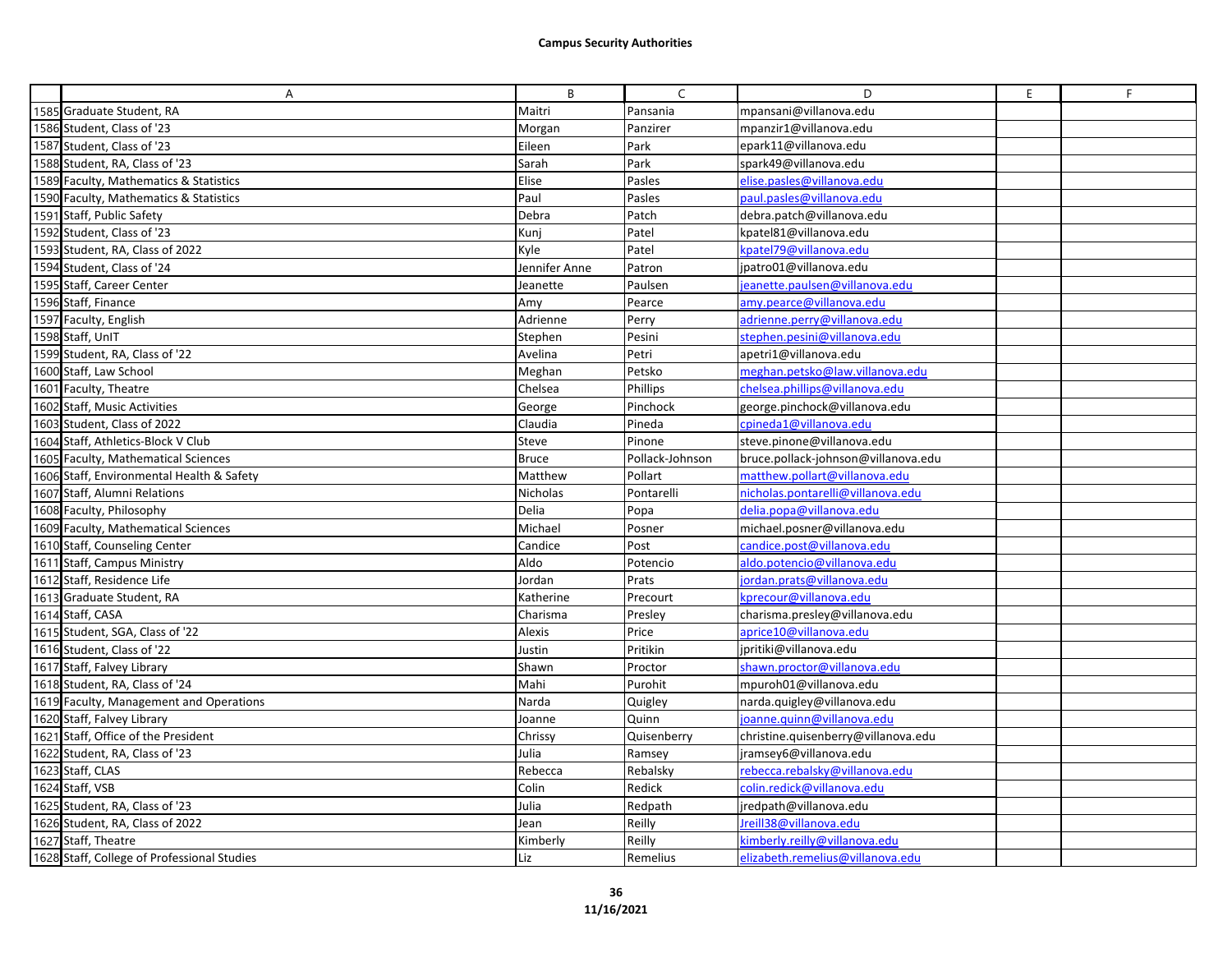|      | A                                                                           | B              | $\mathsf{C}$ | D                                  | E | F |
|------|-----------------------------------------------------------------------------|----------------|--------------|------------------------------------|---|---|
|      | 1629 Faculty, Sociology & Criminology                                       | <b>Brianna</b> | Remster      | orianna.remster@villanova.edu      |   |   |
|      | 1630 Student, Class of '23                                                  | Jillian        | Reynolds     | jreyno14@villanova.edu             |   |   |
|      | 1631 Staff, Honors                                                          | Madeline       | Reynolds     | madeline.reynolds@villanova.edu    |   |   |
|      | 1632 Staff, Insurance and Risk Management                                   | Alex           | Richards     | alexander.richards@villanova.edu   |   |   |
|      | 1633 Staff, Athletics-Block V Club                                          | Whitey         | Rigsby       | whitey.rigsby@villanova.edu        |   |   |
|      | 1634 Faculty, Law School                                                    | Michael        | Risch        | risch@law.villanova.edu            |   |   |
|      | 1635 Faculty, Civil Engineering                                             | Edward         | Ritter       | edward.ritter@villanova.edu        |   |   |
|      | 1636 Student, Class of '22                                                  | Meghan         | Rivardo      | mrivardo@villanova.edu             |   |   |
|      | 1637 Staff, Office of Diversity & Inclusion                                 | Ariella        | Robbins      | ariella.bradley@villanova.edu      |   |   |
|      | 1638 Student, Class of '22                                                  | Amelia         | Robinson     | arobin19@villanova.edu             |   |   |
|      | 1639 Faculty, Law School                                                    | Maryann        | Robinson     | maryann.robinson@law.villanova.edu |   |   |
|      | 1640 Staff, Registrar                                                       | Michael (Todd) | Robinson     | michael.t.robinson@villanova.edu   |   |   |
|      | 1641 Faculty, Computing Sciences                                            | Michael        | Robson       | michael.robson@villanova.edu       |   |   |
|      | 1642 Student, Class of '24                                                  | Colin          | Roche        | croche04@villanova.edu             |   |   |
|      | 1643 Staff, Registrar                                                       | Amy            | Rockwell     | amy.rockwell@villanova.edu         |   |   |
|      | 1644 Graduate Student, RA                                                   | Ammy           | Rodriguez    | arodri41@villanova.edu             |   |   |
|      | Staff, University Advancement, Law School, Alumni Relations and Development |                |              |                                    |   |   |
| 1645 |                                                                             | Colleen        | Rogers       | colleen.rogers@villanova.edu       |   |   |
|      | 1646 Student, Class of '22                                                  | Caroline       | Romano       | croman14@villanova.edu             |   |   |
|      | 1647 Faculty, Mathematics and Statistics                                    | Chelsea        | Romito       | chelsea.romito@villanova.edu       |   |   |
|      | 1648 Staff, Strategic Planning & Institutional Effectiveness                | Thomas         | Roscoe       | thomas.roscoe@villanova.edu        |   |   |
|      | 1649 Faculty, Communications                                                | Heidi          | Rose         | neidi.rose@villanova.edu           |   |   |
|      | 1650 Student, Class of '22                                                  | Caroline       | Ross         | cross9@villanova.edu               |   |   |
|      | 1651 Faculty PT, English                                                    | Jody           | Ross         | jody.ross@villanova.edu            |   |   |
|      | 1652 Staff, University Compliance                                           | Ryan           | Rost         | ryan.rost@villanova.edu            |   |   |
|      | 1653 Staff, Theatre                                                         | Jacob          | Rothermel    | acob.rothermel@villanova.edu       |   |   |
|      | 1654 Student, Class of '22                                                  | Courtnev       | Rubertone    | cruberto@villanova.edu             |   |   |
|      | 1655 Student, Class of '22                                                  | Katelyn        | Rudigier     | crudigie@villanova.edu             |   |   |
|      | 1656 Staff, Mullen Performing Arts Center                                   | Andrea         | Rumble-Moore | arumblem@villanova.edu             |   |   |
|      | 1657 Student, Class of '24                                                  | Jennifer       | Ryan         | Jryan53@villanova.edu              |   |   |
|      | 1658 Gov. Staff for NROTC                                                   | Sheila         | Rylander     | sheila.rylander@villanova.edu      |   |   |
|      | 1659 Student, Campus Ministry Intern                                        | Keri           | Salanik      | ksalanik@villanova.edu             |   |   |
|      | 1660 Staff, Law School                                                      | Matthew        | Saleh        | matthew.saleh@law.villanova.edu    |   |   |
|      | 1661 Staff, Environmental Health and Safety                                 | Mary Grace     | Salomone     | marygrace.salomone@villanova.edu   |   |   |
|      | 1662 Staff, Engineering                                                     | Anna           | Salvati      | anna.salvati@villanova.edu         |   |   |
|      | 1663 Faculty, Law School                                                    | Tuan           | Samahon      | tuan.samahon@villanova.edu         |   |   |
|      | 1664 Student, RA, Class of '24                                              | Yolanda        | Santa        | ysanta@villanova.edu               |   |   |
|      | 1665 Faculty, Mathematics and Statistics                                    | John           | Santomas     | john.santomas@villanova.edu        |   |   |
|      | 1666 Faculty, Geography & the Environment                                   | Jennifer       | Santoro      | jennifer.santoro@villanova.edu     |   |   |
|      | 1667 Student, RA, Class of '22                                              | Patricia       | Santos       | psantos3@villanova.edu             |   |   |
|      | 1668 Student, Class of '22                                                  | Angela         | Sarni        | asarni1@villanova.edu              |   |   |
|      | 1669 Student, Class of '22                                                  | Madeleine      | Sateri       | msateri@villanova.edu              |   |   |
|      | 1670 Grad Student, RA                                                       | Lauren         | Scalice      | lscalice@villanova.edu             |   |   |
|      | 1671 Staff, Residence Life                                                  | Marie          | Schauder     | marie.schauder@villanova.edu       |   |   |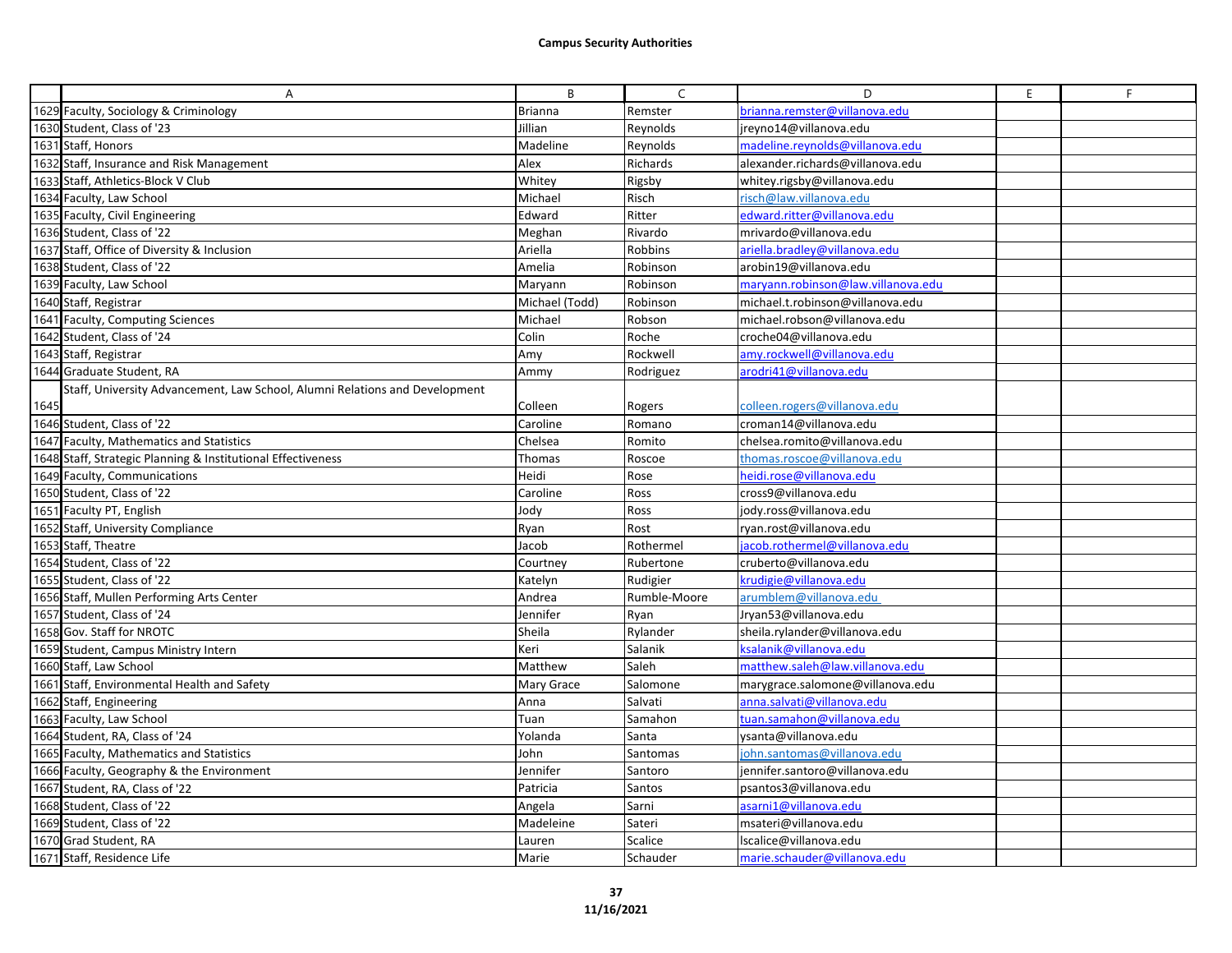| A                                        | B           | $\mathsf{C}$   | D                                   | E. | F |
|------------------------------------------|-------------|----------------|-------------------------------------|----|---|
| 1672 Staff, Dean of Students             | Sydney      | Scheiner       | sydney.scheiner@villanova.edu       |    |   |
| 1673 Faculty, Physics                    | Joseph      | Schick         | oseph.schick@villanova.edu          |    |   |
| 1674 Faculty, Education and Counseling   | Chris       | Schmidt        | christopher.schmidt@villanova.edu   |    |   |
| 1675 Graduate Student, RA                | Danielle    | Schmidt        | dschmid8@villanova.edu              |    |   |
| 1676 Faculty, Biology                    | John A      | Schmidt        | iohn.a.schmidt@villanova.edu        |    |   |
| 1677 Student, SGA, Class of '22          | John        | Schreckengaust | schrec1@villanova.edu               |    |   |
| 1678 Staff, Law School                   | Steven      | Schultz        | schultz@law.villanova.edu           |    |   |
| 1679 Staff, Facilities Management        | Liesel      | Schwarz        | liesel.schwarz@villanova.edu        |    |   |
| 1680 Faculty, Classical Studies          | Andrew G    | Scott          | andrew.g.scott@villanova.edu        |    |   |
| 1681 Student, Class of '23               | Kathryn     | Scotto         | kscotto2@villanova.edu              |    |   |
| 1682 Staff, Unit                         | Kyle        | Scudilla       | kyle.scudilla@villanova.edu         |    |   |
| 1683 Faculty, Ethics Program             | Kristyn     | Sessions       | kristyn.sessions@villanova.edu      |    |   |
| 1684 Faculty, English                    | Lisa Grace  | Sewell         | isa.sewell@villanova.edu            |    |   |
| 1685 Staff, UnIT                         | Peggy       | Shaffer        | peggy.shaffer@villanova.edu         |    |   |
| 1686 Staff, Campus Ministry              | Julia       | Sheetz         | julia.sheetz@villanova.edu          |    |   |
| 1687 Staff, Campus Ministry              | Michelle    | Sherman        | michelle.sherman@villanova.edu      |    |   |
| 1688 Student, Campus Ministry Intern     | Brynna      | Sherony        | bsherony@villanova.edu              |    |   |
| 1689 Student, Class of '23               | Kimberly    | Shi            | kshi@villanova.edu                  |    |   |
| 1690 Student, RA, Class of '23           | Reva        | Shroff         | rshrof02@villanova.edu              |    |   |
| 1691 Graduate Student, RA                | Luigi       | Siligato       | Isiligat@villanova.edu              |    |   |
| 1692 Staff, Writing Center               | Mary Beth   | Simmons        | marybeth.simmons@villanova.edu      |    |   |
| 1693 Staff, Public Safety                | James       | Simpson        | james.simpson@villanova.edu         |    |   |
| 1694 Staff, Falvey Library               | Caroline    | Sipio          | caroline.sipio@villanova.edu        |    |   |
| 1695 Student, SGA, Class of '22          | Ivanica     | Skalko         | iskalko@villanova.edu               |    |   |
| 1696 Student, RA, Class of 2022          | Keegan      | Skinner        | cskinne1@villanova.edu              |    |   |
| 1697 Student, Class of '22               | Mary        | Skobieranda    | mskobier@villanova.edu              |    |   |
| 1698 Faculty, Education & Counseling     | Rachel      | Skrlaclo       | rachel.skrlaclo@villanova.edu       |    |   |
| 1699 Faculty, Psychology                 | Erica       | Slotter        | erica.slotter@villanova.edu         |    |   |
| 1700 Faculty, Mathematics and Statistics | Danielle    | Smiley         | dsmiley@villanova.edu               |    |   |
| 1701 Staff, Provost                      | Adam        | Smith          | adam.smith@villanova.edu            |    |   |
| 1702 Student, RA, Class of '23           | Alanna      | Smith          | asmit154@villanova.edu              |    |   |
| 1703 Student, RA, Class of '23           | Gregory     | Smith          | gsmith47@villanova.edu              |    |   |
| 1704 Student, SGA, Class of '22          | Kyle Robert | Smith          | ksmit123@villanova.edu              |    |   |
| 1705 Staff, Learning Support Services    | Patrice     | Soares         | patrice.soares@villanova.edu        |    |   |
| 1706 Staff, VSB                          | Ellen       | Socket         | ellen.socket@villanova.edu          |    |   |
| 1707 Grad Student, RA                    | Louis       | Sofianakos     | Isofiana@villanova.edu              |    |   |
| 1708 Staff, Music Activities             | Beth        | Sokolowski     | elizabeth.sokolowski@villanova.edu  |    |   |
| 1709 Graduate Student, RA                | Marisa      | Somich         | msomich3@villanova.edu              |    |   |
| 1710 Graduate Student, RA                | Maverick    | Somich         | msomich2@villanova.edu              |    |   |
| 1711 Student, RA, Class of '23           | Michael     | Sommeling      | msommeli@villanova.edu              |    |   |
| 1712 Student, Class of '22               | Emily       | Sommers        | esommers@villanova.edu              |    |   |
| 1713 Staff, OPIR                         | Gina        | Sorgini        | regina.sorgini@villanova.edu        |    |   |
| 1714 Faculty, Law School                 | Christine   | Speidel        | christine.speidel@law.villanova.edu |    |   |
| 1715 Staff, Alumni Relations             | Christine   | Stackhouse     | christine.stackhouse@villanova.edu  |    |   |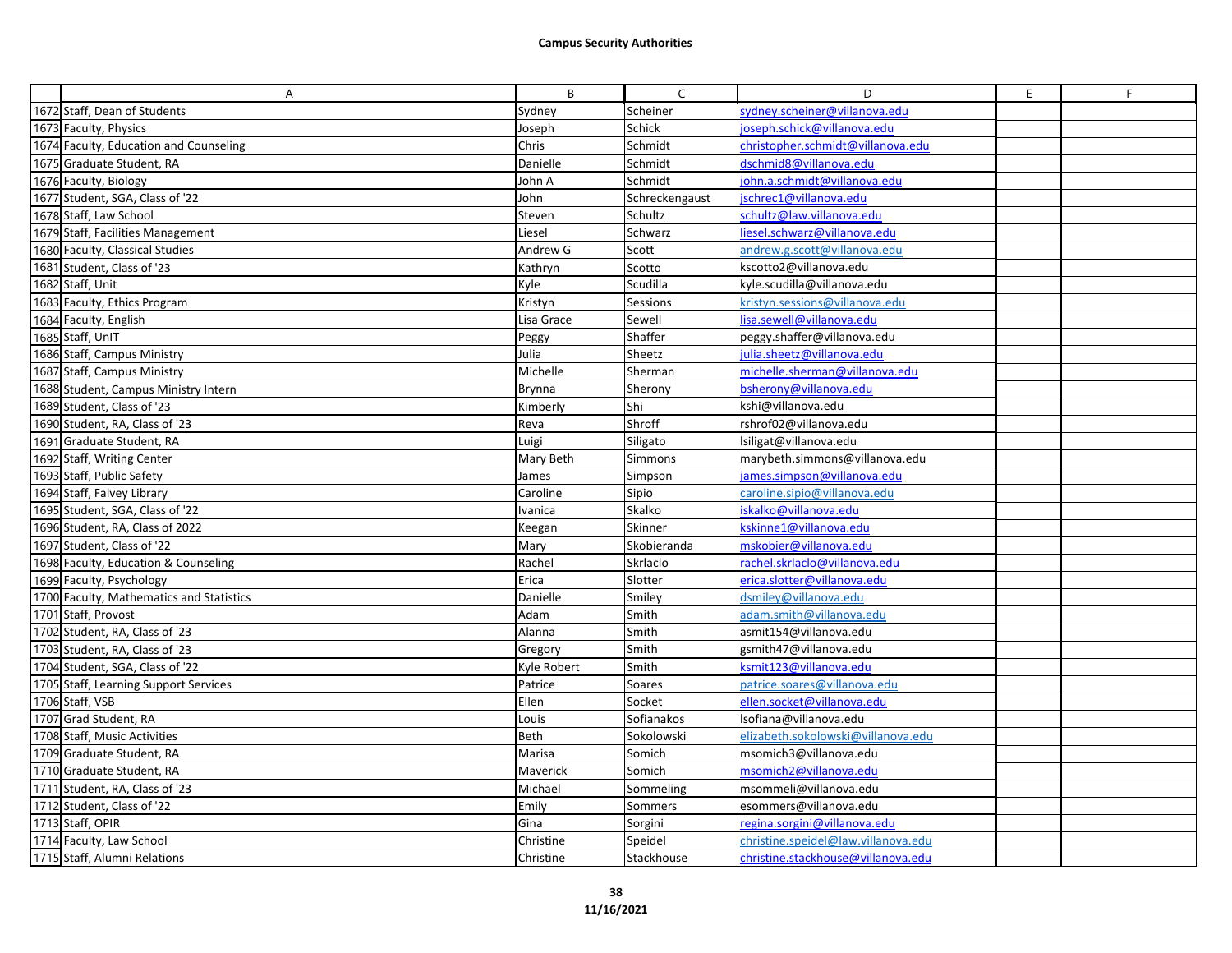| A                                                      | B              | C              | D                                 | E. | F |
|--------------------------------------------------------|----------------|----------------|-----------------------------------|----|---|
| 1716 Staff, Communication & Marketing                  | Kallie         | Stahl          | kallie.stahl@villanova.edu        |    |   |
| 1717 Staff, Theatre                                    | Janus          | Stefanowicz    | janus.stefanowicz@villanova.edu   |    |   |
| 1718 Staff, Campus Ministry                            | William        | Stehl          | william.stehl@villanova.edu       |    |   |
| 1719 Faculty, Nursing                                  | <b>Barbara</b> | Stephen        | barbara.stephen@villanova.edu     |    |   |
| 1720 Student, Class of '22                             | CeCe           | Stocum         | cstocum@villanova.edu             |    |   |
| 1721 Staff, VSB                                        | Brenda         | Stover         | brenda.stover@villanova.edu       |    |   |
| 1722 Staff, Chemical Engineering                       | Colleen        | Stover         | colleen.stover@villanova.edu      |    |   |
| 1723 Staff, Mullen Performing Arts Center              | John           | Stovicek       | ohn.stovicek@villanova.edu        |    |   |
| 1724 Staff, Tutoring Services                          | Juliana        | Studer         | juliana.studer@villanova.edu      |    |   |
| 1725 Faculty, Physics                                  | Amber          | Stuver         | astuver@villanova.edu             |    |   |
| 1726 Faculty PT, Classics                              | Melanie        | Subacus        | melanie.subacus@villanova.edu     |    |   |
| 1727 Staff, Learning Support Services                  | Nicole         | Subik          | nicole.subik@villanova.edu        |    |   |
| 1728 Student, Class of '22                             | Abigail        | Sullivan       | asulli26@villanova.edu            |    |   |
| 1729 Student, RA, Class of 2022                        | Bill           | Sweeney        | wsweene2@villanova.edu            |    |   |
| 1730 Staff, OUS                                        | Kathryn        | Szumanski      | kathryn.szumanski@villanova.edu   |    |   |
| 1731 Student, Class of '23                             | Mariana        | Tabliaferri    | mtaglia1@villanova.edu            |    |   |
| 1732 Faculty, Liberal Arts & Sciences                  | Gina           | Talley         | gina.talley@villanova.edu         |    |   |
| 1733 Student, Class of '22                             | Matthew        | Tan            | mtan1@villanova.edu               |    |   |
| 1734 Student, RA, Class of '24                         | Michelle       | <b>Tavares</b> | michelletavares39@gmail.com       |    |   |
| 1735 Staff, DiLella Center for RE                      | Jessica        | Taylor         | jessica.taylor@villanova.edu      |    |   |
| 1736 Student, RA, Class of '23                         | Stephen        | Terry          | sterry2@villanova.edu             |    |   |
| 1737 Staff, UnIT                                       | Doudou         | Tian           | doudou.tian@villanova.edu         |    |   |
| 1738 Staff, Public Safety                              | John           | Tiedemann      | john.tiedemann@villanova.edu      |    |   |
| 1739 Staff, Athletics-Student Services                 | Lynn           | Tighe          | lynn.tighe@villanova.edu          |    |   |
| 1740 Staff, VSB                                        | Cathy          | Toner          | cathy.toner@villanova.edu         |    |   |
| 1741 Grad Student, Civil and Environmental Engineering | Shan           | Tong           | stong1@villanova.edu              |    |   |
| 1742 Student, Class of '23                             | Morgan         | Torre          | mtorre2@villanova.edu             |    |   |
| 1743 Faculty, Psychology                               | Joseph         | Toscano        | joseph.toscano@villanova.edu      |    |   |
| 1744 Staff, OUS                                        | Jordan         | Toy            | jordan.toy@villanova.edu          |    |   |
| 1745 Staff, Office of Undergraduate Students, A&D      | Ann            | Trail          | ann.trail@villanova.edu           |    |   |
| 1746 Staff, OPIR                                       | Jim            | Trainer        | james.trainer@villanova.edu       |    |   |
| 1747 Staff, Registrar Student Services                 | Patricia       | Trask          | patricia.trask@law.villanova.edu  |    |   |
| 1748 Student, Class of '22                             | Joshua         | Tsai           | jtsai22@villanova.edu             |    |   |
| 1749 Student, Class of '22                             | Emma           | Tucker         | etucker2@villanova.edu            |    |   |
| 1750 Staff, Dean of Students                           | <b>Nick</b>    | Tumolo         | nicholas.tumolo@villanova.edu     |    |   |
| 1751 Student, RA, Class of '22                         | Rebekah        | Turner         | rturner5@villanova.edu            |    |   |
| 1752 Student, Class of '22                             | Toni-Lyn       | Turner         | tturner@villanova.edu             |    |   |
| 1753 Staff, Nursing                                    | Colleen        | Tuzio          | colleen.tuzio@villanova.edu       |    |   |
| 1754 Faculty, Chemistry                                | Thomas         | Umile          | thomas.umile@villanova.edu        |    |   |
| 1755 Faculty, Classical Studies                        | Alissa         | Vaillancourt   | alissa.vaillancourt@villanova.edu |    |   |
| 1756 Student, RA, Class of '23                         | Ryan           | Vaughan        | rvaugha4@villanova.edu            |    |   |
| 1757 Student, Class of '22                             | Marco          | Vazquez        | mvazqu12@villanova.edu            |    |   |
| 1758 Faculty, Finance and Real Estate                  | Raisa          | Velthuis       | rvelthui@villanova.edu            |    |   |
| 1759 Staff, Athletics                                  | Allison        | Venella        | allison.venella@villanova.edu     |    |   |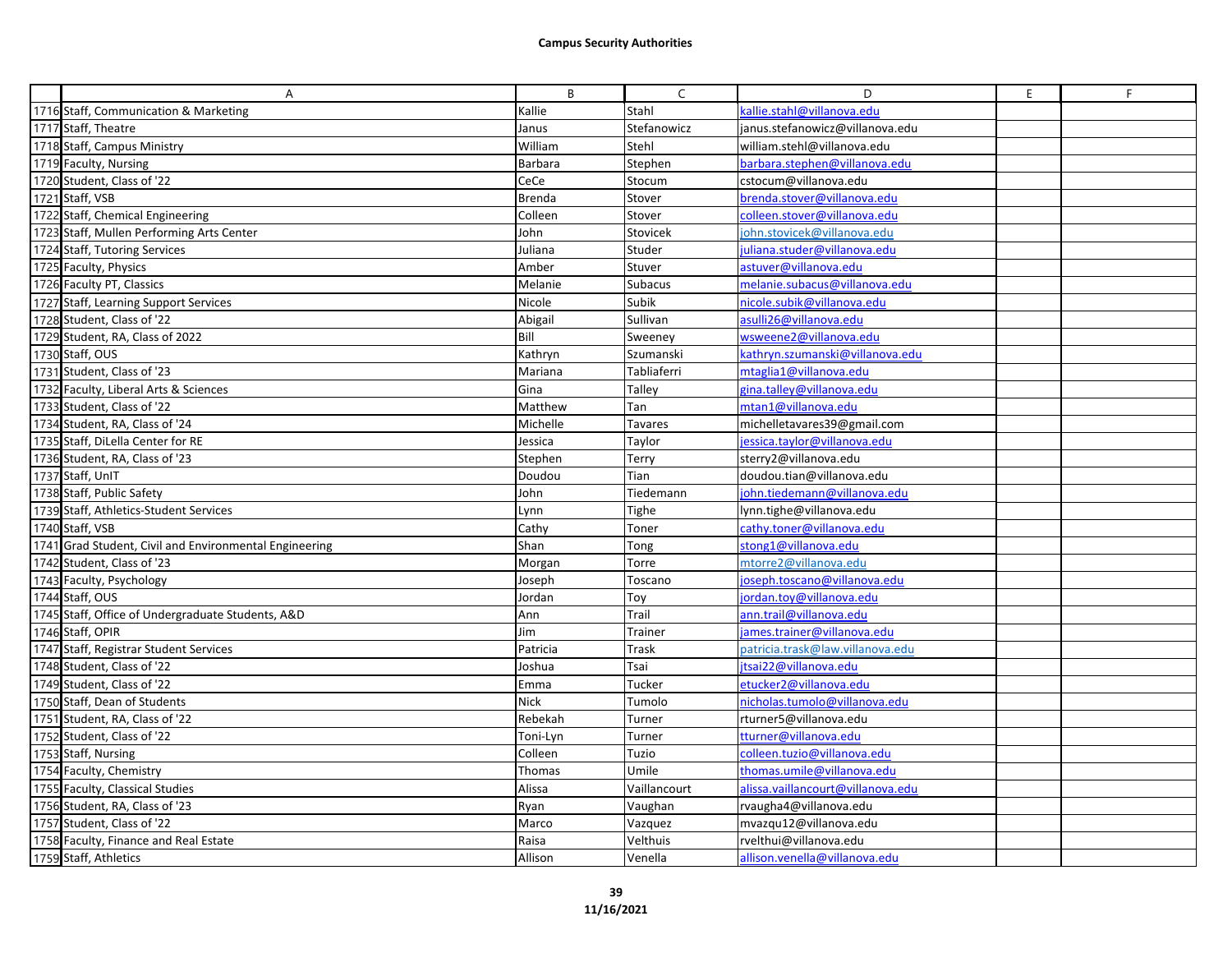| A                                                 | B               | $\mathsf{C}$   | D                                         | E. | F |
|---------------------------------------------------|-----------------|----------------|-------------------------------------------|----|---|
| 1760 Student, Campus Ministry Intern              | Travis          | Vermulm        | vermulm@villanova.edu                     |    |   |
| 1761 Grad Student, A&S                            | Amber           | Viescas        | amber.viescas@villanova.edu               |    |   |
| 1762 Student, RA, Class of '22                    | Sophia          | Vilim          | svilim@villanova.edu                      |    |   |
| 1763 Staff, Registrar's Office                    | Debra           | Villano        | debra.villano@villanova.edu               |    |   |
| 1764 Staff, Career Center                         | Christie        | Vuoto          | christie.vuoto@villanova.edu              |    |   |
| 1765 Faculty, Education & Counseling              | Edward          | Wahesh         | edward.wahesh@villanova.edu               |    |   |
| 1766 Staff, Athletics                             | Jennifer        | Wahl           | jennifer.wahl@villanova.edu               |    |   |
| 1767 Grad Student, RA                             | <b>Brianna</b>  | Waldmann       | bwaldman@villanova.edu                    |    |   |
| 1768 Staff, Career Center                         | Laura           | Walker         | laura.walker@villanova.edu                |    |   |
| 1769 Staff, Campus Ministry                       | David           | Walsh          | david.walsh@villanova.edu                 |    |   |
| 1770 Faculty, Communication Department            | Qi              | Wang           | q.wang@villanova.edu                      |    |   |
| 1771 Student, RA, Class of '23                    | Selena          | Wang           | swang11@villanova.edu                     |    |   |
| 1772 Student, RA, Class of '24                    | Susan           | Wanjugu        | swanjugu@villanova.edu                    |    |   |
| 1773 Staff, CASA                                  | Lauren          | Ward           | lauren.ward@villanova.edu                 |    |   |
| 1774 Faculty, Political Science                   | Catherine       | Warrick        | catherine.warrick@villanova.edu           |    |   |
| 1775 Staff, Environmental Health & Safety         | Carlena         | Watson         | carlena.watson@villanova.edu              |    |   |
| 1776 Faculty, Communication                       | Juanita         | Weaver         | juanita.weaver@villanova.edu              |    |   |
| 1777 Student, Class of '22                        | Ryan            | Weicht         | rweicht@villanova.edu                     |    |   |
| 1778 Faculty, Office of the Provost               | Randy           | Weinstein      | randy.weinstein@villanova.edu             |    |   |
| 1779 Student, RA, Class of '23                    | Erin            | Welch          | ewelch3@villanova.edu                     |    |   |
| 1780 Faculty, Sociology                           | Kelly           | Welch          | kelly.welch@villanova.edu                 |    |   |
| 1781 Faculty, Engineering                         | Andrea          | Welker         | andrea.welker@villanova.edu               |    |   |
| 1782 Staff, Inn at Villanova University           | Katharine       | Welsch         | katharine.welsch@villanova.edu            |    |   |
| 1783 Staff, Environmental Health and Safety       | Eric            | Welsh          | eric.welsh@villanova.edu                  |    |   |
| 1784 Student, Class of '24                        | Connor          | Welts          | cwelts@villanova.edu                      |    |   |
| 1785 Staff, Admissions                            | Carolyn         | Westermann     | carolyn.defant@villanova.edu              |    |   |
| 1786 Staff, Office of UG Research and Fellowships | Michael         | Westrate       | michael.westrate@villanova.edu            |    |   |
| 1787 Faculty, Philosophy                          | James           | Wetzel         | james.wetzel@villanova.edu                |    |   |
| 1788 Student, RA, Class of '23                    | Ana             | Wey            | awey1@villanova.edu                       |    |   |
| 1789 Staff, Law School                            | Nancy           | Whalen         | whalen@law.villanova.edu                  |    |   |
| 1790 Staff, International Students                | Hubert          | Whan Tong      | hubert.whantong@villanova.edu             |    |   |
| 1791 Faculty, Office of the Provost               | Craig           | Wheeland       | craig.wheeland@villanova.edu              |    |   |
| 1792 Staff, VSB                                   | Jennifer        | Whinney        | jennifer.whinney@villanova.edu            |    |   |
| 1793 Staff, Law School                            | Jennifer Franks | Whitehurst     | iennifer.whitehurst@law.villanova.edu     |    |   |
| 1794 Staff, Biology                               | Emily           | Whitfield      | emily.whitfield@villanova.edu             |    |   |
| 1795 Staff, Counseling Center                     | Joan            | Whitney        | joan.whitney@villanova.edu                |    |   |
| 1796 Staff, Law School Financial Aid              | Kristina        | Wilhelm-Nelson | kristina.wilhelm-nelson@law.villanova.edu |    |   |
| 1797 Student, Class of 2022                       | Yacina          | Williams       | vwillia 2@villanova.edu                   |    |   |
| 1798 Staff, UnIT                                  | Emily           | Wilms          | emily.wilms@villanova.edu                 |    |   |
| 1799 Staff, VSB                                   | Shannon         | Wilson         | shannon.wilson@villanova.edu              |    |   |
| 1800 Faculty, History                             | Rebecca         | Winer          | rebecca.winer@villanova.edu               |    |   |
| 1801 Staff, Career Center                         | Mia             | Wittels        | mia.wittels@villanova.edu                 |    |   |
| 1802 Student, RA, Class of '24                    | Gavin           | Woodin         | gwoodin@villanova.edu                     |    |   |
| 1803 Student, Class of '22                        | Eleanore        | Woodruff       | ewoodru2@villanova.edu                    |    |   |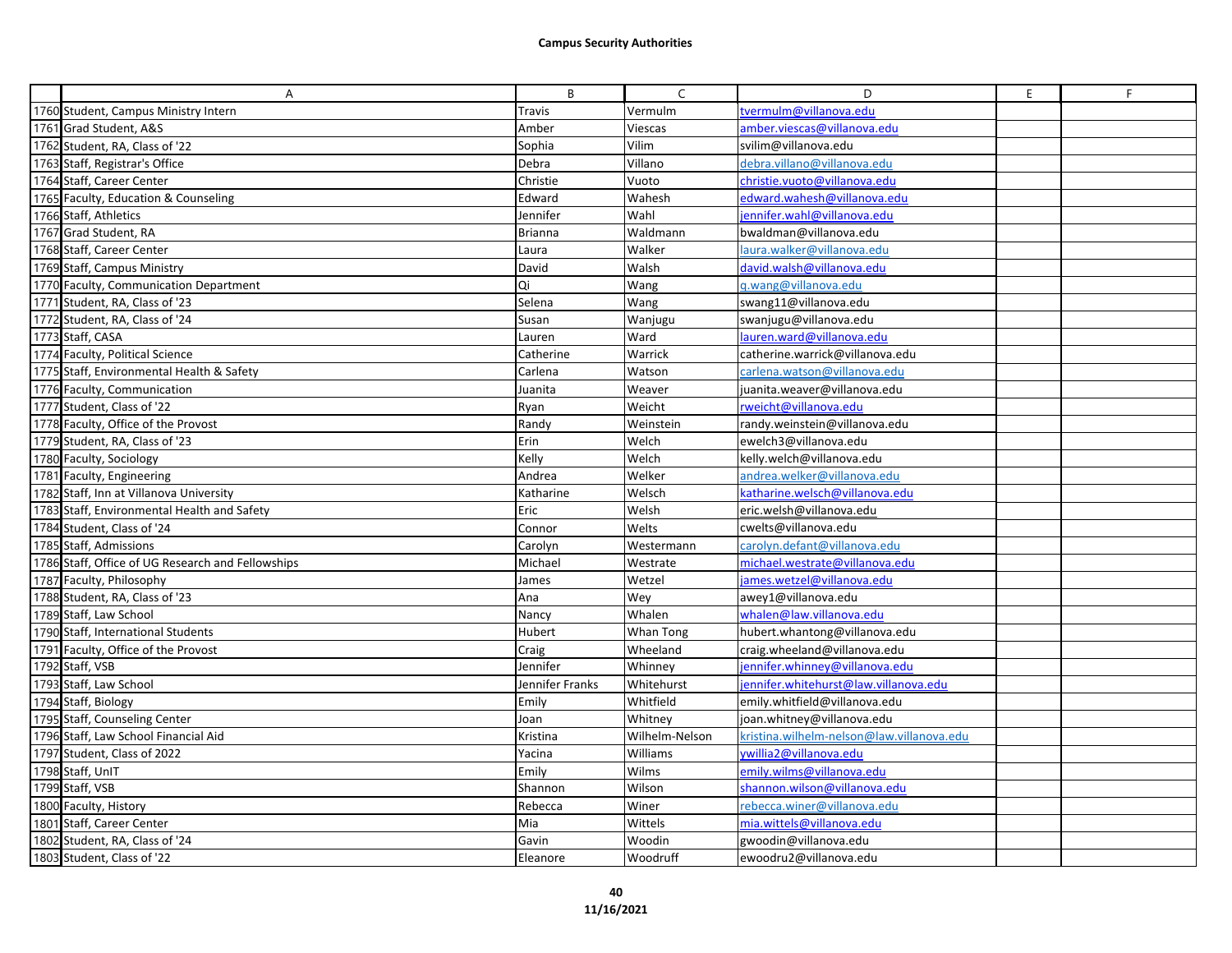|      | Α                                                       | B              | $\mathsf{C}$ | D                                 | E. | F. |
|------|---------------------------------------------------------|----------------|--------------|-----------------------------------|----|----|
|      | 1804 Staff, University Communication & Marketing        | Kristine       | Woods        | kristine.woods@villanova.edu      |    |    |
|      | 1805 Staff, Engineering                                 | Terri          | Wosczyna     | therese.wosczyna@villanova.edu    |    |    |
|      | 1806 Faculty, Biology                                   | Dennis         | Wykoff       | dennis.wykoff@villanova.edu       |    |    |
|      | 1807 Faculty, Theology & Religious Studies              | Jonathan       | Yates        | jonathan.yates@villanova.edu      |    |    |
|      | 1808 Faculty, Education & Counseling                    | Terence        | Yee          | terence.yee@villanova.edu         |    |    |
|      | 1809 Student, RA, Class of '22                          | Grace          | Yeostros     | gyeostro@villanova.edu            |    |    |
|      | 1810 Staff, Public Administration                       | Megan          | Zak          | megan.zak@villanova.edu           |    |    |
|      | 1811 Student, Class of 2024                             | Xuewei         | Zhang        | xzhang5@villanova.edu             |    |    |
|      | 1812 Student, RA, Class of 2022                         | Matthew        | Ziarnik      | Mziarnik@villanova.edu            |    |    |
|      | 1813 Faculty, Chemistry                                 | Deanna         | Zubris       | deanna.zubris@villanova.edu       |    |    |
| 1814 |                                                         |                |              |                                   |    |    |
|      | 1815 Villanova Univesity Athletics Administration       |                |              |                                   |    |    |
|      | 1816 Office of the Athletic Director                    |                |              |                                   |    |    |
|      | 1817 Vice President & Director of Athletics             | Mark           | Jackson      | m.w.iackson@villanova.edu         |    |    |
|      | 1818 Sr. Assoc. AD / Chief Administrative Officer / SWA | Lynn           | Tighe        | lynn.tighe@villanova.edu          |    |    |
|      | 1819 Manager, Director of the Athletics Office          | Meghan         | Shaner       | meghan.shaner@villanova.edu       |    |    |
|      | 1820 Intern, AD's Office                                | Justin         | Masella      | ustin.masella@villanova.edu       |    |    |
|      | 1821 Office of Academic Support For Athletics           |                |              |                                   |    |    |
|      | 1822 Director of Academic Support                       | Jenn           | Brophy       | jennifer.l.brophy@villanova.edu   |    |    |
|      | 1823 Associate Director of Academic Support             | Krista         | Chmielewski  | krista.chmielewski@villanova.edu  |    |    |
|      | 1824 Associate Director of Academic Support             | Taryn          | Nichols      | taryn.nichols@villanova.edu       |    |    |
|      | 1825 Athletic Academic Advisor                          | Chuck          | Davis        | charles.davis@villanova.edu       |    |    |
|      | 1826 Athletic Academic Advisor                          | Marissa        | Paffas       | marissa.paffas@villanova.edu      |    |    |
|      | 1827 Academic Support Intern                            | Langston       | Livingston   | langston.livingston@villanova.edu |    |    |
|      | 1828 MLI Future Leader                                  | Eryca          | Bennett      | ebenne06@villanova.edu            |    |    |
|      | 1829 Faculty Athletics Representative                   | Jeremy         | Kees         | eremy.kees@villanova.edu          |    |    |
|      | 1830 Business Operations / External Operations          |                |              |                                   |    |    |
|      | 1831 Sr. Assoc. AD / Chief Athletic Operations Officer  | Ashwin         | Puri         | ashwin.puri@villanova.edu         |    |    |
|      | 1832 Associate AD / Business Operations                 | <b>Brian</b>   | Murray       | brian.murray@villanova.edu        |    |    |
|      | 1833 Associate AD / Marketing                           | Janine         | Shao         | janine.shao@villanova.edu         |    |    |
|      | 1834 Associate AD / Marketing                           | Jacob          | Whitten      | jacob.whitten@villanova.edu       |    |    |
|      | 1835 Assistant AD / Finance & Strategy                  | Krystle        | Higgins      | krystle.higgins@villanova.edu     |    |    |
|      | 1836 Travel Coordinator                                 | Jen            | <b>Burns</b> | ien.burns@villanova.edu           |    |    |
|      | 1837 Sr. Admin. Assistant / Camp Coordinator            | Killian        | Kueny        | killian.kueny@villanova.edu       |    |    |
|      | 1838 Athletics Business Assistant                       | Rosemary       | Mazzotta     | rosemary.mazzotta@villanova.edu   |    |    |
|      | 1839 Marketing Intern                                   | Melanie        | Hingher      | melanie.hingher@villanova.edu     |    |    |
|      | 1840 Marketing Intern                                   | Cole           | Pomeroy      | cole.pomeroy@villanova.edu        |    |    |
|      | 1841 Video Production Intern                            | Taylor         | Streko       | taylor.streko@villanova.edu       |    |    |
|      | 1842 Video Production Intern                            | Austin         | Yayer        | austin.yayer@villanova.edu        |    |    |
|      | 1843 Compliance                                         |                |              |                                   |    |    |
|      | 1844 Associate AD / Compliance                          | Katie          | LeGrand      | katherine.legrand@villanova.edi   |    |    |
|      | 1845 Associate AD / Compliance                          | Peter          | <b>Baran</b> | peter.baran@villanova.edu         |    |    |
|      | 1846 Associate AD / Compliance (Basketball)             | Taylor         | Hess         | taylor.hess@villanova.edu         |    |    |
|      | 1847 Director of Compliance / Financial Aid             | <b>Alexiss</b> | Robinson     | alexiss.robinson@villanova.edu    |    |    |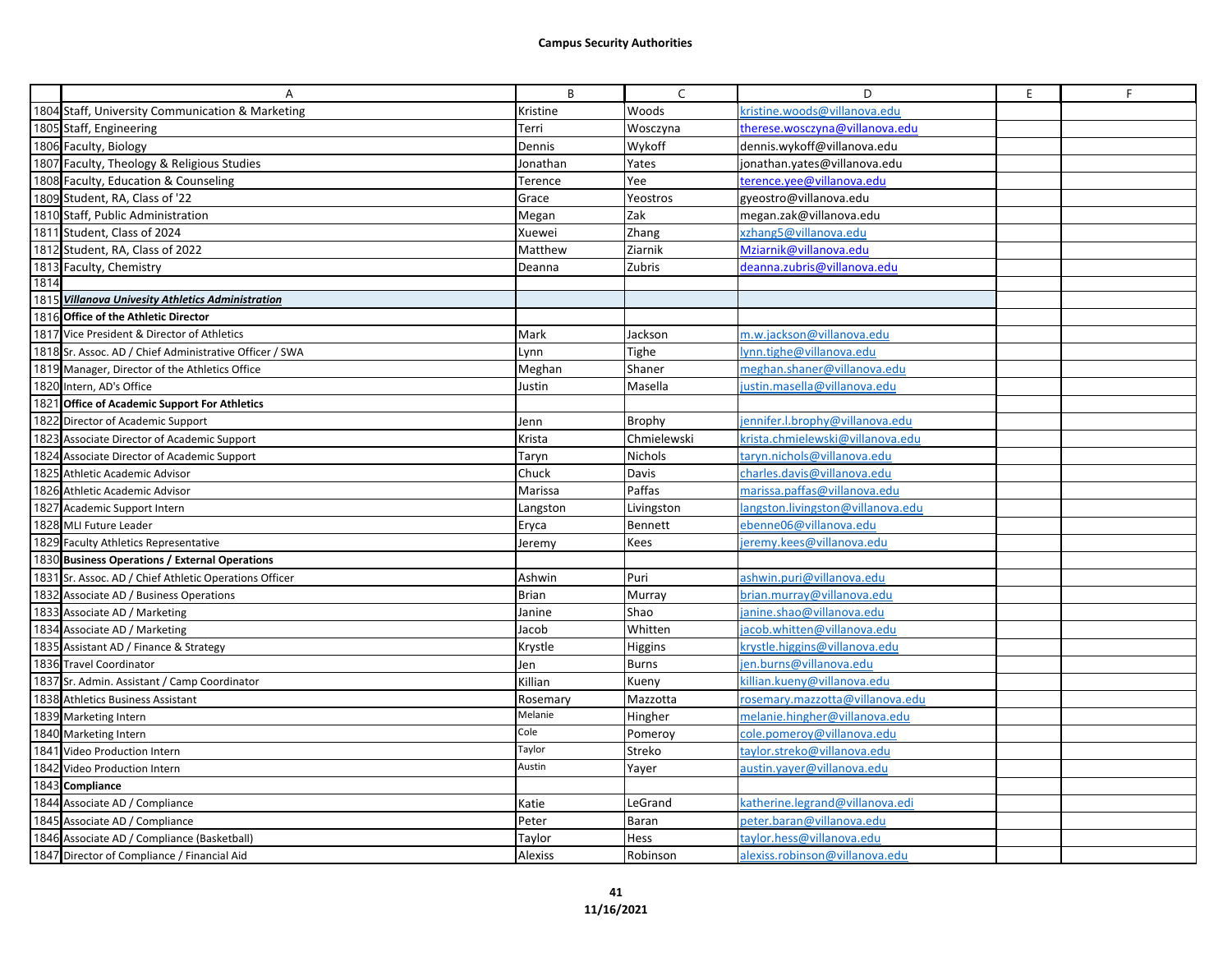| A                                                       | B              | C              | D                                | E. | F |
|---------------------------------------------------------|----------------|----------------|----------------------------------|----|---|
| 1848 Athl. Insurance Asst. & Coaches Assistant          | Jennifer       | Wahl           | ennifer.wahl@villanova.edu       |    |   |
| 1849 Compliance / Student Services Intern               | Lauren         | Tubay          | auren.tubay@villanova.edu        |    |   |
| 1850 Development - Villanova Athletic Fund              |                |                |                                  |    |   |
| 1851 Executive Director of Athletic Department          | <b>Brian</b>   | Beacham        | brian.beacham@villanova.edu      |    |   |
| 1852 Assoc. Director of Athletic Department             | Kristin        | Gobberg        | kristin.gobberg@villanova.edu    |    |   |
| 1853 Sr. Dir. Of Athletic Development, Men's Basketball | Steve          | Pinone         | steve.pinone@villanova.edu       |    |   |
| 1854 Senior Major Gift Officer                          | Whitey         | Rigsby         | whitey.rigsby@villanova.edu      |    |   |
| 1855 Development Associate                              | Devin          | Hassinger      | devin.hassinger@villanova.edu    |    |   |
| 1856 Equipment Room                                     |                |                |                                  |    |   |
| 1857 Assistant AD / Equipment Operations                | Blake          | <b>Burkey</b>  | blake.burkey@villanova.edu       |    |   |
| 1858 Assistant AD / Equipment Operations, Football      | Michael        | <b>Brazill</b> | michael.brazill@villanova.edu    |    |   |
| 1859 Assistant Director of Equipment Operations         | tbd            |                |                                  |    |   |
| 1860 Assistant AD / Equipment Operations                | Eleanor        | Toney          | eleanor.toney@villanova.edu      |    |   |
| 1861 Facilities and Operations                          |                |                |                                  |    |   |
| 1862 Assoc. AD / Facilities and Game Operations         | <b>Brian</b>   | Anderson       | brian.anderson@villanova.edu     |    |   |
| 1863 Assist. AD / Operations and Events                 | Chuck          | Young          | charles.young@villanova.edu      |    |   |
| 1864 Coordinator of Facilities and Operations           | Jake           | Edinger        | jacob.edinger@villanova.edu      |    |   |
| 1865 Coordinator of Facilities and Operations           | Reggie         | Paris          | reginald.paris@villanova.edu     |    |   |
| 1866 Coordinator of Facilities and Operations           | <b>Brandon</b> | Tuozzolo       | brandon.tuozzolo@villanova.edu   |    |   |
| 1867 Facilities & Operations Intern                     | Jarrod         | <b>Brovero</b> | jarrod.brovero@villanova.edu     |    |   |
| 1868 Facilities & Operations Intern                     | Jordan         | Hrynkow        | jordan.hrynkow@villanova.edu     |    |   |
| 1869 Facilities & Operations Intern                     | <b>Nick</b>    | Groff          | nick.groff@villanova.edu         |    |   |
| 1870 Front Desk                                         |                |                |                                  |    |   |
| 1871 Front Desk                                         | Marie          | Auerbach       | marie.auerbach@villanova.edu     |    |   |
| 1872 Front Desk                                         | Veronica       | Broomall       | veronica.broomall@villanova.edu  |    |   |
| 1873 Front Desk                                         | Christine      | Cantello       | christine.cantello@villanova.edu |    |   |
| 1874 Front Desk                                         | Joe            | DiMarino       | joseph.dimarino@villanova.edu    |    |   |
| 1875 Intramurals and Recreation                         |                |                |                                  |    |   |
| 1876 Sr. Assoc. AD / Intramurals and Recreation         | Lisa           | Harris         | lisa.harris@villanova.edu        |    |   |
| 1877 Aquatic Coordinator                                | Michael        | Hayes          | michael.hayes@villanova.edu      |    |   |
| 1878 Fitness Coordinator                                | Gina           | Palermo        | gina.palermo@villanova.edu       |    |   |
| 1879 Intramurals and Recreation Coordinator             | Ashley         | Vero           | ashley.vero@villanova.edu        |    |   |
| 1880 Intermurals Intern                                 | Tyriek         | Good           | tyriek.good@villanova.edu        |    |   |
| 1881 Media Relations                                    |                |                |                                  |    |   |
| 1882 Sr. Assoc. AD / Communications                     | Dean           | Kenefick       | dean.kenefick@villanova.edu      |    |   |
| 1883 Associate AD / Communications                      | David          | Berman         | david.berman@villanova.edu       |    |   |
| 1884 Director, Media Relations                          | Michelle       | Ruel           | michelle.ruel@villanova.edu      |    |   |
| 1885 Assistant AD / Communications                      | Mike           | Sheridan       | michael.sheridan@villanova.edu   |    |   |
| 1886 Media Relations Intern                             | Drew           | McDonald       | andrew.mcdonald@villanova.edu    |    |   |
| 1887 Media Relations Intern                             | Jackson        | Ritthamel      | ackson.ritthamel@villanova.edu   |    |   |
| 1888 Sports Medicine                                    |                |                |                                  |    |   |
| 1889 Team Physician                                     | Mike           | Duncan         | michael.duncan@villanova.edu     |    |   |
| 1890 Assistant AD / Sports Medicine                     | Lenny          | Currier        | leonard.currier@villanova.edu    |    |   |
| 1891 Head Athletics Trainer (MBB)                       | Dan            | Erickson       | daniel.erickson@villanova.edu    |    |   |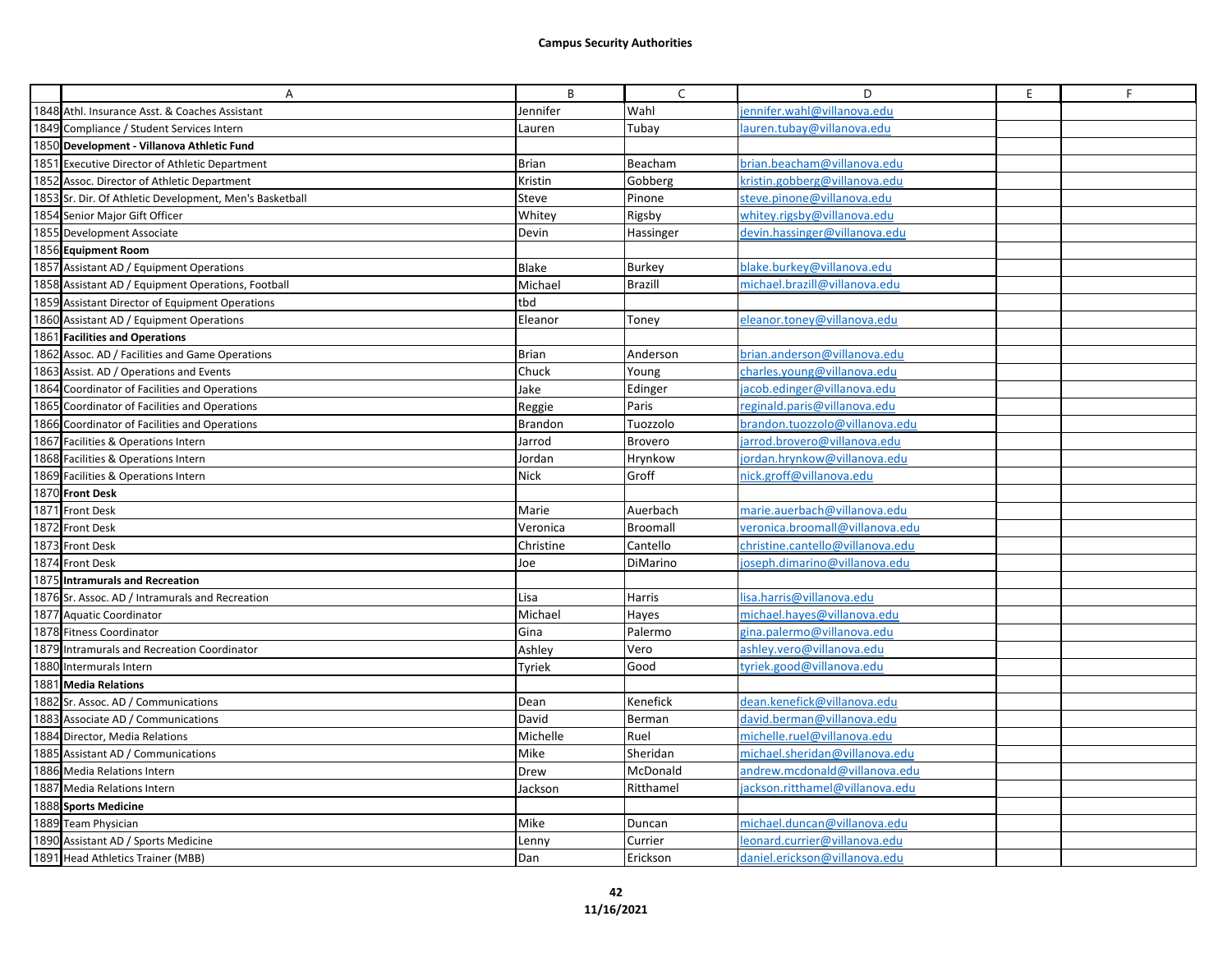| Α                                                      | B                    | $\mathsf{C}$ | D                                      | E | F. |
|--------------------------------------------------------|----------------------|--------------|----------------------------------------|---|----|
| 1892 Assoc. Athletic Trainer (WBB, Cheer)              | Shawn                | Keane        | shawn.keane@villanova.edu              |   |    |
| 1893 Assoc. Athletic Trainer (Football, Golf)          | Tyler                | Waite        | tyler.waite@villanova.edu              |   |    |
| 1894 Athletic Trainer (FH, Softball)                   | Jeremey              | Biagiotti    | jbiagi02@villanova.edu                 |   |    |
| 1895 Athletic Trainer (WSOC, XC, T & F)                | Tν                   | Bigelow      | tbigeI01@villanova.edu                 |   |    |
| 1896 Athletic Trainer (Volleyball, WLAX)               | Rebecca              | Dubas        | rebecca.dubas@villanova.edu            |   |    |
| 1897 Athletic Trainer (Baseball, Football)             |                      |              |                                        |   |    |
| 1898 Athletic Trainer (Football, MTEN, WTEN)           | Spencer              | Fowler       | spencer.fowler@villanova.edu           |   |    |
| 1899 Athletic Trainer (WWP)                            | Jeremy               | Madrid       | madri01@villanova.edu                  |   |    |
| 1900 Athletic Trainer (M SOC, S & D)                   | Matthew              | Mitchell     | matthew.m.mitchell@villanova.edu       |   |    |
| 1901 Athletic Trainer (T & F / Cross Country)          | Cailey               | Ryan         | cryan46@villanova.edu                  |   |    |
| 1902 Athletic Trainer (WROW, FH, T & F)                | Kellie               | Wannamaker   | wanamak@villanova.edu                  |   |    |
| 1903 Strength and Conditioning                         |                      |              |                                        |   |    |
| 1904 Assistant AD / Sports Performance                 | Kevin                | Miller       | kevin.r.miller@villanova.edu           |   |    |
| 1905 Sports Performance Coach                          | Matthew              | Ambrose      | matthew.ambrose@villanova.edu          |   |    |
| 1906 Sports Performance Coach                          | Sean                 | Doherty      | sean.doherty@villanova.edu             |   |    |
| 1907 Sports Performance Coach                          | Colin                | Masterson    | colin.masterson@villanova.edu          |   |    |
| 1908 Sports Performance Coach                          | Sabrina              | Murphy       | sabrina.murphy@villanova.edu           |   |    |
| 1909 Strength/Performance Enhancement Coach            | John                 | Shackleton   | john.shackleton@villanova.edu          |   |    |
| 1910 Sports Performance Coach                          | Mike                 | Tucker       | michael.tucker@villanova.edu           |   |    |
| 1911 Sports Performance Intern                         | Brendan              | Miller       | brendan.miller@villanova.edu           |   |    |
| 1912 Sports Performance Intern                         | <b>Brittany Anne</b> | VanderGroef  | brittanyanne.vandergroef@villanova.edu |   |    |
| 1913 Student - Athlete Services                        |                      |              |                                        |   |    |
| 1914 Sr. Assoc. AD / Student - Athlete Welfare         | Rev. Rob             | Hagan        | robert.hagan@villanova.edu             |   |    |
| 1915 Associate AD / Student - Athletic Department      | Allison              | Venella      | allison.venella@villanova.edu          |   |    |
| 1916 Assistant AD / Unitas                             | Leashia              | Lewis        | eashia.lewis@villanova.edu             |   |    |
| 1917 Staff Psychologist / Student - Athlete Specialist | Rick                 | <b>Neff</b>  | richard.neff@villanova.edu             |   |    |
| 1918 Community Outreach Intern                         | Emma                 | Springer     | emma.springer@villanova.edu            |   |    |
| 1919 Ticket Office                                     |                      |              |                                        |   |    |
| 1920 Associate AD, Ticket Operations                   | Kevin                | Ahern        | kevin.ahernjr@villanova.edu            |   |    |
| 1921 Coordinator of Ticketing                          | Logan                | <b>Brady</b> | logan.brady@villanova.edu              |   |    |
| 1922 Ticket Office Intern                              | Eryn                 | Schultz      | eryn.schultz@villanova.edu             |   |    |
| 1923 Legends                                           |                      |              |                                        |   |    |
| 1924 General Manager - Premium Seating                 | David                | Wishart      | dwishar01@villanova.edu                |   |    |
| 1925 Account Executive - Athletic Ticketing            | Scott                | Conti        | sconti01@villanova.edu                 |   |    |
| 1926 Marketing Associate                               | Allison              | Lamanna      | alaman01@villanova.edu                 |   |    |
| 1927 Marketing Manager                                 | Maureen              | Peiffer      | mpeiff01@villanova.edu                 |   |    |
| 1928 Account Executive - Athletic Ticketing            | Jenna                | Procyk       | iprocy01@villanova.edu                 |   |    |
| 1929 Villanova Sports Properties                       |                      |              |                                        |   |    |
| 1930 Vice President / GM                               | Drew                 | Young        | drew.young@foxsports.net               |   |    |
| 1931 Sr. Director of Business Development              | Kevin                | Levy         | kevin.levy@foxsports.net               |   |    |
| 1932 Partner Services Manager                          | Juliana              | Carfagno     | juliana.carfagno@foxsports.net         |   |    |
| 1933 Manager of Business                               | Steve                | Herman       | steve.herman@foxsports.net             |   |    |
| 1934 Spectra                                           |                      |              |                                        |   |    |
| 1935 General Manager, Spectra Food Services            | Chuck                | Riddick      | charles.riddick@spectraxp.com          |   |    |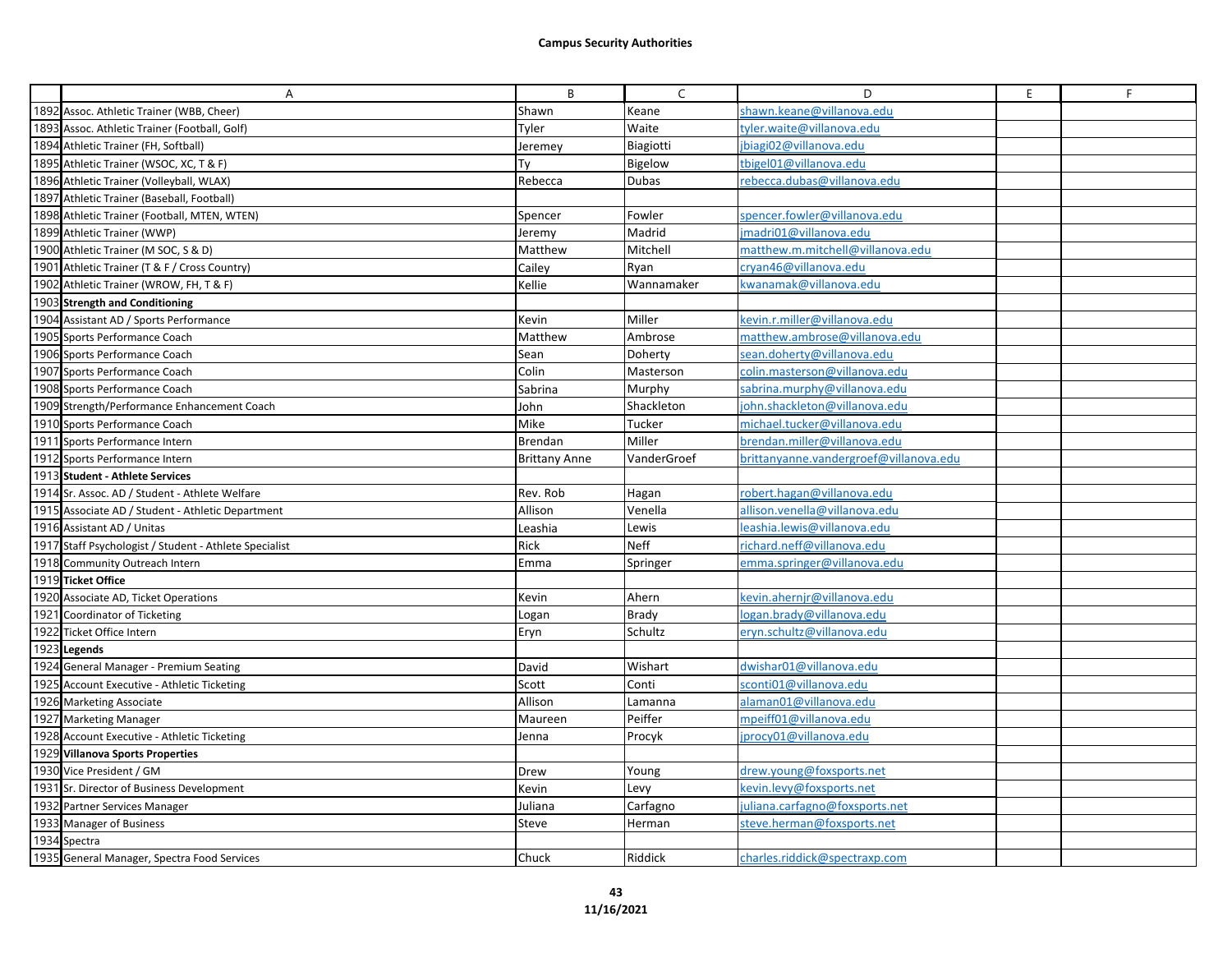|           | A                                                 | B         | C             | D                                   | E | F |
|-----------|---------------------------------------------------|-----------|---------------|-------------------------------------|---|---|
|           | 1936 Sales and Operations Manager                 | TBD       |               |                                     |   |   |
| 1937 Chef |                                                   | Jon       | Blue          | jon.blue@spectraxp.com              |   |   |
|           | 1938 Villanova Athletics Coaching Staff           |           |               |                                     |   |   |
|           | 1939 Baseball                                     |           |               |                                     |   |   |
|           | 1940 Head Coach                                   | Kevin     | Mulvey        | kevin.mulvey@villanova.edu          |   |   |
|           | 1941 Assistant Coach                              | Eddie     | Brown         | e.brown@villanova.edu               |   |   |
|           | 1942 Assistant Coach                              | Jabin     | Weaver        | jabin.weaver@villanova.edu          |   |   |
|           | 1943 Volunteer Assistant Coach                    | Scott     | Nestor        | snesto01@villanova.edu              |   |   |
|           | 1944 Men's Basketball                             |           |               |                                     |   |   |
|           | 1945 Head Coach                                   | Jay       | Wright        | jerold.wright@villanova.edu         |   |   |
|           | 1946 Associate Head Coach                         | George    | Halcovage     | george.halcovage@villanova.edu      |   |   |
|           | 1947 Assistant Coach                              | Mike      | Nardi         | michael.nardi@villanova.edu         |   |   |
|           | 1948 Assistant Coach                              | Dwayne    | Anderson      | dwayne.anderson@villanova.edu       |   |   |
|           | 1949 Director of Program Administration           | Arleshia  | Davidson      | arleshia.davidson@villanova.edu     |   |   |
|           | 1950 Director of Basketball Operations            | Joe       | Flannery      | joseph.flannery@villanova.edu       |   |   |
|           | 1951 Video Coordinator                            | Matt      | Fraschilla    | matthew.fraschilla@villanova.edu    |   |   |
|           | 1952 Women's Basketball                           |           |               |                                     |   |   |
|           | 1953 Women's Basketball Head Coach                | Denise    | Dillon        | denise.dillon@villanova.edu         |   |   |
|           | 1954 Associate Head Coach                         | Joe       | Mullaney      | joseph.mullaney@villanova.edu       |   |   |
|           | 1955 Assistant Coach                              | Michelle  | Baker         | michelle.baker@villanova.edu        |   |   |
|           | 1956 Assistant Coach / Recruiting Coordinator     | Mary      | Wooley        | mary.wooley@villanova.edu           |   |   |
|           | 1957 Director of Operations                       | Mimi      | Riley         | martha.riley@villanova.edu          |   |   |
|           | 1958 Coordinator of Video & Recruiting Operations | Latifah   | Coleman       | latifah.coleman@villanova.edu       |   |   |
|           | 1959 Administrative Assistant                     | Mary Anne | Gabuzda       | maryanne.gabuzda@villanova.edu      |   |   |
|           | 1960 Cheerleading                                 |           |               |                                     |   |   |
|           | 1961 Head Coach                                   | Jamie     | Shroy         | jshroy01@villanova.edu              |   |   |
|           | 1962 Assistant Coach                              | Nicole    | Penna         | npenna01@villanova.edu              |   |   |
|           | 1963 Track & Field / Cross Country                |           |               |                                     |   |   |
|           | 1964 Director & Head Coach, Men's                 | Marcus    | O'Sullivan    | marcus.osullivan@villanova.edu      |   |   |
|           | 1965 Head Coach, Women's                          | Gina      | Procaccio     | gina.palermo@villanova.edu          |   |   |
|           | 1966 Associate Head Coach                         | Anthony   | Williams      | anthony.williams@villanova.edu      |   |   |
|           | 1967 Assistant Head Coach, Pole Vault             | Chris     | Dougherty     | christopher.dougherty@villanova.edu |   |   |
|           | 1968 Assistant Coach, Throwing Events             | Peter     | Koumelis      | panagiotis.koumlelis@villanova.edu  |   |   |
|           | 1969 Assistant Coach                              | Matthew   | Valeriani     | matthew.valeriani@villanova.edu     |   |   |
|           | 1970 Director of Operations                       | Nicole    | McMullen      | nicole.mcmullen@villanova.edu       |   |   |
|           | 1971 Asst. Director of Operations                 | Erinn     | Stenman-Fahey | erin.stenman-fahey@villanova.edu    |   |   |
|           | 1972 Field Hockey                                 |           |               |                                     |   |   |
|           | 1973 Head Coach                                   | Joanie    | Milhous       | joanie.milhous@villanova.edu        |   |   |
|           | 1974 Assistant Coach                              | Carrera   | Lucas         | carrera.lucas@villanova.edu         |   |   |
|           | 1975 Assistant Coach                              | Corey     | Mayer         | corey.mayer@villanova.edu           |   |   |
|           | 1976 Football                                     |           |               |                                     |   |   |
|           | 1977 Head Coach                                   | Mark      | Ferrante      | mark.ferrante@villanova.edu         |   |   |
|           | 1978 Defensive Coordinator / Secondary            | Ola       | Adams         | oladimeji.adams@villanova.edu       |   |   |
|           | 1979 Offensive Coordinator / Quarterbacks         | Chris     | Boden         | christopher.boden@villanova.edu     |   |   |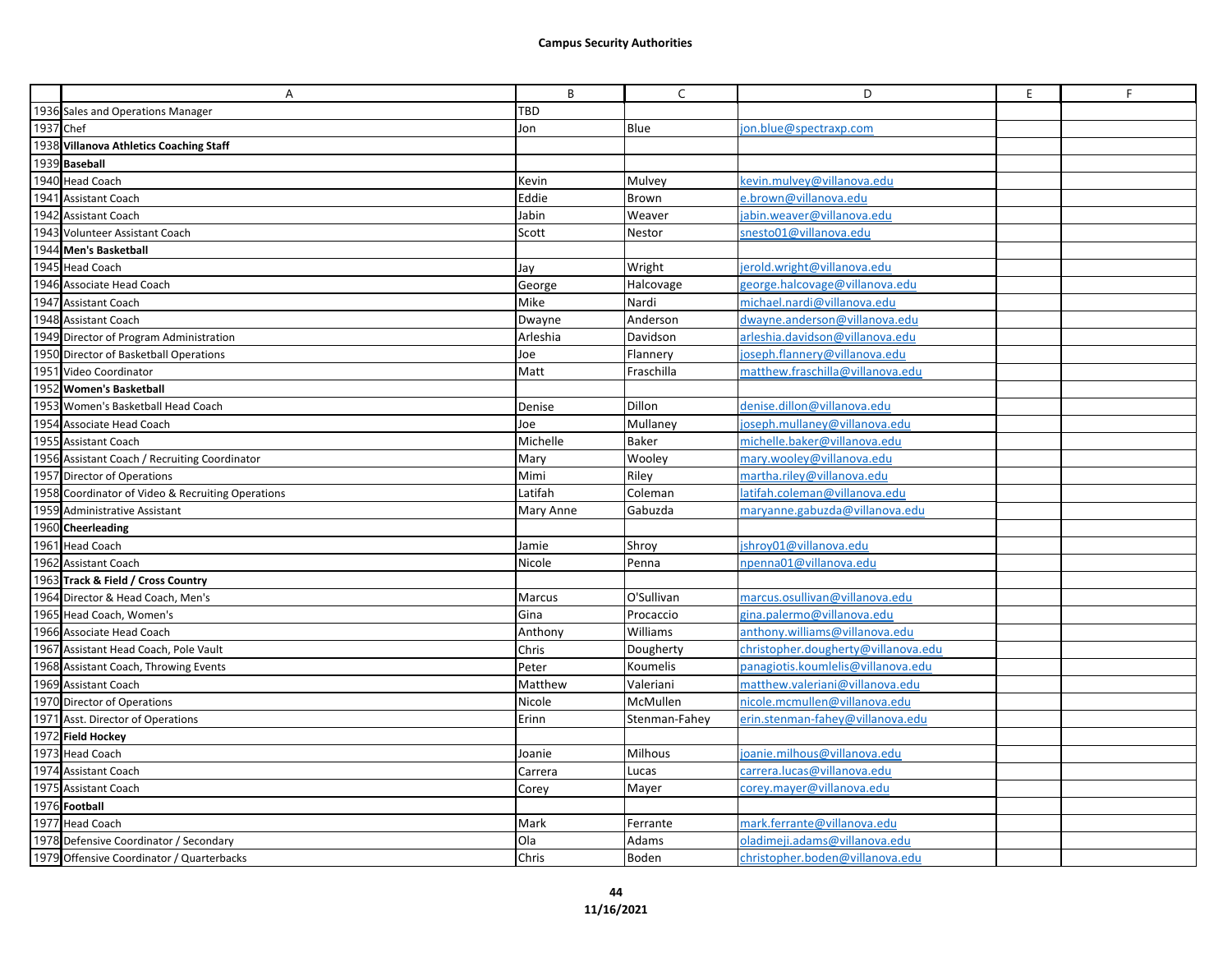|           | Α                                                     | B            | C               | D                                   | E | F. |
|-----------|-------------------------------------------------------|--------------|-----------------|-------------------------------------|---|----|
|           | 1980 Outside Linebackers                              | Matt         | Colangelo       | matthew.colangelo@villanova.edu     |   |    |
|           | 1981 Defensive Assistant                              | Pat          | Crowley         | pcrowl02@villanova.edu              |   |    |
|           | 1982 Offensive Line                                   | Sean         | Devine          | sean.b.devine@villanova.edu         |   |    |
|           | 1983 Offensive Assistant                              | Josh         | Fletcher        | ioshua.fletcher@villanova.edu       |   |    |
|           | 1984 Running Backs                                    | <b>Brian</b> | Jones           | b.jones@villanova.edu               |   |    |
|           | 1985 Special Teams Coord / Defensive Line             | Ross         | Pennypacker     | ross.pennypacker@villanova.edu      |   |    |
|           | 1986 Wide Receivers                                   | Nate         | Pagan           | nathan.pagan@villanova.edu          |   |    |
|           | 1987 Recruiting Coordinator / Linebackers             | David        | Riede           | david.riede@villanova.edu           |   |    |
|           | 1988 Coord, Video Operations / Administrative Service | TJ.          | Landis          | timothy.landis@villanova.edu        |   |    |
|           | 1989 Director of Football Operations                  | Joan         | McGuckin        | joan.mcguckin@villanova.edu         |   |    |
|           | 1990 Volunteer                                        | Gordon       | Winicov         | gwinic01@villanova.edu              |   |    |
|           | 1991 Volunteer                                        | Christian    | Feliziani       | cfeliz01@villanova.edu              |   |    |
| 1992 Golf |                                                       |              |                 |                                     |   |    |
|           | 1993 Head Coach                                       | Jim          | Wilkes          | james.wilkes@villanova.edu          |   |    |
|           | 1994 Assistant Coach                                  | Patrick      | Aylward         | patrick.aylward@villanova.edu       |   |    |
|           | 1995 Men's Lacrosse                                   |              |                 |                                     |   |    |
|           | 1996 Head Coach                                       | Mike         | Corrado         | michael.corrado@villanova.edu       |   |    |
|           | 1997 Associate Head Coach                             | Simon        | Connor          | simon.connor@villanova.edu          |   |    |
|           | 1998 Assistant Coach                                  | Chris        | Miller          | christopher.miller@villanova.edu    |   |    |
|           | 1999 Volunteer Assistant Coach                        | Joe          | Karpinski       | ikarpi02@villanova.edu              |   |    |
|           | 2000 Volunteer Director of Operations                 | <b>Brian</b> | Coughlin        | brian.g.coughlin@villanova.edu      |   |    |
|           | 2001 Women's Lacrosse                                 |              |                 |                                     |   |    |
|           | 2002 Head Coach                                       | Jill         | Batcheller      | jill.batcheller@villanova.edu       |   |    |
|           | 2003 Assistant Coach                                  | Kelsea       | Donnelly        | kelsea.donnelly@villanova.edu       |   |    |
|           | 2004 Assistant Coach                                  | Maddison     | Lesher          | maddison.lesher@villanova.edu       |   |    |
|           | 2005 Volunteer Assistant Coach                        | Jamie        | <b>DePetris</b> | idepet01@villanova.edu              |   |    |
|           | 2006 Women's Rowing                                   |              |                 |                                     |   |    |
|           | 2007 Head Coach                                       | Carissa      | Adams           | carissa.adams@villanova.edu         |   |    |
|           | 2008 Assistant Coach                                  | Mollie       | Cusack          | mollie.cusack@villanova.edu         |   |    |
|           | 2009 Assistant Coach                                  | Taya         | DiAngelo        | kdiangelo07@villanova.edeu          |   |    |
|           | 2010 Assistant Coach                                  | Mary         | Mosier          | mary.mosier@villanova.edu           |   |    |
|           | 2011 Volunteer Assistant Coach                        | Kelly        | McGee           | kmcgee07@villanova.edeu             |   |    |
|           | 2012 Men's Soccer                                     |              |                 |                                     |   |    |
|           | 2013 Head Coach                                       | Tom          | Carlin          | thomas.carlin@villanova.edu         |   |    |
|           | 2014 Associate Head Coach                             | Mark         | Fetrow          | mark.fetrow@villanova.edu           |   |    |
|           | 2015 Assistant Coach                                  | Alexandre    | Balog           | alexandre.balog@villanova.edu       |   |    |
|           | 2016 Special Assistant to Head Coach                  | Doug         | Hess            | dhess02@villanova.edu               |   |    |
|           | 2017 Volunteer Coach                                  | Michael      | Burns           | mburns36@villanova.edu              |   |    |
|           | 2018 Women's Soccer                                   |              |                 |                                     |   |    |
|           | 2019 Head Coach                                       | Chris        | McLain          | christopher.t.mcclain@villanova.edu |   |    |
|           | 2020 Associate Head Coach                             | Daniel       | Clitnovici      | daniel.clitnovici@villanova.edu     |   |    |
|           | 2021 Assistant Coach                                  | Megan        | Geldernick      | megan.gerdernick@villanova.edu      |   |    |
|           | 2022 Volunteer Assistant Coach                        | Kyle         | Clark           | kclark38@villanova.edu              |   |    |
|           | 2023 Softball                                         |              |                 |                                     |   |    |